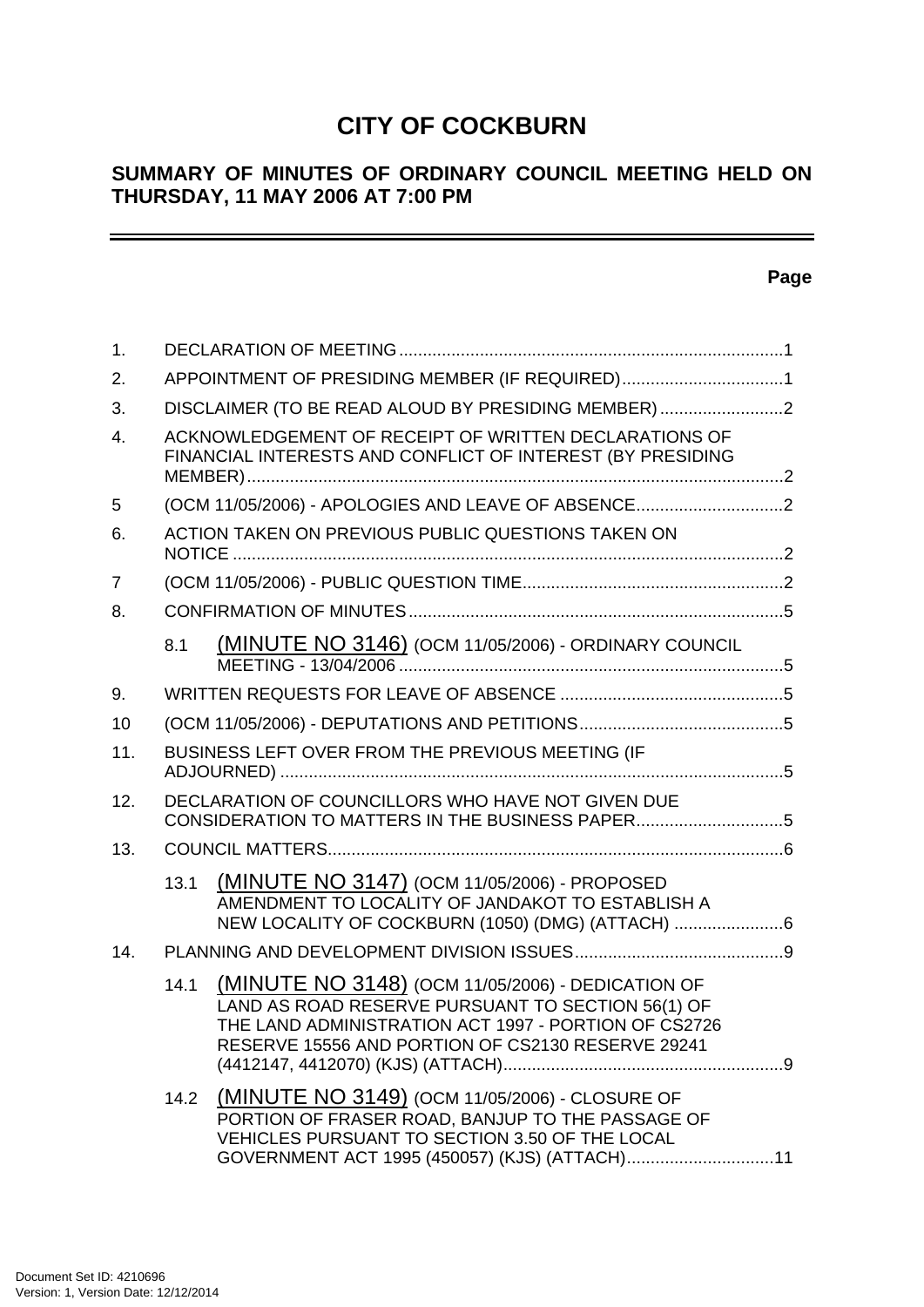|     | 14.3 | (MINUTE NO 3150) (OCM 11/05/2006) - PROPOSED FINAL<br>ADOPTION OF SCHEME AMENDMENT NO. 46 - LOT 24 LYON<br>ROAD, AUBIN GROVE - OWNER: BELLCROSS HOLDINGS PTY<br>LTD - APPLICANT: TAYLOR BURRELL BARNETT (93046) (MD)                                                                                                                                                                                  |  |
|-----|------|-------------------------------------------------------------------------------------------------------------------------------------------------------------------------------------------------------------------------------------------------------------------------------------------------------------------------------------------------------------------------------------------------------|--|
|     | 14.4 | (MINUTE NO 3151) (OCM 11/05/2006) - PEDESTRIAN<br>ACCESSWAY CLOSURE - WATTLE COURT, BIBRA LAKE (450449)                                                                                                                                                                                                                                                                                               |  |
|     | 14.5 | (MINUTE NO 3152) (OCM 11/05/2006) - REVESTING<br>PEDESTRIAN ACCESSWAY - BLACKTHORNE CRESCENT TO<br>LITTLE RUSH CLOSE, SOUTH LAKE TO PUBLIC UTILITIES                                                                                                                                                                                                                                                  |  |
|     | 14.6 | (MINUTE NO 3153) (OCM 11/05/2006) - PROPOSED<br>AMENDMENT NO. 48 TO TOWN PLANNING SCHEME NO. 3 FOR<br>CONSISTENCY WITH AN AMENDMENT TO THE METROPOLITAN<br>REGION SCHEME - LOTS 4995-4997, 500-502, 400, 303 & 4620<br>COCKBURN ROAD, LOTS 4291, 21, 2-5 & 101 RUSSELL ROAD,<br>LOTS 4896 & 4898 JESSIE LEE STREET, LOTS 106 & 105<br>RUSSELL ROAD - OWNERS: VARIOUS - APPLICANT: DPS (93048)<br>. 22 |  |
|     | 14.7 | <b>(MINUTE NO 3154)</b> (OCM 11/05/2006) - SALE OF COUNCIL                                                                                                                                                                                                                                                                                                                                            |  |
| 15. |      | FINANCE AND CORPORATE SERVICES DIVISION ISSUES30                                                                                                                                                                                                                                                                                                                                                      |  |
|     | 15.1 | <b>(MINUTE NO 3155)</b> (OCM 11/05/2006) - LIST OF CREDITORS                                                                                                                                                                                                                                                                                                                                          |  |
|     |      | 15.2 (MINUTE NO 3156) (OCM 11/05/2006) - STATEMENT OF<br>FINANCIAL ACTIVITY - MARCH 2006 (5505) (NM) (ATTACH) 31                                                                                                                                                                                                                                                                                      |  |
| 16. |      |                                                                                                                                                                                                                                                                                                                                                                                                       |  |
| 17. |      |                                                                                                                                                                                                                                                                                                                                                                                                       |  |
|     | 17.1 | (MINUTE NO 3157) (OCM 11/05/2006) - MINUTES OF THE<br>COCKBURN CENTRAL YOUTH CENTRE ADVISORY COMMITTEE<br>MEETING - 01/02/2006 AND 04/04/2006 (8648) (MA) (ATTACH)33                                                                                                                                                                                                                                  |  |
| 18. |      |                                                                                                                                                                                                                                                                                                                                                                                                       |  |
| 19. |      | MOTIONS OF WHICH PREVIOUS NOTICE HAS BEEN GIVEN 35                                                                                                                                                                                                                                                                                                                                                    |  |
| 20. |      | NOTICES OF MOTION GIVEN AT THE MEETING FOR CONSIDERATION                                                                                                                                                                                                                                                                                                                                              |  |
| 21. |      | NEW BUSINESS OF AN URGENT NATURE INTRODUCED BY                                                                                                                                                                                                                                                                                                                                                        |  |
|     | 21.1 | (MINUTE NO 3158) (OCM 11/05/2006) - PROPOSED<br>AMENDMENTS TO ROAD NETWORK CELL 9 AND<br>INTERSECTION OF SPEARWOOD AVENUE AND YANGEBUP<br>ROAD, YANGEBUP (450007, 450008) (ML) (ATTACH)36                                                                                                                                                                                                             |  |
| 22  |      | (OCM 11/05/2006) - MATTERS TO BE NOTED FOR INVESTIGATION,                                                                                                                                                                                                                                                                                                                                             |  |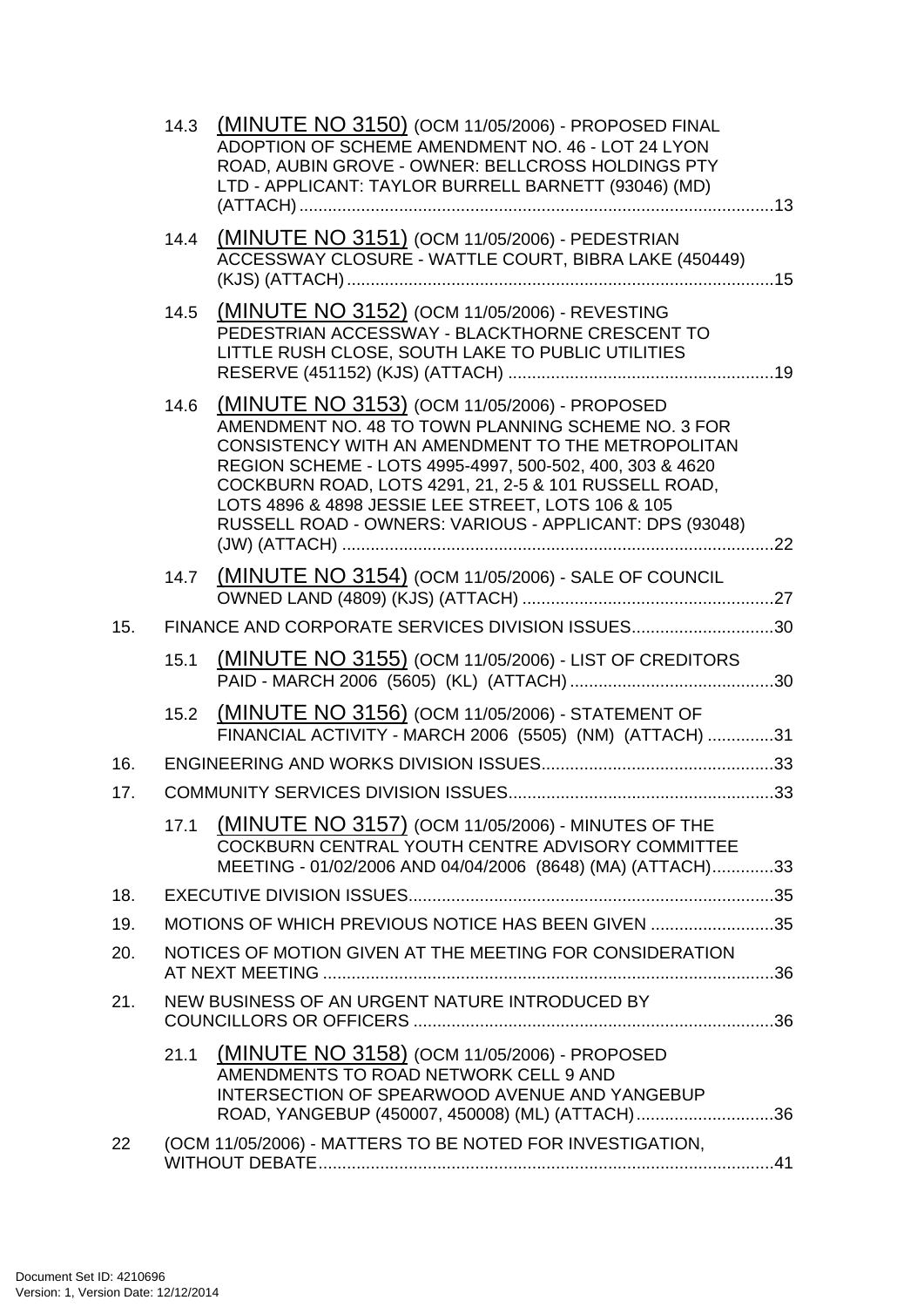| 24. (MINUTE NO 3159) (OCM 11/05/2006) - RESOLUTION OF<br>COMPLIANCE (SECTION 3.18(3), LOCAL GOVERNMENT ACT 1995)41 |
|--------------------------------------------------------------------------------------------------------------------|
|                                                                                                                    |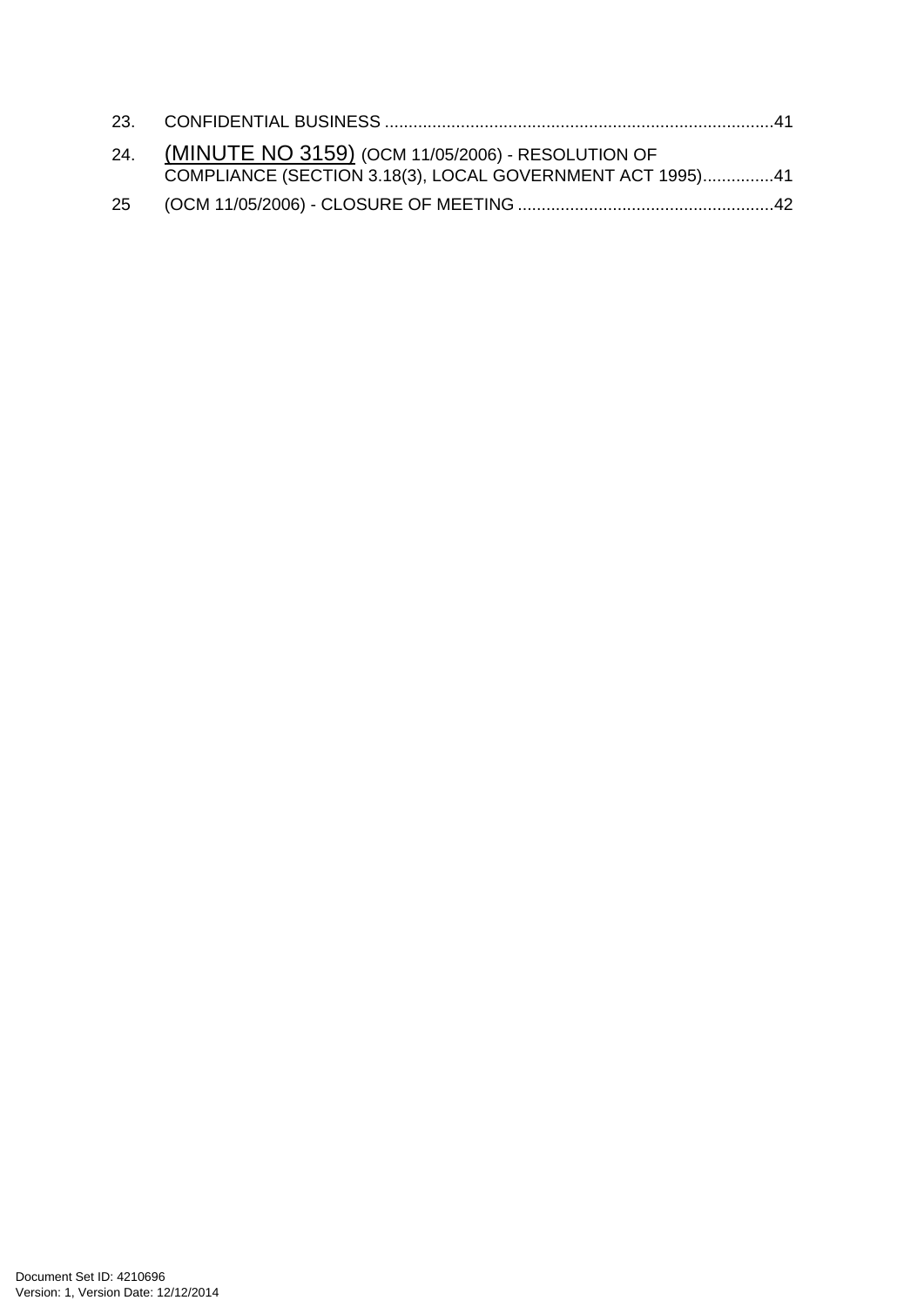Document Set ID: 4210696<br>Version: 1, Version Date: 12/12/2014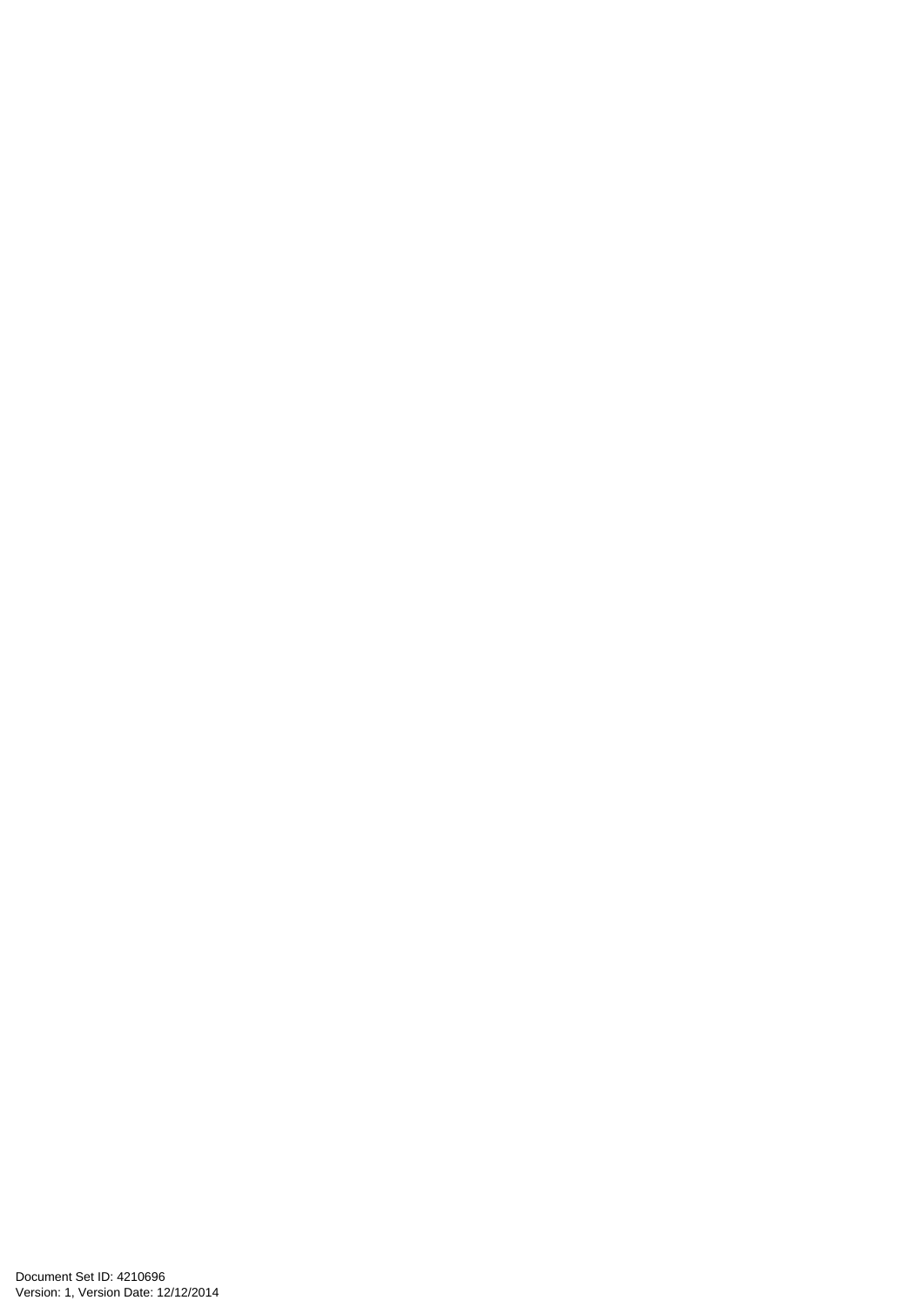## **CITY OF COCKBURN**

### <span id="page-4-0"></span>**MINUTES OF ORDINARY COUNCIL MEETING HELD ON THURSDAY, 11 MAY 2006 AT 7:00 PM**

### **PRESENT:**

#### **ELECTED MEMBERS**

| Mr S Lee       | Mayor        |
|----------------|--------------|
| Mr R Graham    | Deputy Mayor |
| Mr I Whitfield | Councillor   |
| Mr K Allen     | Councillor   |
| Ms L Goncalves | Councillor   |
| Mr T Romano    | Councillor   |
| Mrs J Baker    | Councillor   |
| Mrs S Limbert  | Councillor   |

### **IN ATTENDANCE**

| Mr S. Cain      | $\blacksquare$ | <b>Chief Executive Officer</b>              |  |  |  |  |
|-----------------|----------------|---------------------------------------------|--|--|--|--|
| Mr R. Avard     | $\sim 100$     | Acting Director, Administration & Community |  |  |  |  |
|                 |                | <b>Services</b>                             |  |  |  |  |
| Mr A. Crothers  | $\blacksquare$ | Director, Finance & Corporate Services      |  |  |  |  |
| Mr M. Littleton | $\sim 100$     | Director, Engineering & Works               |  |  |  |  |
| Mr C. Parlane   | $\blacksquare$ | <b>Senior Planning Officer</b>              |  |  |  |  |
| Mr N. Evans     | $\blacksquare$ | <b>Communications Manager</b>               |  |  |  |  |
| Ms V. Viljoen   | $\sim$         | PA to Chief Executive Officer               |  |  |  |  |

### **1. DECLARATION OF MEETING**

The Presiding Member declared the meeting open at 7.00pm.

### **2. APPOINTMENT OF PRESIDING MEMBER (If required)**

Nil.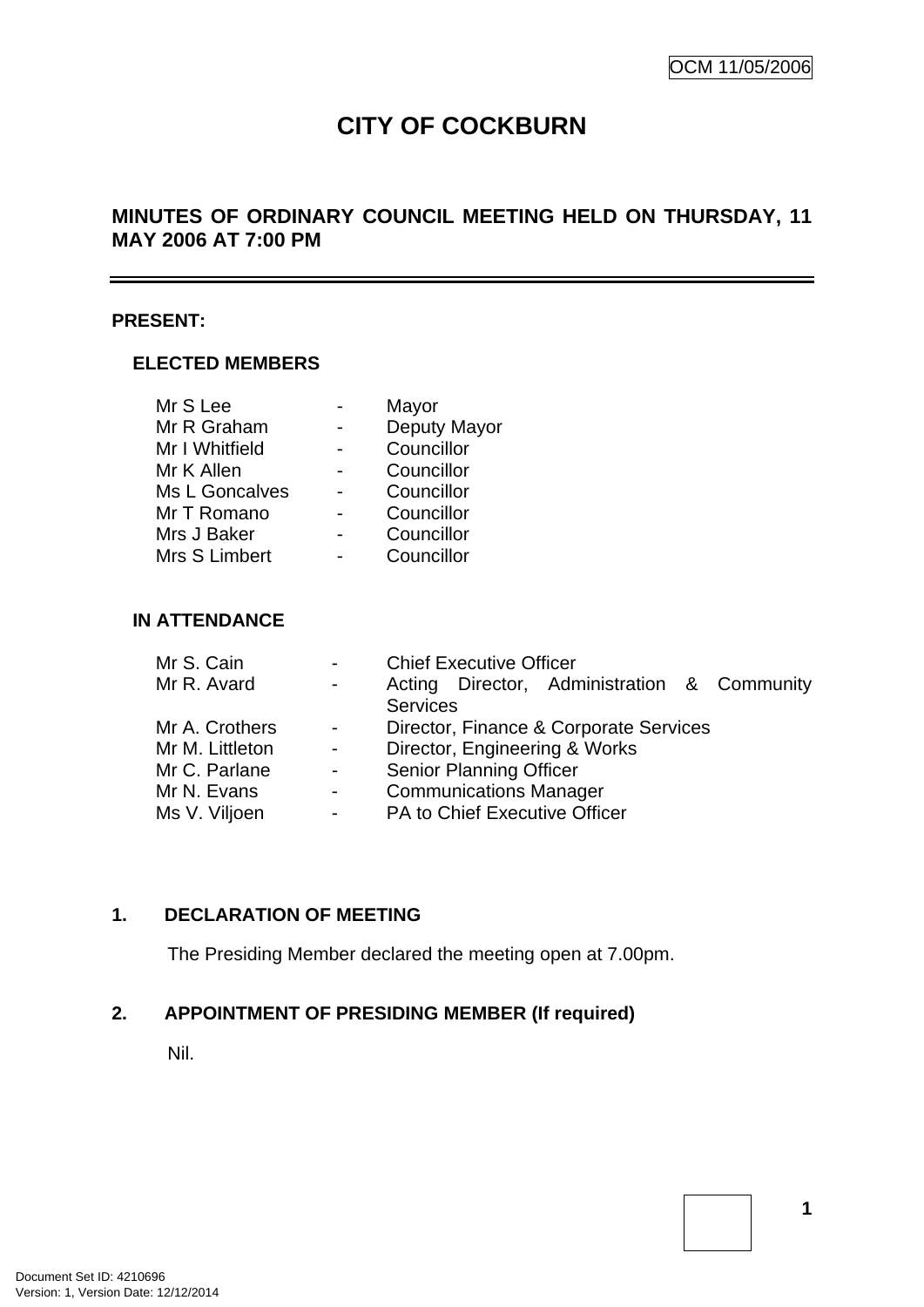### <span id="page-5-0"></span>**3. DISCLAIMER (To be read aloud by Presiding Member)**

Members of the public, who attend Council Meetings, should not act immediately on anything they hear at the Meetings, without first seeking clarification of Council's position. Persons are advised to wait for written advice from the Council prior to taking action on any matter that they may have before Council.

### **4. ACKNOWLEDGEMENT OF RECEIPT OF WRITTEN DECLARATIONS OF FINANCIAL INTERESTS AND CONFLICT OF INTEREST (by Presiding Member)**

Nil

### **5 (OCM 11/05/2006) - APOLOGIES AND LEAVE OF ABSENCE**

| CIr A Tilbury | -                        | Leave of Absence |
|---------------|--------------------------|------------------|
| CIr V Oliver  | $\overline{\phantom{0}}$ | Apology          |

### **6. ACTION TAKEN ON PREVIOUS PUBLIC QUESTIONS TAKEN ON NOTICE**

Nil

### **7 (OCM 11/05/2006) - PUBLIC QUESTION TIME**

There being no questions on items on the Agenda, Mayor Lee invited questions on matters not on the agenda.

### **Colin Crook, Spearwood**

- *Q1. On page 41 of the Minutes of OCM20060413, it is stated that the DoH "sought the City's assistance in determining Infill Sewerage Priority Areas" on 27 January 2006. We have now seen the staff letter that followed this one request. Will you produce responses to similar requests over the previous ten years?*
- A1. The City has not received a similar request from the Department of Health in the past 10 years and therefore has not made any response in the past 10 years (i.e. from November 1996 until January 2006) except for the response referred to.
- *Q2. Large numbers of Spearwood residents have endured serious septic tank problems for at least this amount of time. Did any Councillor ever try to bring this matter before Council and if not, why not?*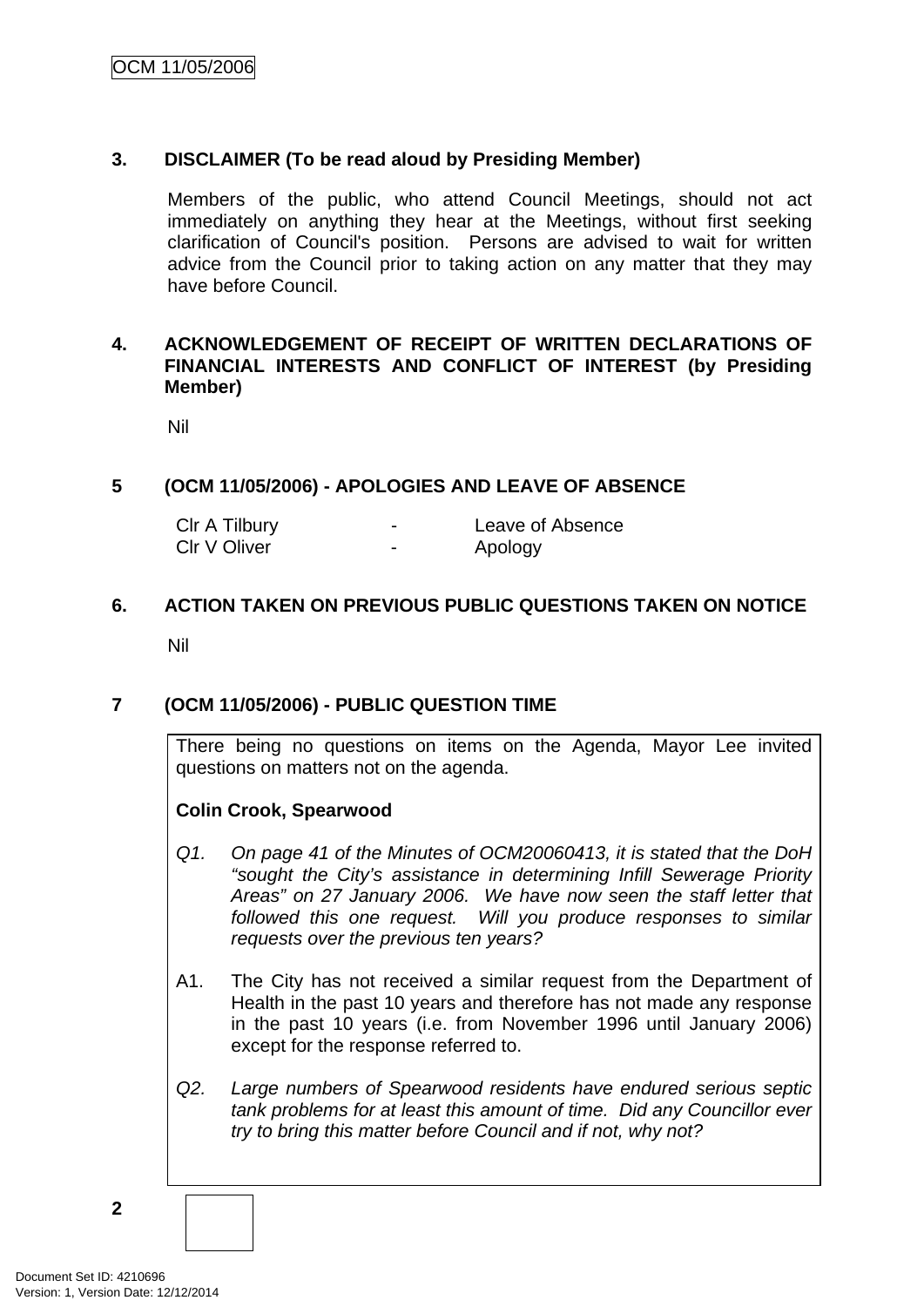- A2. A review of Council minutes back to 1998 with reference to infill sewerage makes no mention of this matter. As mentioned at the Special Electors Meeting, the Mayor himself had previously written to State and Federal Members on behalf of community members requesting the project be expedited. This did not go through Council.
- *Q3) Earlier this year I attempted to get a letter from WALGA regarding Trust in Council publicly read out at a Council meeting; the request was denied. Why would an allegedly respected Council like ours feel embarrassed to read out such a message if it was indeed acting in the way that was being recommended?*
- A3) There is no provision in the Agenda for people to read out letters, messages, etc. There is Public Question Time and as previously stated that is strictly for questions.
- *Q4) Why did Council Members shirk their responsibilities and openly show disrespect to the residents of Spearwood by not attending the Public Forum on 27 April 2006?*
- A4) The meeting on 27 April 2006 was by invitation only and to the City's knowledge no Councillors were invited to attend. Council held a public meeting two days prior to that meeting and it was not a surprise that Councillors did not receive an invitation.

### **Val Leitner, North Lake (Representing the Regional Seniors Group and the Seniors of Cockburn)**

- *Q. Council has advised that the proposed Seniors' Centre was #5 on the list of projects on the Council's Ten Year Plan. Is it possible to move the Seniors' Centre up the list as it is such an important issue?*
- A. Mayor Lee stated that Council accepted the Seniors Centre was an important issue and one of the biggest duties of Council is to prepare the Strategic Plan for the area. It is also one of the most complicated of duties. Council is currently going through that process, which has been ongoing for quite some time. Apart from the strategic factors, there are also many financial factors which will be ongoing in the process. Council will be considering how it does its projects and in what order, and how it will finance those projects over the next five to ten years. Council is very much aware of the concerns of the Seniors of Cockburn and the need for a Seniors' Centre.

### **Robyn Scherr, Coogee**

*Q. Mrs Scherr advised she had submitted a written question on an item that was not on the April 2006 Agenda, but had not received a written reply. Mrs Scherr asked what was Council's procedure in such matters.*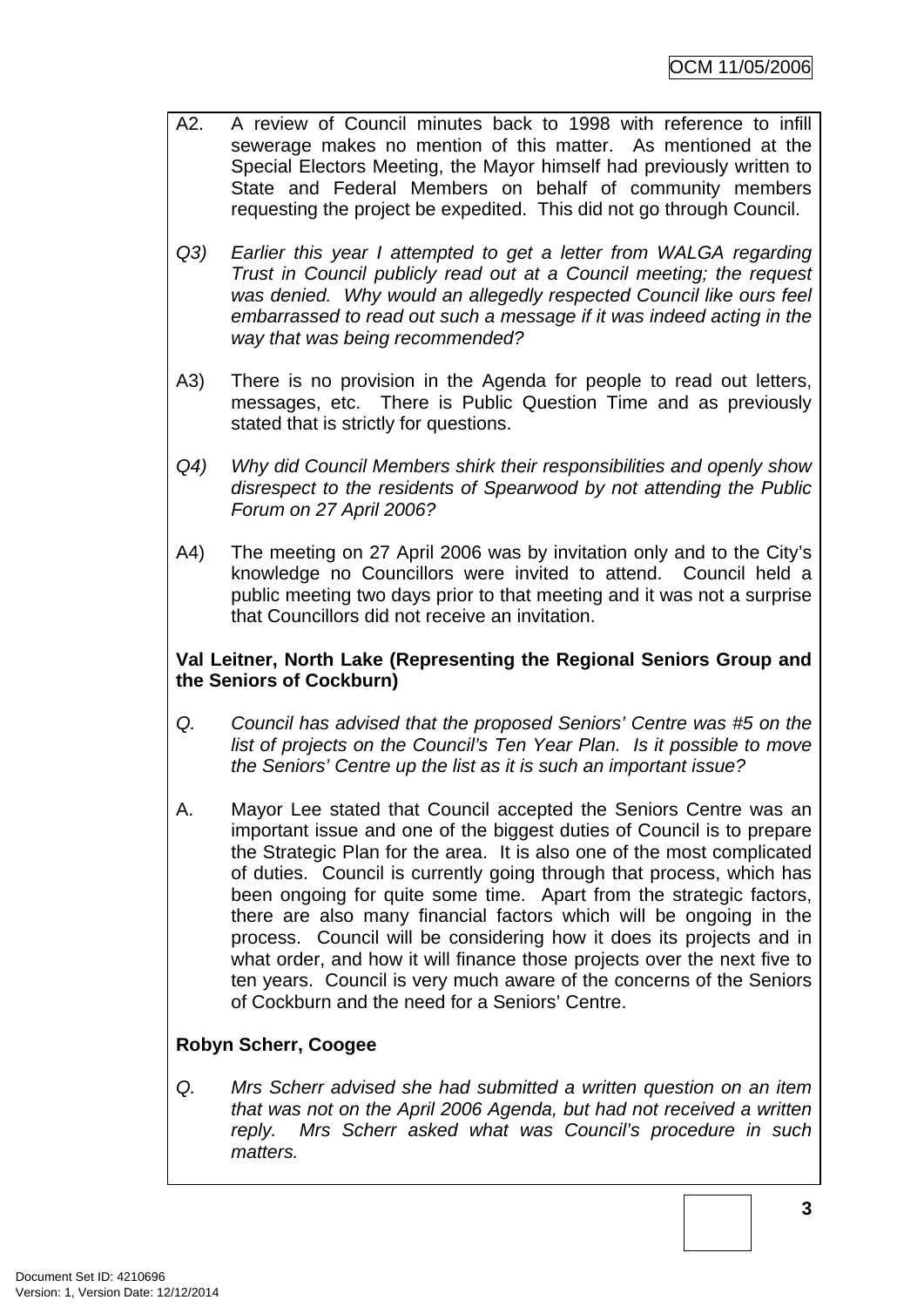A. Mayor Lee confirmed that Mrs Scherr should most definitely have received a response.

 The Chief Executive Officer advised that it was the intention that all written questions were to be responded to, either at the meeting or via the Council's Customer Request system, in writing, within one week of the meeting. The CEO stated that he was not aware of any reason why a written response had not been sent and extended his apologies to Mrs Scherr.

 Mayor Lee requested the Chief Executive Officer to ensure Mrs Scherr received a response.

### **Jan Langley, Yangebup**

- *Q. Ms Langley asked when were the Agenda Papers available to the public, specifically on the Council's website.*
- A. Mayor Lee advised that once Elected Members had received their copy of the Agenda Papers at the Agenda Forum Meeting, which is held on the first Thursday of the month, the Agenda Papers are then delivered to the Front Counter of the Administration Building and to the three libraries the following morning. A copy is also placed on the Council's website on the Friday.

 The Chief Executive Officer confirmed that the Agenda was release on the Friday, it was checked by the staff who produce Council's website and also checked by his PA, which is the standard protocol. Friday afternoon, before staff went home, the Agenda was clearly available on the internet. Unfortunately, over the weekend, and possibly as a result of the current constructions work being carried out on the Administration Building, the link to the Council website went down and external access was not available. The Agendas were still available at the three community libraries. The website pages were restored on Monday, however the links to the documents had also dropped out which was not discovered until later in the week. Executive Services has since initiated a check system for both before and after each weekend.

Council offered apologies to all who were affected.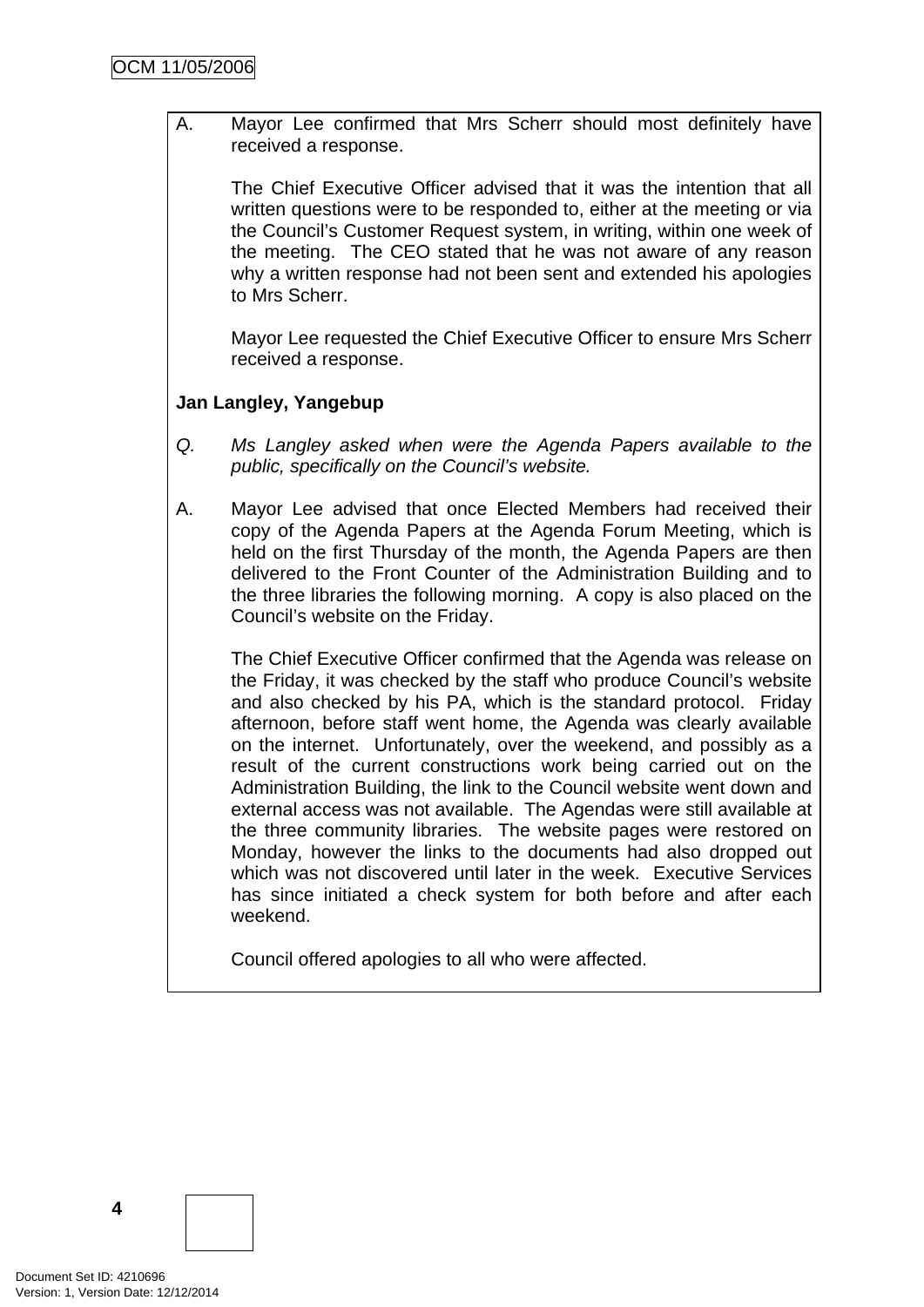### <span id="page-8-0"></span>**8. CONFIRMATION OF MINUTES**

### **8.1 (MINUTE NO 3146) (OCM 11/05/2006) - ORDINARY COUNCIL MEETING - 13/04/2006**

#### **RECOMMENDATION**

That the Minutes of the Ordinary Council Meeting held on Thursday, 13 April 2006, be accepted as a true and accurate record.

### **COUNCIL DECISION**

MOVED Clr I Whitfield SECONDED Clr T Romano that the recommendation be adopted.

**CARRIED 8/0**

### **9. WRITTEN REQUESTS FOR LEAVE OF ABSENCE**

Nil

### **10 (OCM 11/05/2006) - DEPUTATIONS AND PETITIONS**

Clr Limbert presented a petition from the residents of Yangebup in relation to the planned closure of the intersection of Spearwood Avenue and Yangebup Road, Yangebup which stated "whilst we are supporting modification to the intersection we believe the type of intersection chosen as the preferred option is not necessarily the best option for the community of Cockburn and in particular, the residents of Cell 9 and the residents North of Cell 9."

### **11. BUSINESS LEFT OVER FROM THE PREVIOUS MEETING (If adjourned)**

Nil

### **12. DECLARATION OF COUNCILLORS WHO HAVE NOT GIVEN DUE CONSIDERATION TO MATTERS IN THE BUSINESS PAPER**

Nil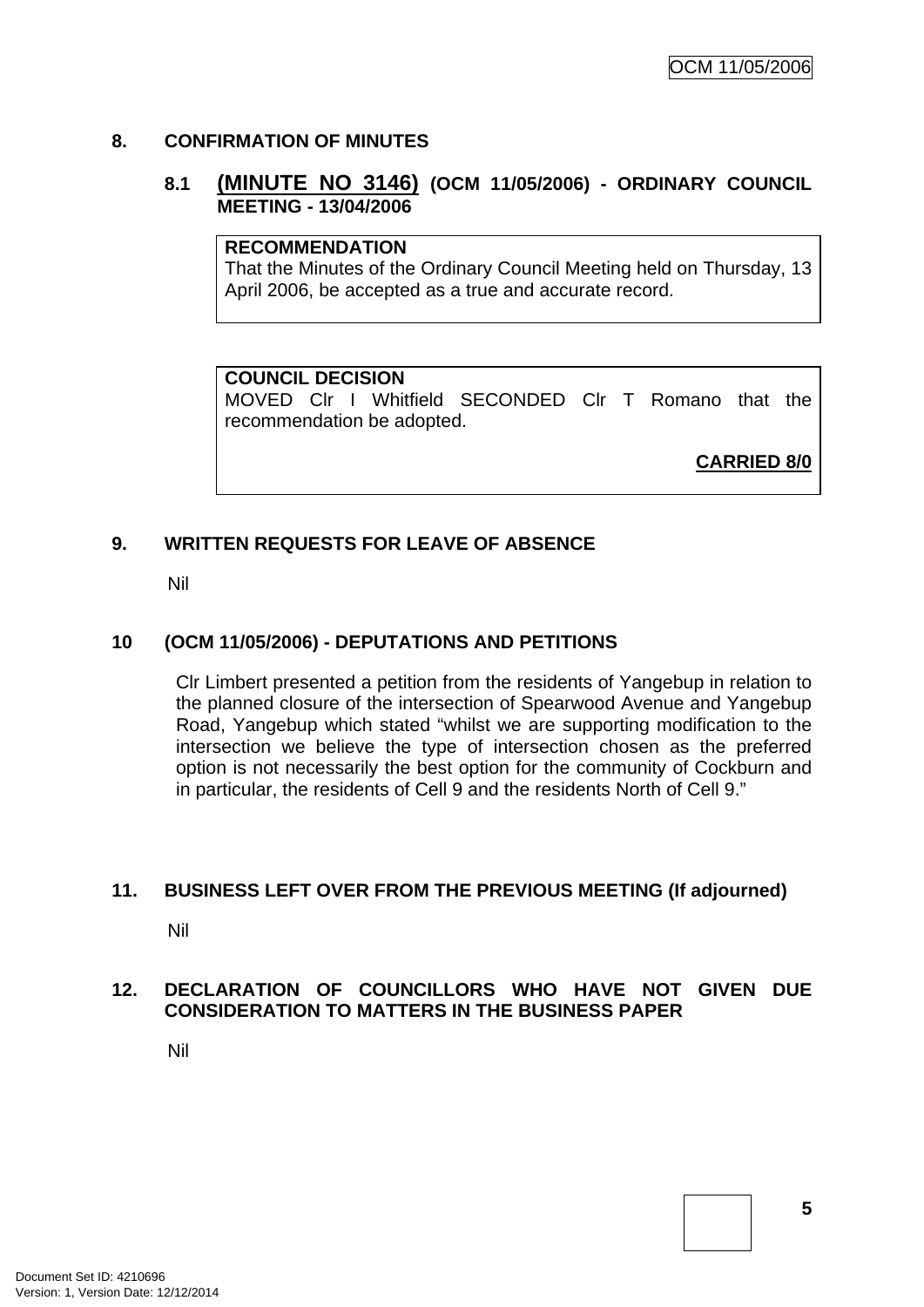### <span id="page-9-0"></span>**13. COUNCIL MATTERS**

### **13.1 (MINUTE NO 3147) (OCM 11/05/2006) - PROPOSED AMENDMENT TO LOCALITY OF JANDAKOT TO ESTABLISH A NEW LOCALITY OF COCKBURN (1050) (DMG) (ATTACH)**

## **RECOMMENDATION**

That Council:

- (1) conducts a survey of landowners affected by the proposal to change the boundaries of the locality of Jandakot to establish the new locality of Cockburn, as shown in the attachment to the Agenda; and
- (2) subject to a majority of affected landowners supporting the proposed locality change, submit an application to the Geographic Names Committee requesting the recommended amendments.

### **COUNCIL DECISION**

MOVED Deputy Mayor R Graham SECONDED Clr I Whitfield that Council:

- (1) conducts a survey ("the Survey") of landowners affected by the proposal to change the boundaries of the locality of Jandakot to either "Cockburn Central" or "Cockburn", as shown in the attachment to the agenda;
- (2) should the majority of responses to the Survey support the name "Cockburn Central", advise the Geographic Names Committee of the outcome of the Survey, and that Council has a preference for the name "Cockburn Central" for the reasons outlined in the Reason for Decision;
- (3) reconsider the matter if the majority of responses to the Survey do not support the proposed locality name change to "Cockburn Central"; and,
- (4) include within the Survey material that Council has a preference for the name "Cockburn Central" for the reasons outlined in the Reason for Decision.

**CARRIED 8/0**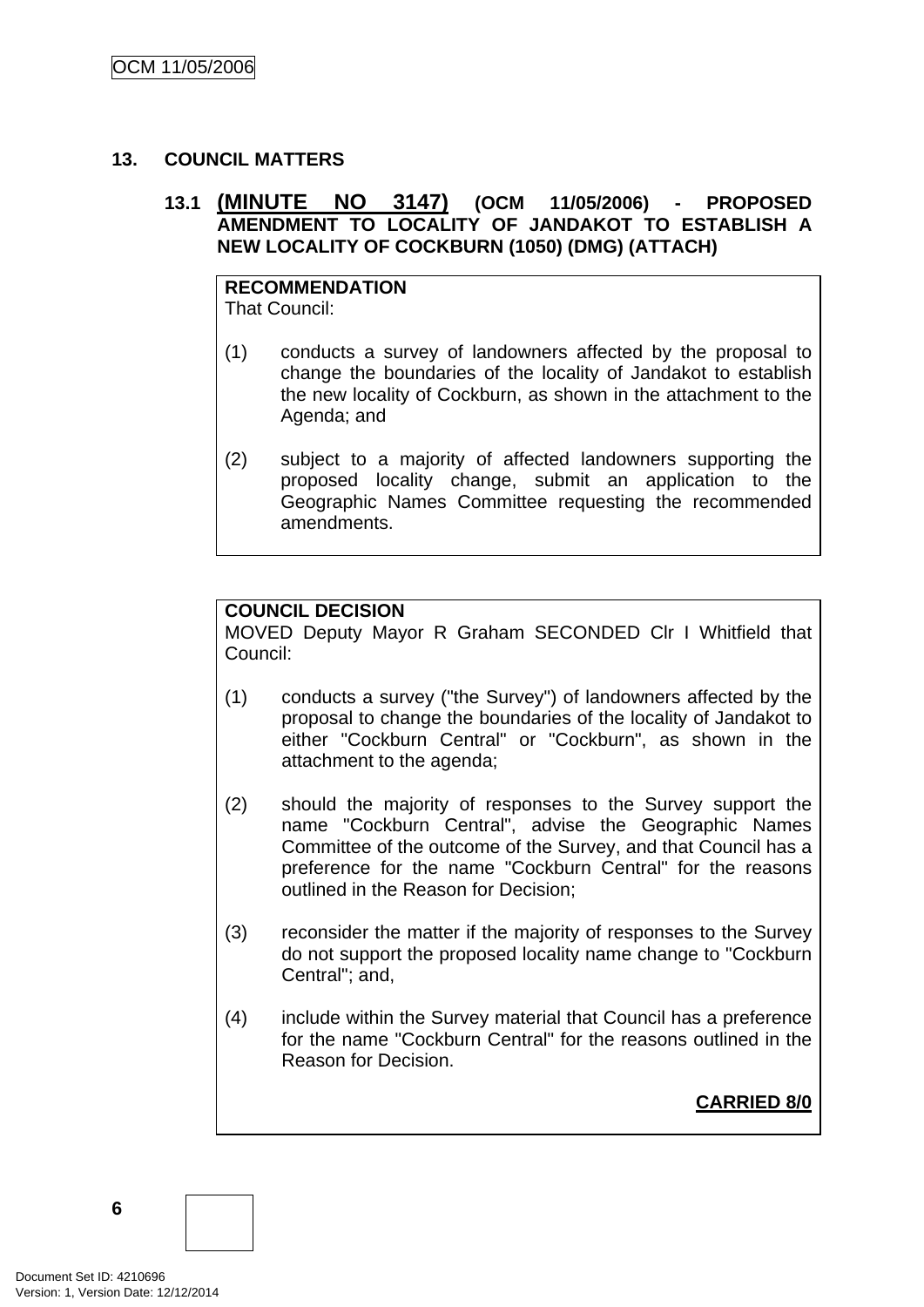### **Reason for Decision**

A suburb with the name of "Cockburn" will be confusing as this name is already associated with the City of Cockburn and Cockburn Sound. A new suburb with the name "Cockburn Central" more clearly identifies the land area in question, as it encompasses the already named "Cockburn Central Railway Station", and has been the subject of the "Cockburn Central Structure Plan".

### **Background**

The current boundary for the suburb of "Jandakot" extends to the west of the Kwinana Freeway as shown in the attachments to the Agenda.

### **Submission**

To amend the boundary of Jandakot and establish the new locality of "Cockburn", as shown on the attachment.

### **Report**

The current suburb of Jandakot extends West of the Kwinana Freeway, wedged between the suburbs of South Lake to the North, Success to the South and Yangebup to the West.

This is the result of an historical situation which existed well before the Freeway extension was constructed through the area, and which was predominantly occupied by industrial landholders. At the time it was logical to include these land uses in one single locality. However, with the closure of the industrial uses on the land west of the Freeway, and extensive redevelopment of the land occurring, it is timely for Council to reconsider this position.

Preliminary contact was made with the government department which administers such matters, to discuss any options available to address how this specific case may best be dealt with. Ultimately, the Geographic Names Committee (GNC) advised that it recognises the logic in creating a new suburb, given that the part of Jandakot west of the Freeway is now distinctly separate from the traditional and more recognisable part of the suburb which remains east of the Freeway.

This is despite the fact there is a small pocket of residential development already situated in the proposed new suburb, known as "Lakeridge Estate". However in the circumstances, GNC is prepared to deviate from its usually firm position of not re-allocating established residential areas to new suburbs, primarily due to the extensive workload involved in changing the details of addresses contained in data bases for public utility services providers, (ie. Telephone, power, vehicle and driver licenses etc).

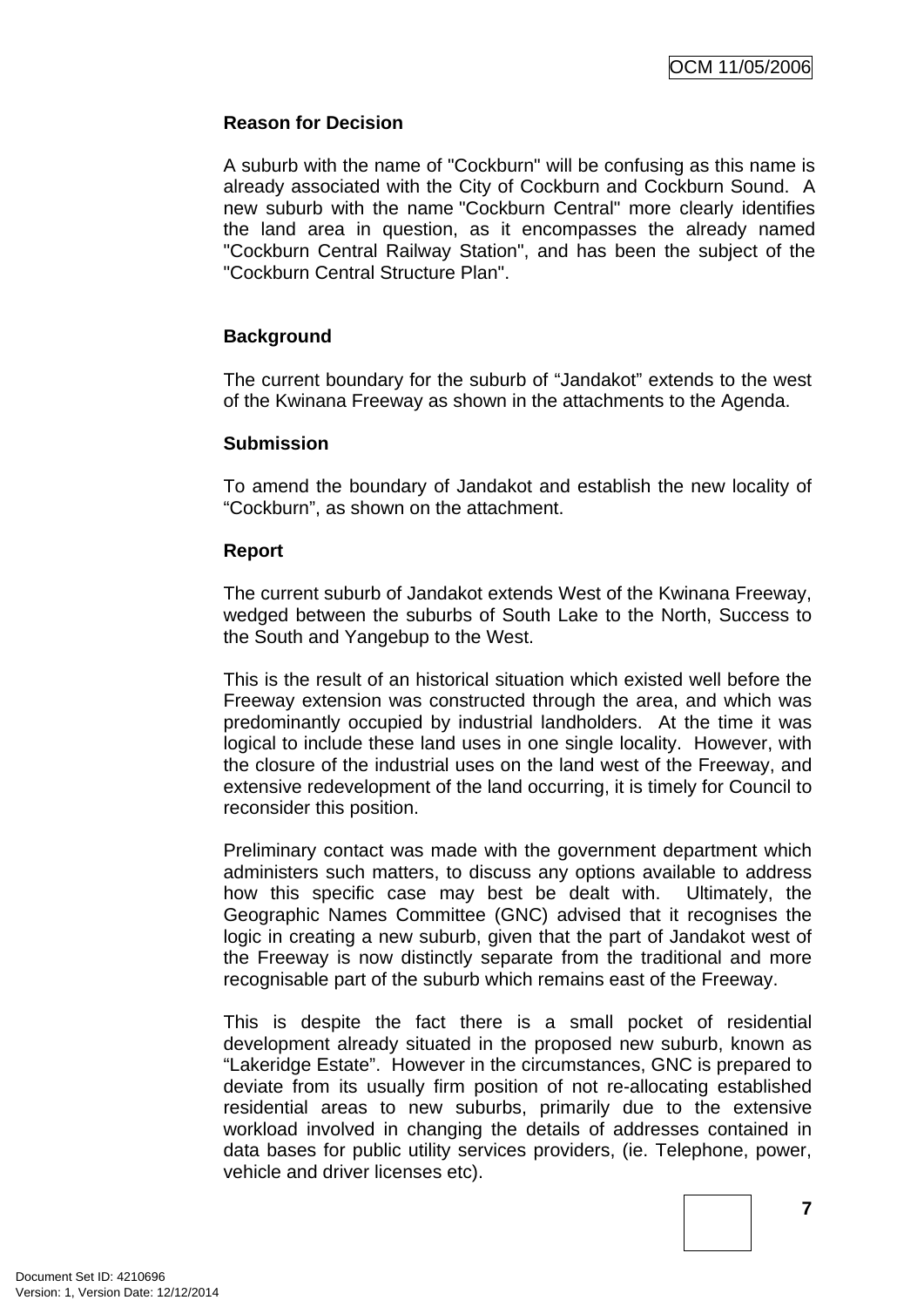This acknowledges that the area in question is small in size and the number of properties affected is minimal. On balance, it is more rational to include this area in a new locality area, rather than retain it, and other adjacent areas, in the current suburb of Jandakot.

One aspect of the issue which is not supported by GNC is the use of the suffix "Central" in applying a new suburb name to the area. Even though the Landcorp development and the adjacent railway station will be badged "Cockburn Central", it is essentially a marketing slogan, which GNC guidelines do not support, when applications for changed locality names are being considered. This is not considered to be detrimental to the objective of the City in having an area which can be identified as a "heart" of the district.

The preferred option for the GNC is to relocate the western boundary of the proposed new locality from Hammond Road, between North Lake Road and Beeliar Drive in a westerly direction to coincide with the lots surrounding the eastern shores of Lake Yangebup.

This is supported on the basis that the land has been earmarked for future development and would more logically relate to the new suburb, than with its current status of Yangebup, with which the residential area west of the lake is better associated.

Overall, the position notionally accepted by GNC is supported on the basis that it is acceptable to the majority of affected landowners.

### **Strategic Plan/Policy Implications**

Key Result Area "Facilitating the Needs of Your Community" refers.

#### **Budget/Financial Implications**

A costing estimate of \$2,500 has been determined to undertake a proposed survey. This would be funded from the Community Consultation Account.

### **Legal Implications**

The Department of Planning and Infrastructure, through the Geographic Names Committee is the responsible authority for approving amendments to suburb boundaries.

#### **Community Consultation**

If the proposal proceeds, the affected community will be consulted through the landowners' survey, the results of which will determine the outcome.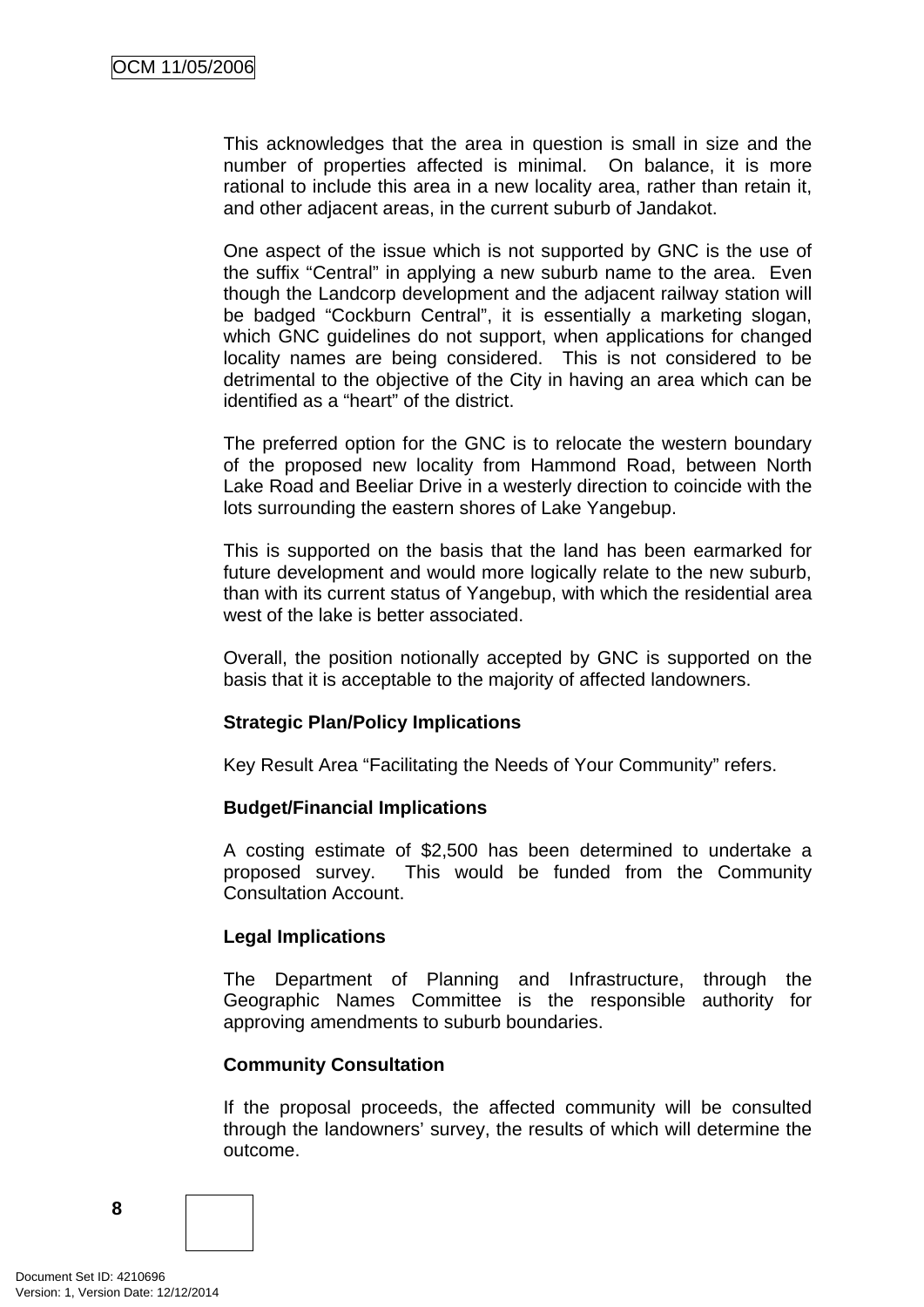### <span id="page-12-0"></span>**Attachment(s)**

- 1. Map identifying proposed locality changes.
- 2. Copy of letter of in principle support Geographic Names Committee.

### **Advice to Proponent(s)/Submissioners**

N/A

**Implications of Section 3.18(3) Local Government Act, 1995**

Nil

### **14. PLANNING AND DEVELOPMENT DIVISION ISSUES**

**14.1 (MINUTE NO 3148) (OCM 11/05/2006) - DEDICATION OF LAND AS ROAD RESERVE PURSUANT TO SECTION 56(1) OF THE LAND ADMINISTRATION ACT 1997 - PORTION OF CS2726 RESERVE 15556 AND PORTION OF CS2130 RESERVE 29241 (4412147, 4412070) (KJS) (ATTACH)** 

# **RECOMMENDATION**

That Council:

- (1) request that the Minister for Planning and Infrastructure dedicate portions of CS2726 & CS2130 being portions of Reserves 15556 & 29241 respectively pursuant to Section 56(1) of the Land Administration Act; and
- (2) indemnify the Minister for Planning and Infrastructure against reasonable costs incurred in considering and granting this request.

### **COUNCIL DECISION**

MOVED Clr S Limbert SECONDED Clr L Goncalves that the recommendation be adopted.

**CARRIED 8/0**

### **Background**

Reserves 15556 & 29241 are conservation and nature reserves managed by CALM. CALM has given consent for portion of the reserves to be excised and dedicated as Road Reserve.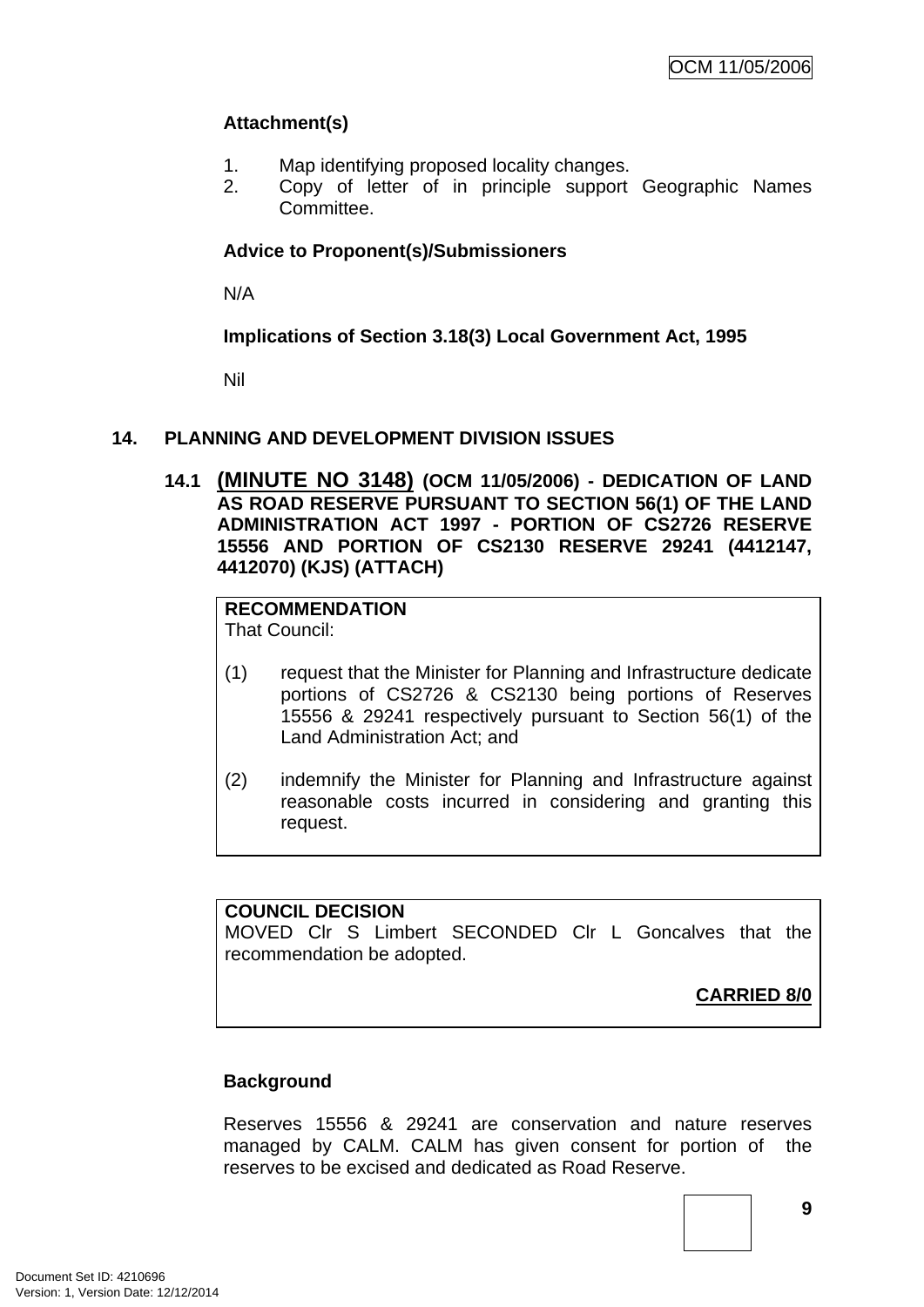#### **Submission**

Australand has sought the dedication of the land to enable the seamless construction of Russell Road within the MRS Road Reservation.

#### **Report**

Reserves 15556 and 29241 are A class reserves managed by the Department of Conversation and Land Management (CALM). CALM has given detailed consideration to the proposal to modify the boundaries of the reserves in order to create a road reserve that will accord with the Metropolitan Region Scheme Other Regional Road. CALM consent was given subject to conditions on fencing and rehabilitation of the existing road pavement area once the realigned road pavement has been constructed.

Construction of the new section of Russell Road east and west of the intersection of the new Hammond Road will tie in with current Hammond Road construction by the City north of Russell Road. The cost of the Russell Road section will be borne by Developer Contributions and the City.

The dedication of the realigned MRS is a legal requirement of the Land Administration Act.

### **Strategic Plan/Policy Implications**

The Corporate Strategic Plan Key Result Areas which apply to this item are:-

- 2. Planning Your City
	- *"To ensure that the planning of the City is based on an approach which has the potential to achieve high levels of convenience for its citizens."*
	- *"To ensure that the development will enhance the levels of amenity currently enjoyed by the community."*
	- *"To foster a sense of community within the district generally and neighbourhoods in particular."*

### **Budget/Financial Implications**

The legal requirements of dedicating the land as road reserve will have no financial implications. The dedication is pursuant to Section 56 of the Land Administration Act 1997.

### **Legal Implications**

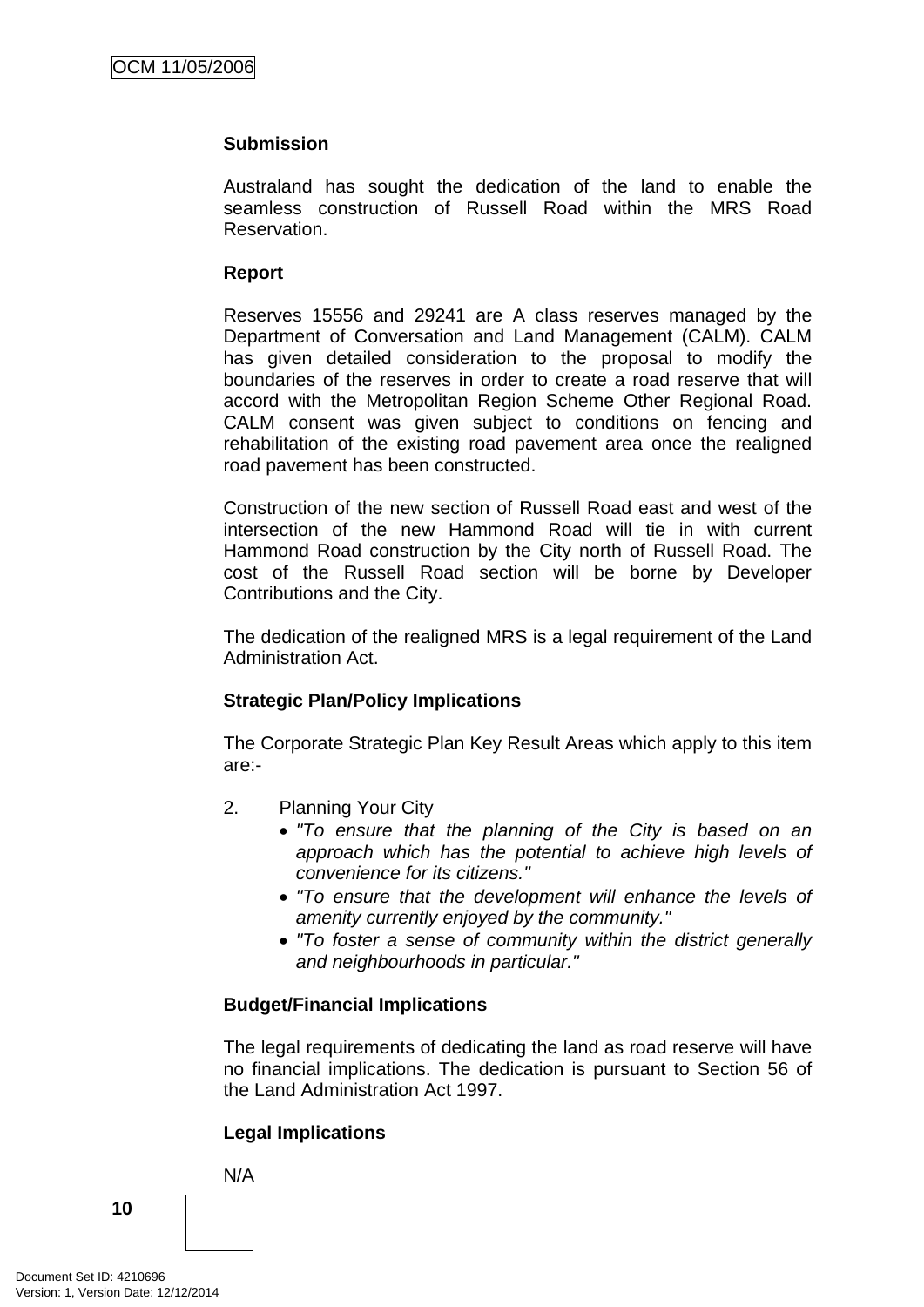### <span id="page-14-0"></span>**Community Consultation**

N/A

### **Attachment(s)**

Location Plan.

### **Advice to Proponent(s)/Submissioners**

N/A.

**Implications of Section 3.18(3) Local Government Act, 1995**

Nil.

### **14.2 (MINUTE NO 3149) (OCM 11/05/2006) - CLOSURE OF PORTION OF FRASER ROAD, BANJUP TO THE PASSAGE OF VEHICLES PURSUANT TO SECTION 3.50 OF THE LOCAL GOVERNMENT ACT 1995 (450057) (KJS) (ATTACH)**

### **RECOMMENDATION**

That Council close portion of Fraser Road from a point 200 metres north of Armadale Road to Jandakot Road, Banjup to the passage of vehicles for four (4) years.

### **COUNCIL DECISION** MOVED Clr S Limbert SECONDED Clr L Goncalves that the recommendation be adopted.

**CARRIED 8/0**

### **Background**

The subject section of Fraser Road is only constructed for approximately 900 metres north of Armadale Road. The unmade section continues through to Jandakot Road.

### **Submission**

ROCLA, CSR and Homeswest have written to the City seeking closure of section of Fraser Road to the passage of vehicles.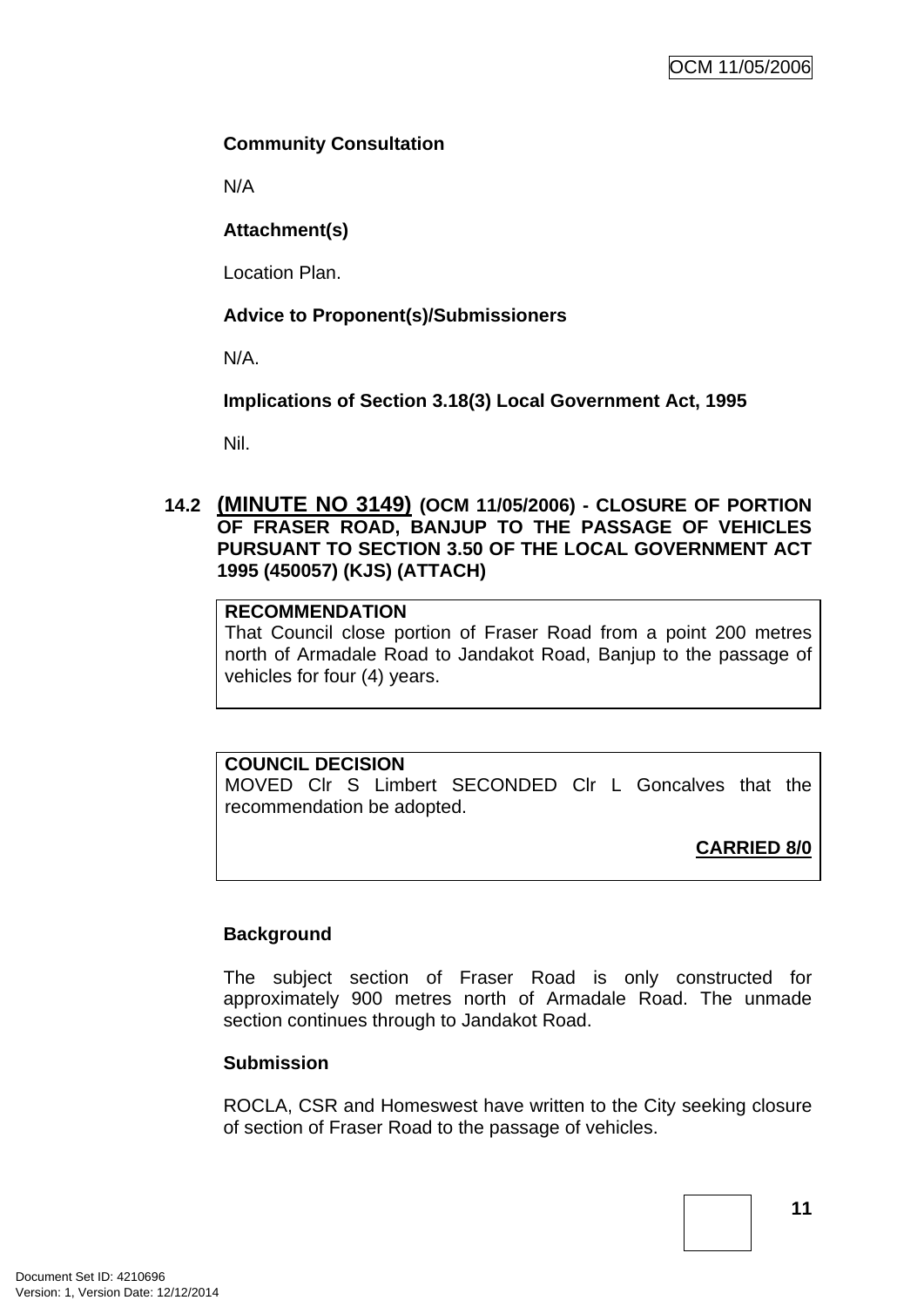### **Report**

An inspection of the area revealed that the area is a dumping ground and used by off road vehicles. This observation is backed up by Rocla and CSR representatives who state that weekend users of the area damage and steal their equipment.

The quarry operators have undertaken to construct a fence and gate at each end of the closure area. The gate will be locked using a standard "CALM" key. This will ensure access for FESA and other government agencies.

The proposal has been advertised in the local newspaper and at the conclusion of the advertising period there were no objections. The closure will only run until the land either side of the road is redeveloped. The owners plan to redevelop the land as special rural lots once the sand resource has been exhausted. The road reserve will then be utilised as part of the development and the Section 3.50 closure to vehicles will be withdrawn.

### **Strategic Plan/Policy Implications**

- 2. Planning Your City
	- *"To ensure that the development will enhance the levels of amenity currently enjoyed by the community."*

### **Budget/Financial Implications**

N/A

### **Legal Implications**

Temporary closures of roads by Local Governments is pursuant to Section 3.50 of the Local Government Act 1995.

### **Community Consultation**

The proposal was advertised in the Cockburn Gazette. Service authorities and emergency services were advised.

### **Attachments**

Location Plan

### **Advice to Proponent(s)/Stakeholders**

The Applicant(s) and those who lodged a submission on the proposal have been advised that this matter is to be considered at the 11 May 2006 Council Meeting.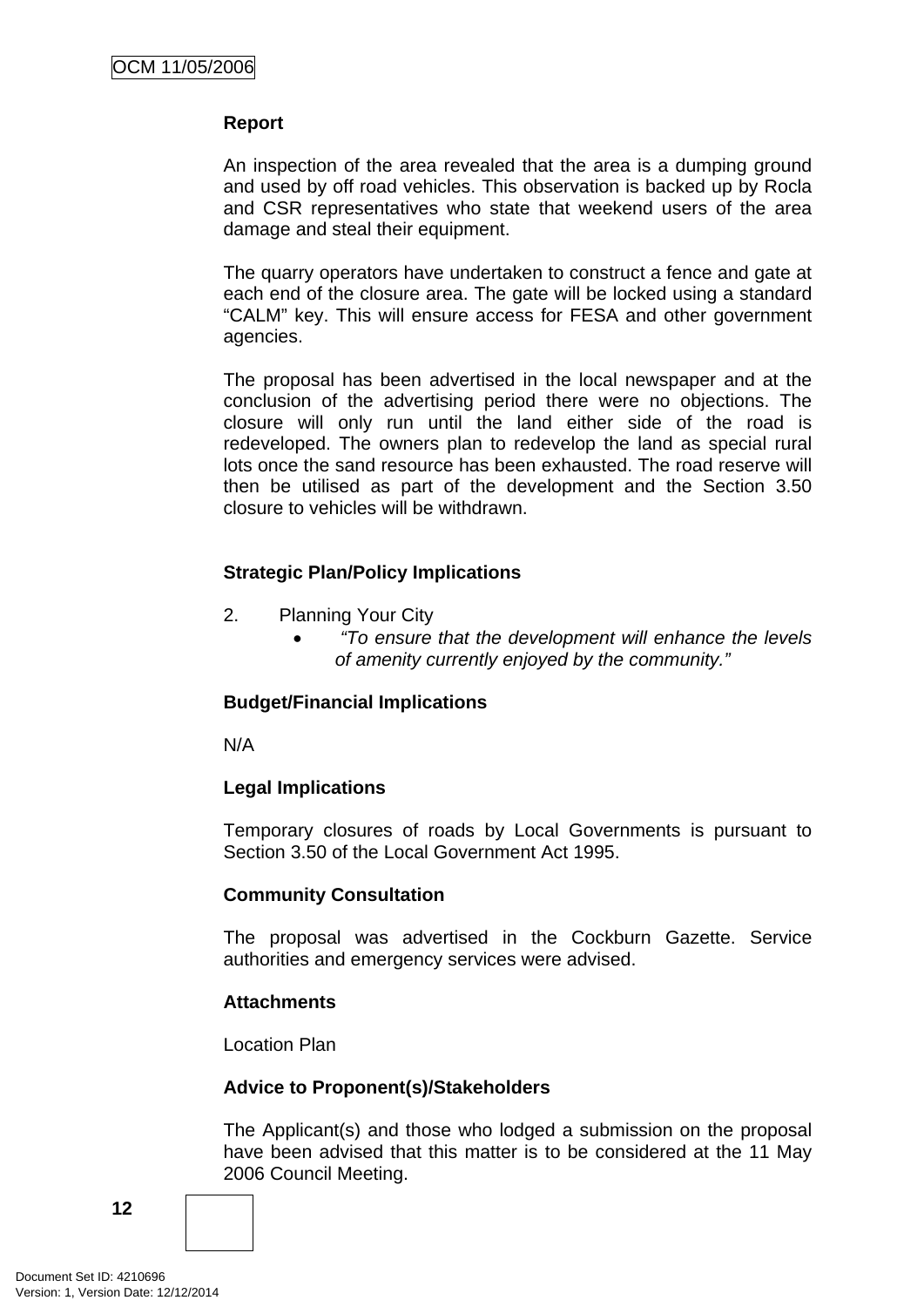### <span id="page-16-0"></span>**Implications of Section 3.18(3) Local Government Act, 1995**

Nil.

**14.3 (MINUTE NO 3150) (OCM 11/05/2006) - PROPOSED FINAL ADOPTION OF SCHEME AMENDMENT NO. 46 - LOT 24 LYON ROAD, AUBIN GROVE - OWNER: BELLCROSS HOLDINGS PTY LTD - APPLICANT: TAYLOR BURRELL BARNETT (93046) (MD) (ATTACH)** 

## **RECOMMENDATION**

That Council:

- (1) adopt the amendment without modifications and in anticipation of the Hon. Minister's advice that final approval will be granted, the documents be signed, sealed and forwarded to the Western Australian Planning Commission; and
- (2) advise the proponent of the Council's decision.

### **COUNCIL DECISION**

MOVED Clr S Limbert SECONDED Clr L Goncalves that the recommendation be adopted.

**CARRIED 8/0**

### **Background**

| ZONING:           | MRS:      | Urban                                |  |
|-------------------|-----------|--------------------------------------|--|
|                   | TPS:      | Public Purposes – Water Corporation  |  |
|                   |           | Development Area 11 (DA11)           |  |
|                   |           | Development Contribution Area (DCA7) |  |
| <b>LAND USE:</b>  | Vacant    |                                      |  |
| <b>I OT SIZE:</b> | 0.2400 ha |                                      |  |

Council at its meeting held 12 January 2006 resolved to initiate Amendment 46 to Town Planning Scheme No. 3 for the purpose of advertising.

### **Submission**

The application has been advertised to the community and referred to relevant government agencies for a period of 42 days. This report seeks Council support to final adoption of Amendment 46.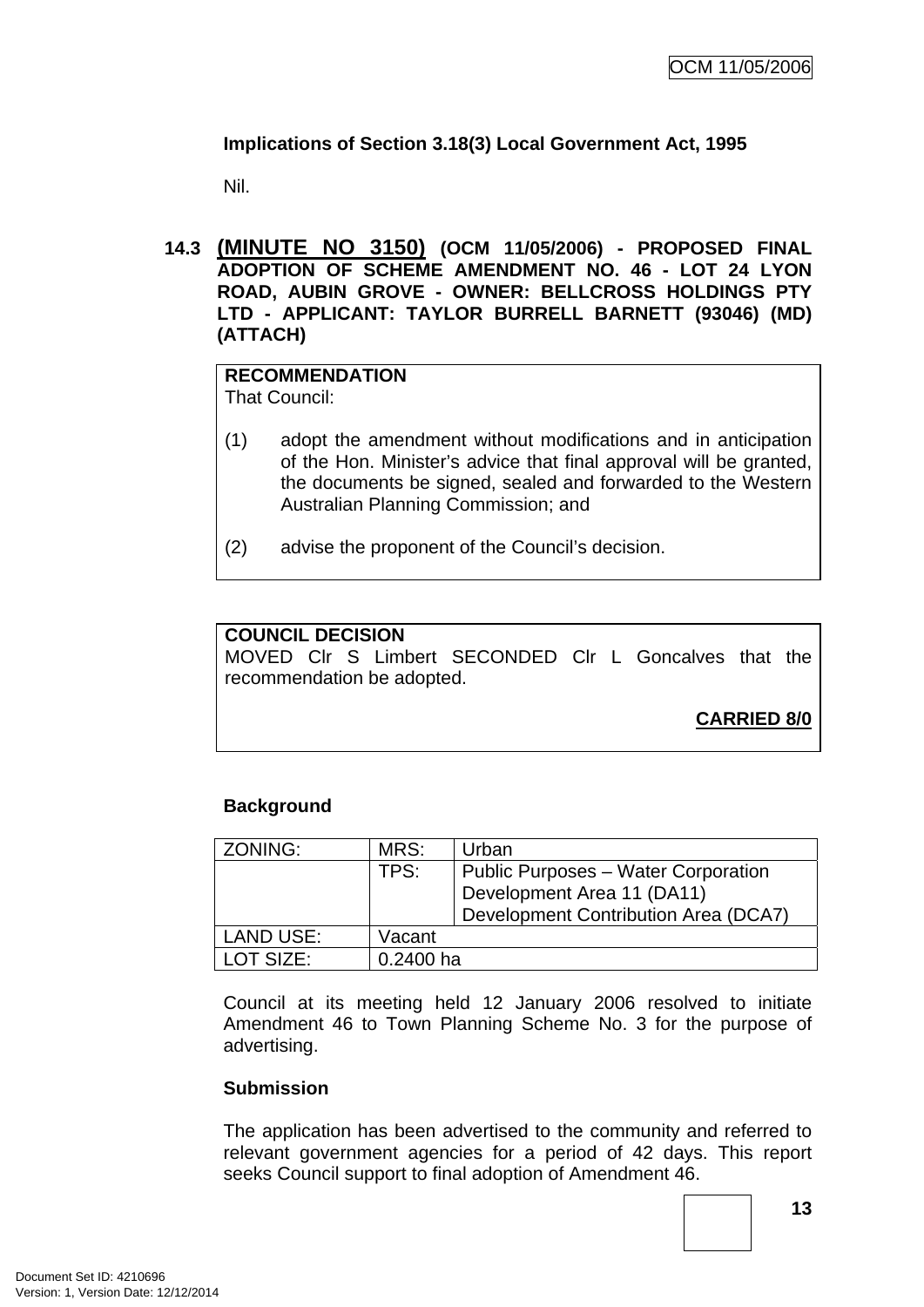### **Report**

The Scheme Amendment was referred to the Environmental Protection Authority ("EPA") in accordance with Section 7A(1) of the Act.

The EPA advised that the overall environmental impact of the amendment would not be severe enough to warrant formal assessment under the *Environmental Protection Act*.

The amendment was subsequently advertised seeking public comment in accordance with the Regulations for not less than 42 days.

No submissions were received during the advertising of the proposed scheme amendment. However, a structure plan applying to the subject lot was recently adopted by Council at its January 2006 Council Meeting (Minute No. 3068) and submissions from Western Power, Water Corp, Department of Education and Training and Department of Environment raised no objections or concerns regarding the structure plan.

A copy of the proposed amendment map is included in the Agenda attachments.

#### **Conclusion**

It is recommended that Council proceed to adopt the scheme amendment to rezone the subject land from 'Public Purposes' to 'Development' in order to facilitate residential subdivision and development of the land and refer it to the WA Planning Commission for final consideration.

#### **Strategic Plan/Policy Implications**

The Corporate Strategic Plan Key Result Areas which apply to this item are:-

- 2. Planning Your City
	- *"To ensure that the planning of the City is based on an approach which has the potential to achieve high levels of convenience for its citizens."*
	- *"To ensure that the development will enhance the levels of amenity currently enjoyed by the community."*

#### **Budget/Financial Implications**

N/A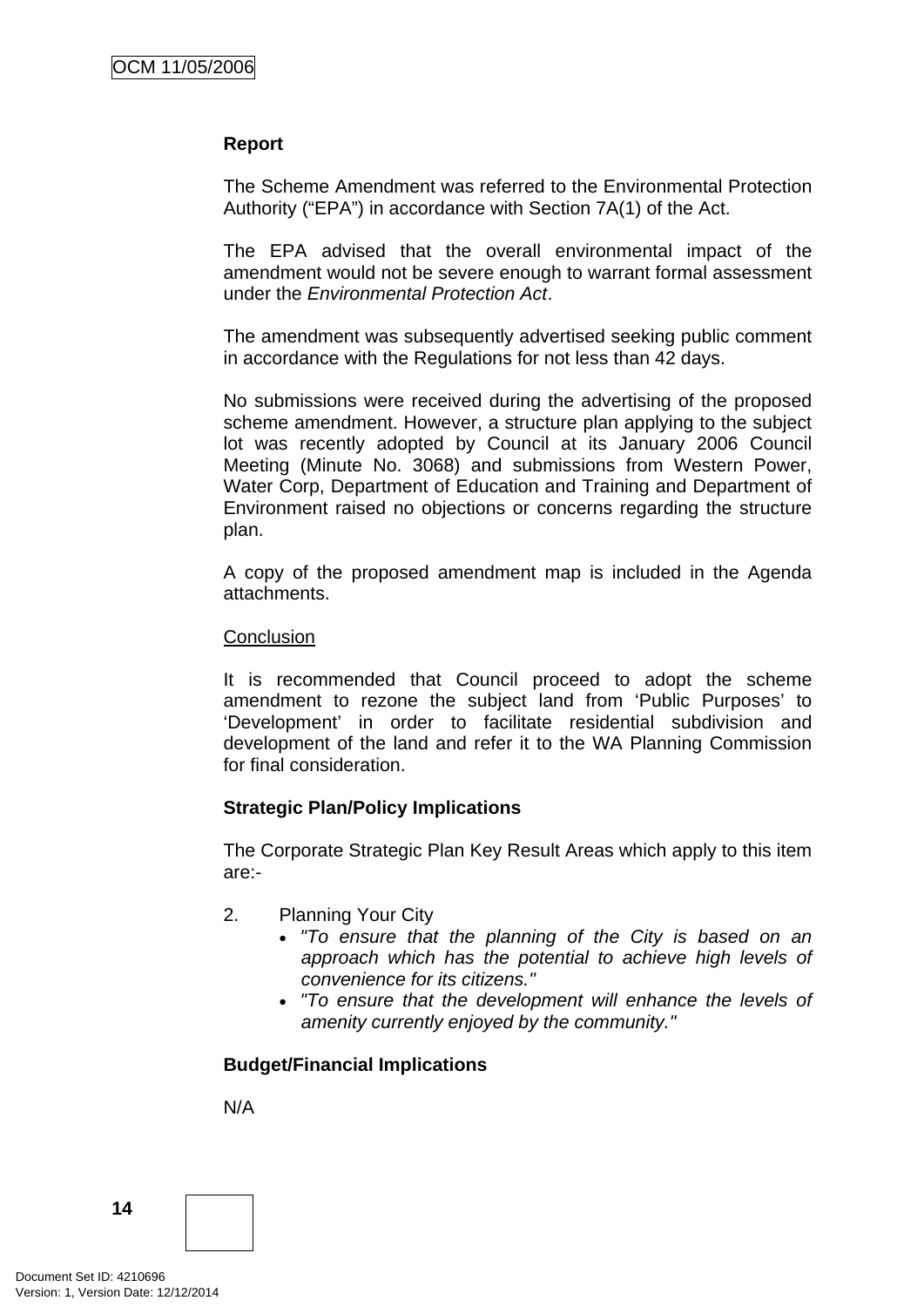### <span id="page-18-0"></span>**Legal Implications**

Town Planning and Development Act Town Planning Regulations

### **Community Consultation**

Following receipt of advice from the EPA, the amendment was advertised for a 42 day period. The 42 day public consultation period for Amendment 46 concluded on 5 April 2006. At the close of the advertising period no submissions were received.

### **Attachment(s)**

- (1) Site Plan
- (2) Proposed Scheme Amendment Map

### **Advice to Proponent(s)/Submissioners**

The Proponent(s) have been advised that this matter is to be considered at the 11 May 2006 Council Meeting.

### **Implications of Section 3.18(3) Local Government Act, 1995**

Nil.

### **14.4 (MINUTE NO 3151) (OCM 11/05/2006) - PEDESTRIAN ACCESSWAY CLOSURE - WATTLE COURT, BIBRA LAKE (450449) (KJS) (ATTACH)**

### **RECOMMENDATION**

That Council:

- (1) request the Western Australian Planning Commission give consent to the closure of pedestrian accessway Wattle Court, Bibra Lake; and
- (2) on receiving consent in (1) above request that the Department for Planning and Infrastructure - Land Asset Management Services close the pedestrian accessway Wattle Court, Bibra Lake.

### **COUNCIL DECISION**

MOVED Clr S Limbert SECONDED Clr L Goncalves that the recommendation be adopted.

### **CARRIED 8/0**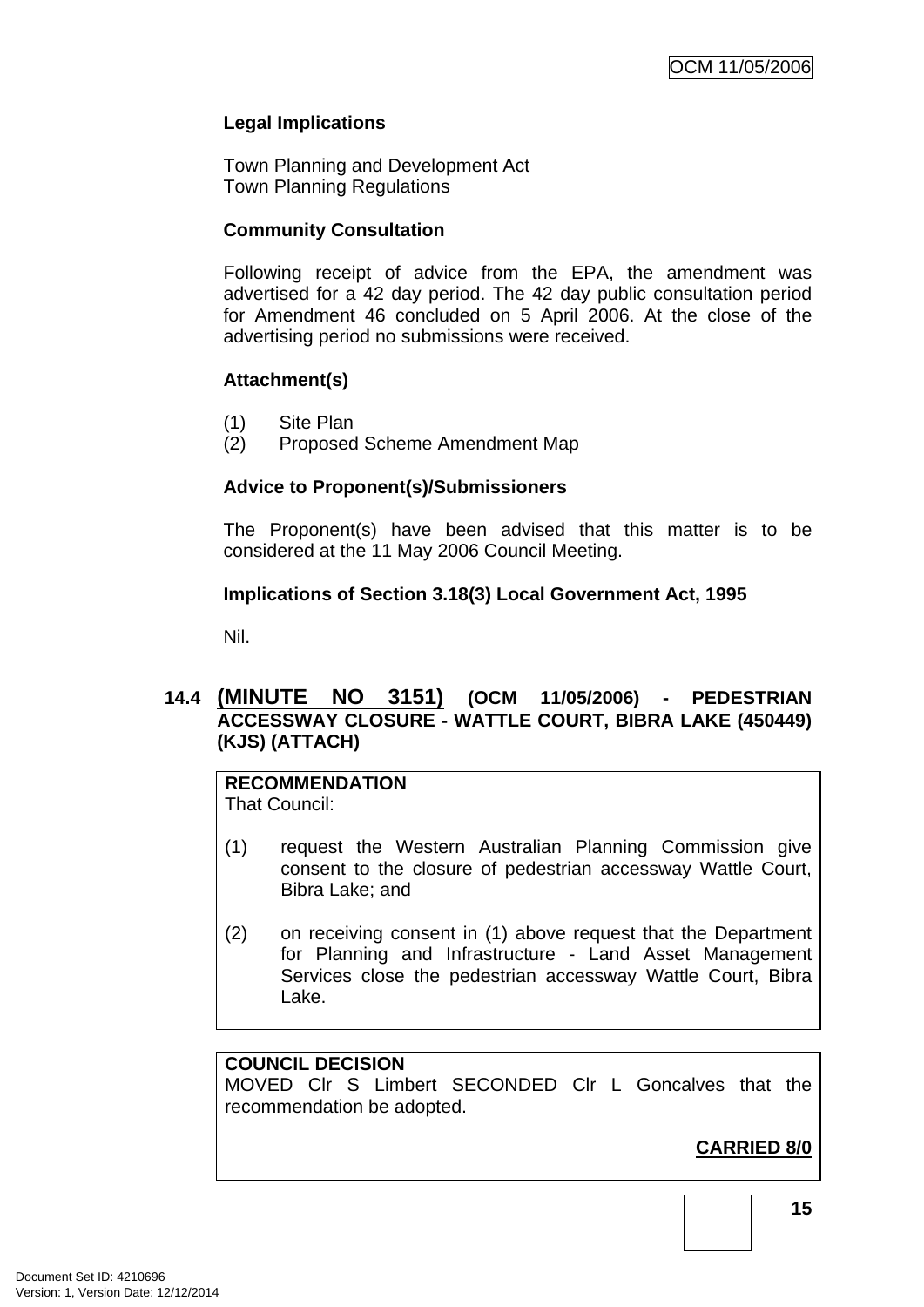### **Background**

The PAW was created as a condition of the surrounding residential subdivision as approved by the Western Australian Planning Commission (WAPC). The PAW connects Wattle Court to Mears Park allowing convenient access for 10 households to the recreational area.

#### **Submission**

Two properties adjoin the PAW. Both owners have requested the closure and agreed to purchase the land if closure proceeds. The administration fee of \$250 has been paid.

#### **Report**

The request for closure is assessed against the set criteria contained in Council Closure Policy APD 21.

#### **Policy Consideration**

The location of the PAW in relation to community facilities and services.

#### **Schools**

Bibra Lake Primary School is 1600 metres from the PAW. It is considered that closure of the PAW will have minimal adverse effect on the number of people walking to the school.

#### Shops

Lakes Shopping Centre is 760 metres from the PAW. Closure of the PAW will increase this distance by 250 metres for 4 households. It is considered that closure of the PAW will have minimal adverse effect on the number of people walking to the shops.

#### Public Open Space

Mears Park is located at the southern end of the PAW. Closure of the PAW will increase the walk distance to the park for 4 households by 300 metres. The alternative route is safe and along level footpaths. It is considered that the closure will have minimal adverse effect on the number of people accessing the park.

#### Public Transport

Bus stops are located in Progress Drive and North Lake Road. The distance to these stops are 300 and 440 metres respectively. Closure

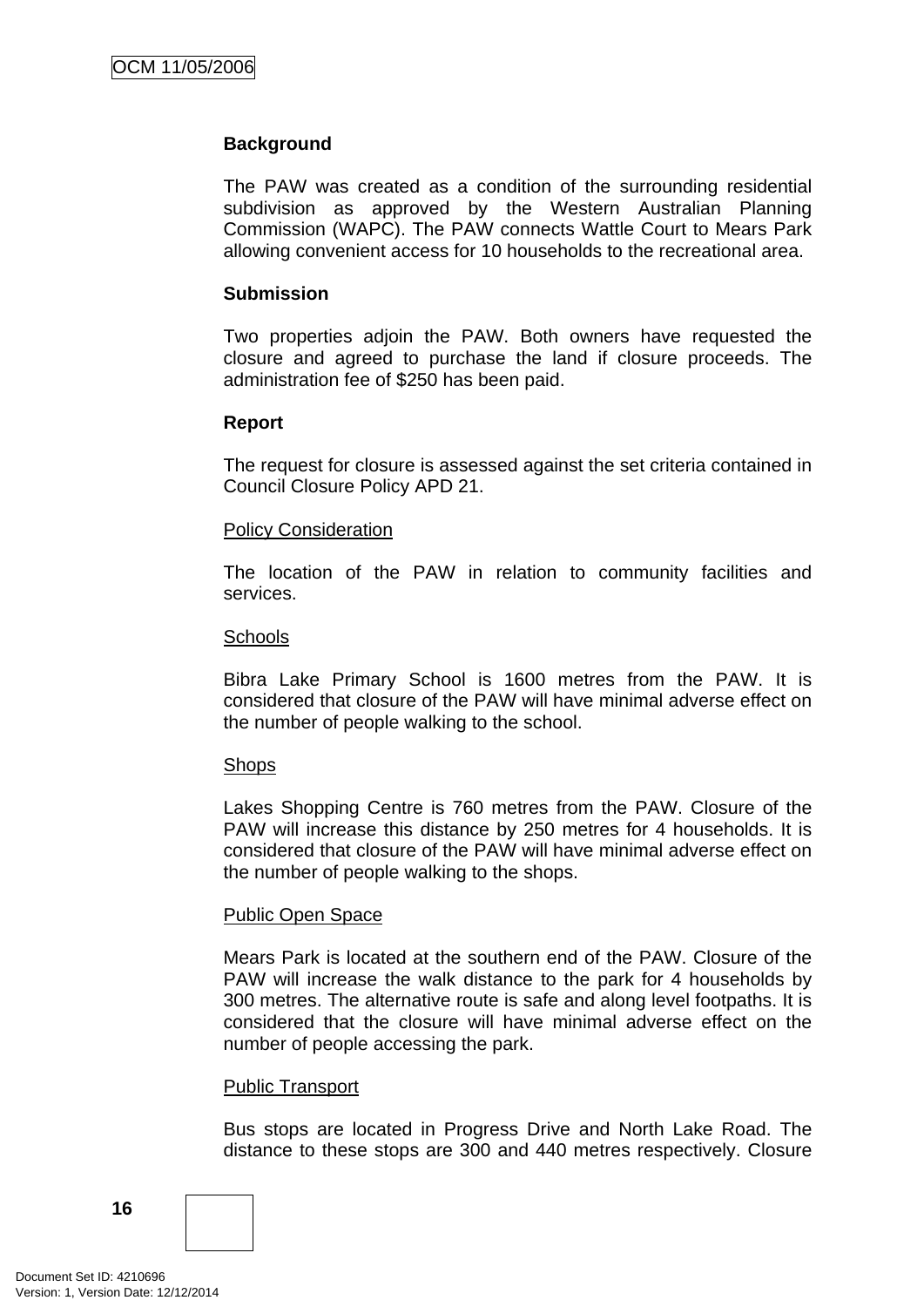of the walkway will have no effect on the walk distance to the bus stops and will have no impact.

### Community Centres

Bibra Lake Community Centre in Parkway Bibra Lake is over 2 kilometres away. The closure of the PAW will not have any impact on the walk distance to the Centre.

The role of the PAW and its impact on the Bike Plan:

- City of Cockburn
- Seniors Community Facility

#### Degree of Nuisance Experienced by Adjoining Owners

The adjoining owner has reported late night anti social behaviour in the PAW although site inspection does not give any indication of such.

#### Alternative Access Routes

Alternative access routes are available along footpaths in Fantail Drive, Bibra Lake and Prout Way. The alternatives are safe, visible and on easy gradients.

#### Consideration of Alternatives to Closure of PAW

- Increased lighting A street light is only 20 metres away in Wattle Court. The expense of providing additional lighting cannot be justified.
- Obstructive access to restrict vehicles. This is not relevant in this case.
- Increasing the fence heights. This measure is not considered to be an effective remedy.
- Locking the PAW between certain hours. This measure involves initial capital expenditure and ongoing costs for the security patrol to lock and unlock the gates morning and night. The costs of this measure are considered to be in excess of the possible benefits.

#### Security Patrols

The City of Cockburn security patrol covers this PAW but has not been shown to have an impact on the reduction of reported anti social behaviour.

#### Eliminating overhanging vegetation

A site inspection reveals that there is no vegetation causing problems of visibility.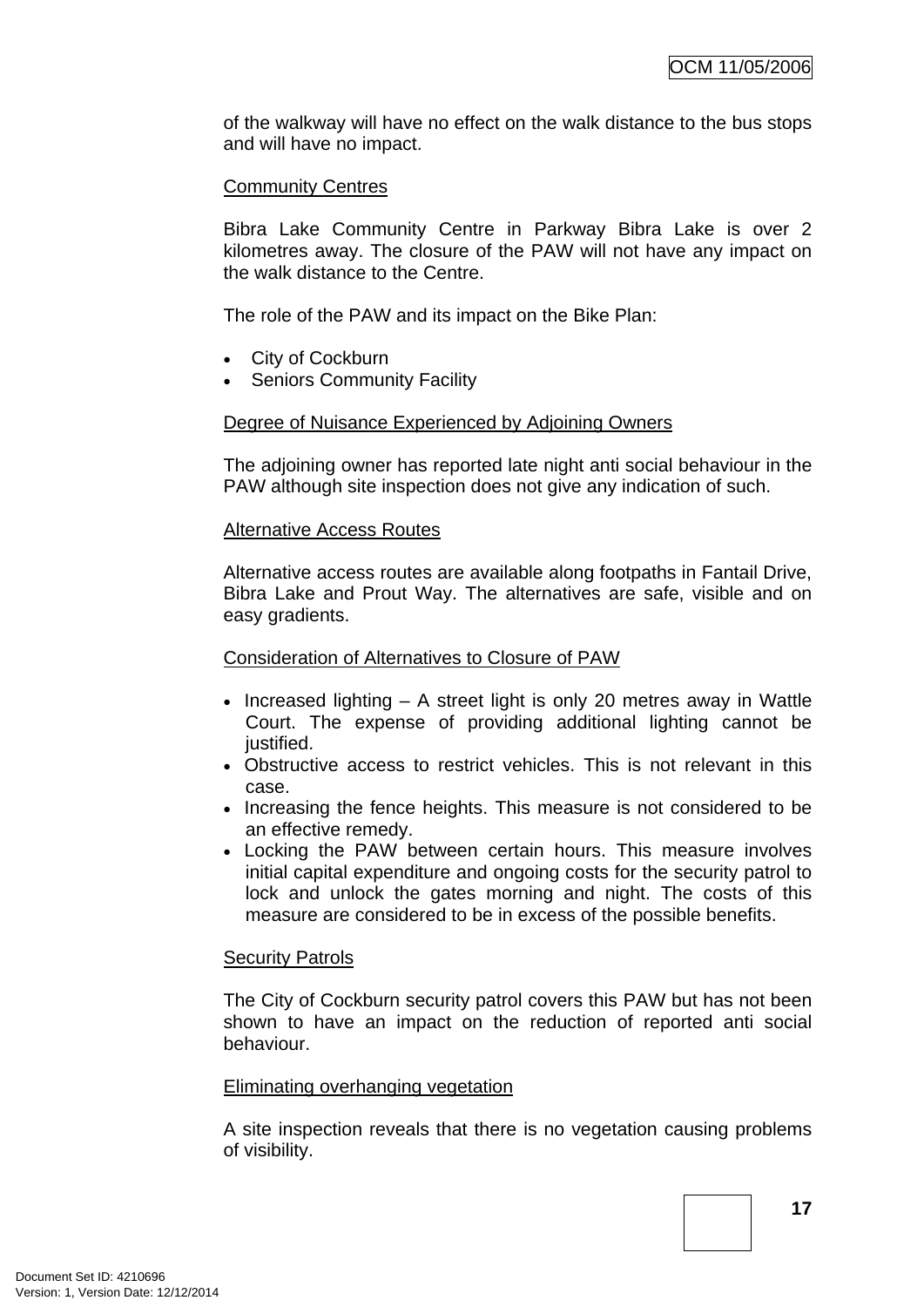The evidence that the PAW is the venue for excessive anti social behaviour has not been demonstrated conclusively.

It has been demonstrated that the PAW does not increase the level of walking or cycling in the associated neighbourhood. A mailout to all of the households likely to use the PAW has been undertaken with prepaid response forms attached. None of the respondents sought the maintaining of the PAW.

It is considered appropriate that as long as the adjoining owners are prepared to purchase the PAW that a consent for closure be forwarded to WAPC and if that consent is given that a request for closure be forwarded to the DPI Midland.

### **Strategic Plan/Policy Implications**

The Corporate Strategic Plan Key Result Areas which apply to this item are:-

- 2. Planning Your City
	- *"To ensure that the planning of the City is based on an approach which has the potential to achieve high levels of convenience for its citizens."*
	- *"To ensure that the development will enhance the levels of amenity currently enjoyed by the community."*
	- *"To foster a sense of community within the district generally and neighbourhoods in particular."*

#### **Budget/Financial Implications**

N/A

#### **Legal Implications**

N/A

#### **Community Consultation**

Letters were sent to surrounding landowners and, at the conclusion of the notification period, no submissions had been received.

### **Attachment(s)**

Location Plan

#### **Advice to Proponent(s)/Submissioners**

The Proponent(s) and those who lodged a submission on the proposal have been advised that this matter is to be considered at the 11 May Council Meeting.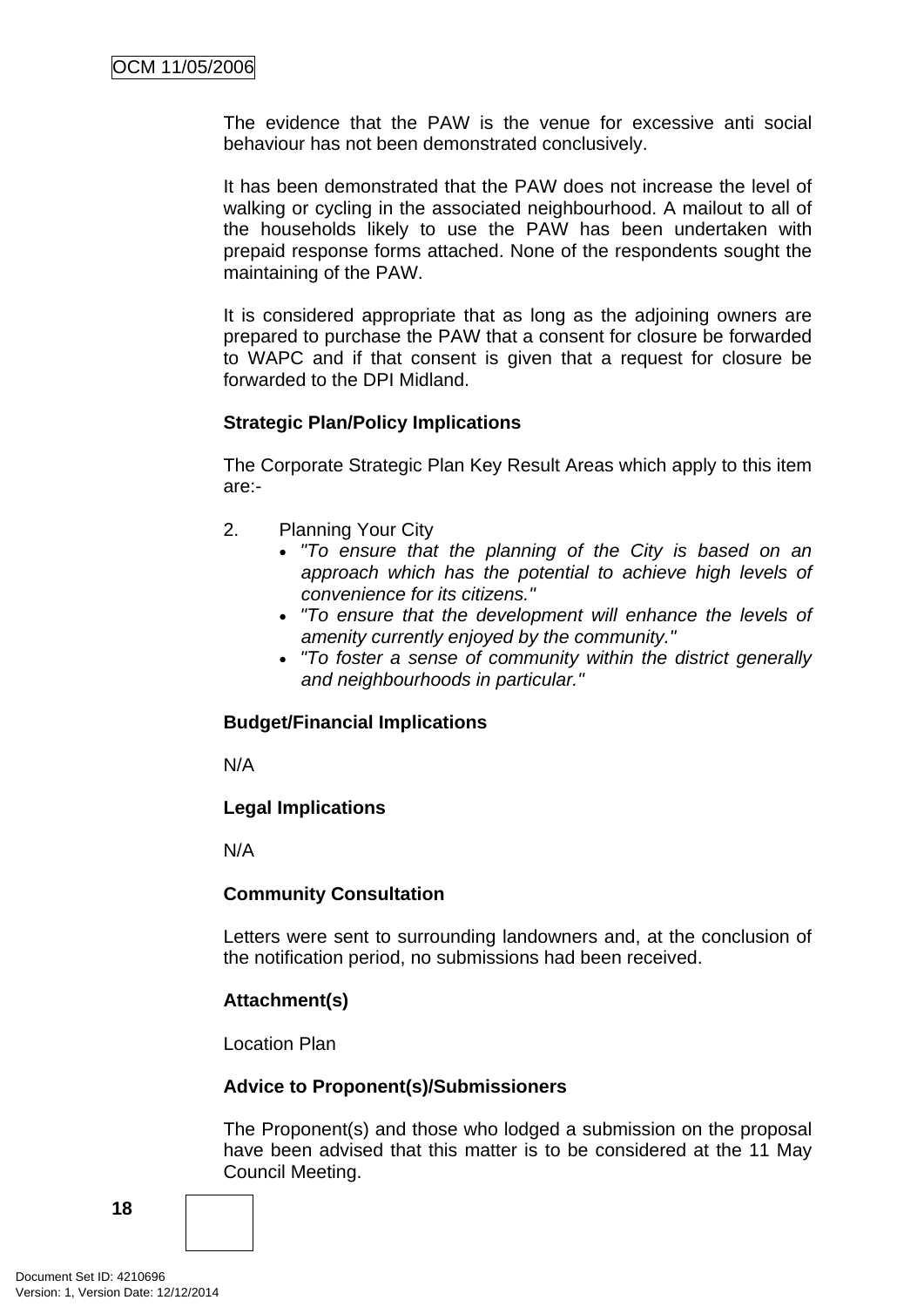### <span id="page-22-0"></span>**Implications of Section 3.18(3) Local Government Act, 1995**

Nil.

### **14.5 (MINUTE NO 3152) (OCM 11/05/2006) - REVESTING PEDESTRIAN ACCESSWAY - BLACKTHORNE CRESCENT TO LITTLE RUSH CLOSE, SOUTH LAKE TO PUBLIC UTILITIES RESERVE (451152) (KJS) (ATTACH)**

## **RECOMMENDATION**

That Council:

- (1) request that the Minister for Planning and Infrastructure revest Pedestrian Access Way Blackthorne Crescent to Little Rush Close, South Lake to a Public Utilities reserve, subject to costs for any required fencing and gates being met by either the adjoining owners or Water Corporation;
- (2) review Policy APD21 'Pedestrian Accessway Closure' to include the option of revestment of pedestrian accessways where outright purchase by adjoining owner is impracticable;
- (3) review Policy APD21 'Pedestrian Accessway Closure' in 12 months.

### **COUNCIL DECISION**

MOVED Clr S Limbert SECONDED Clr L Goncalves that the recommendation be adopted.

**CARRIED 8/0**

### **Background**

Council at its meeting held on 20 January 2004 resolved to:

- *"(1) request the Minister for Planning and Infrastructure to proceed with the closure of the pedestrian accessway between Little Rush Close and Blackthorne Crescent, South Lake; and*
- *(2) advise those persons who made a submission of Council's decision."*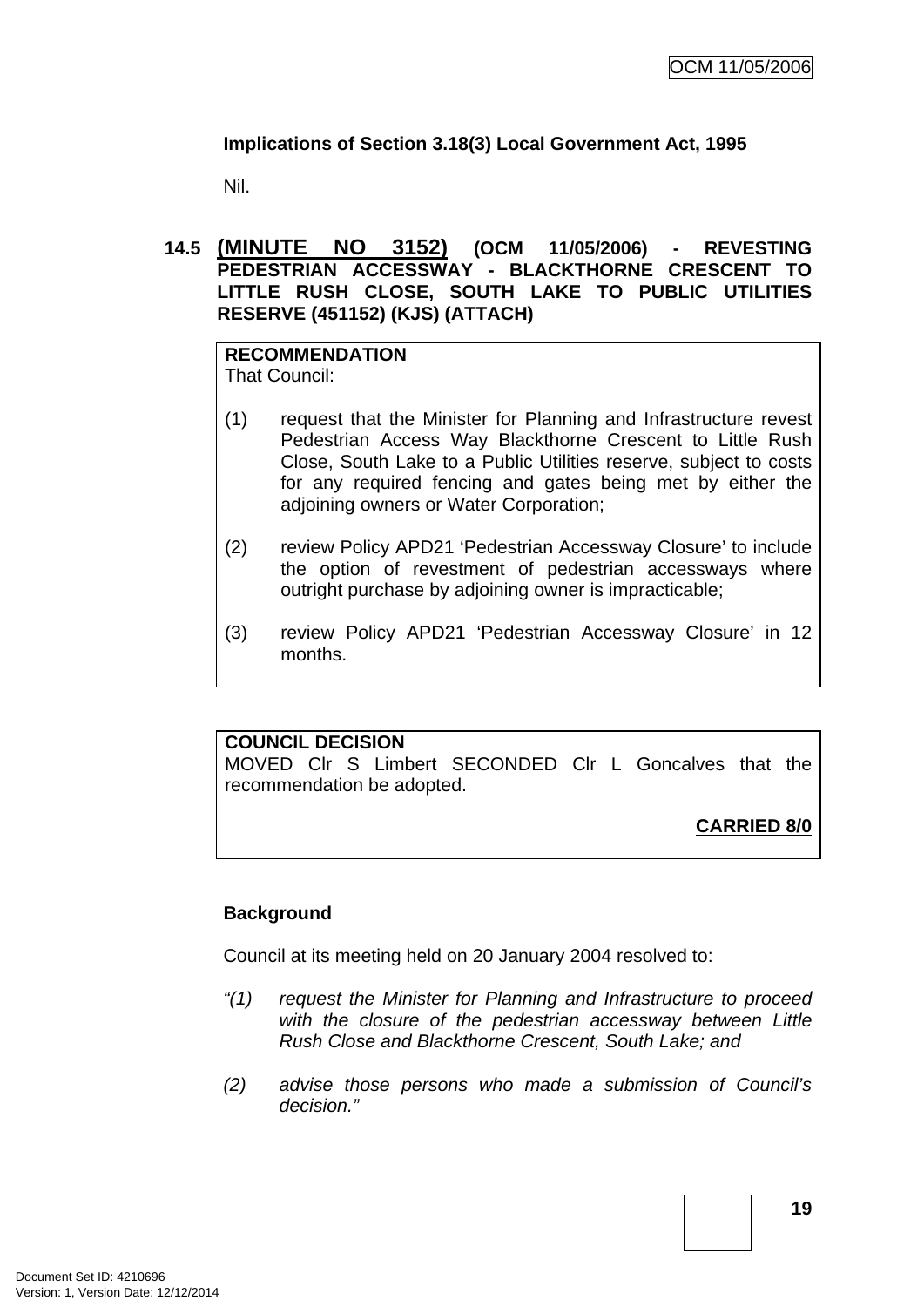### **Submission**

A letter from adjoining owners and nearby residents has requested that Council request that the Minister for Planning and Infrastructure revest the pedestrian accessway to a Public Utilities Reserve.

### **Report**

Following the resolution of 20 January 2004, a request for closure was forwarded to the Department of Planning and Infrastructure in Midland (DPI). DPI compiled purchase prices taking into consideration the cost of cutting and capping a Water Corporation water main.

The purchase prices were then sent to the 4 adjoining owners. Although one owner was prepared to meet the cost of purchasing the land fronting Blackthorne Crescent the land fronting Little Rush Close was without a willing purchaser. DPI's policy is that it is not prepared to close a PAW unless all of the land is purchased and amalgamated into the adjoining lots.

The closure of the PAW stalled until a delegation of residents met with local MLA Francis Logan. This meeting has resulted in an understanding that the Minister for Planning and Infrastructure will give favourable consideration to a request from the City of Cockburn for the revesting of the PAW to a Public Utilities Reserve. The Water Corporation have a water main in the PAW.

The revesting and granting of management of the reserve to the City of Cockburn will allow the City to legally restrict access to the reserve. It is anticipated that either the owners or Water Corporation will erect fencing of similar style and height to existing fencing with a gate at one end to facilitate maintenance.

The proposed closure method has been utilised successfully between Harfluer and Maxworthy Place in Hamilton Hill.

The land will be closed to the public with a gate at one end allowing access for maintenance. If in the future the adjoining properties change ownership and the new owners are in a position to purchase the land then the land can be revalued and a land transfer could take place. Alternatively, if in years to come there is a marked change in the demographic profile of the area the land could revert to its pedestrian function.

### **Strategic Plan/Policy Implications**

The Corporate Strategic Plan Key Result Areas which apply to this item are:-

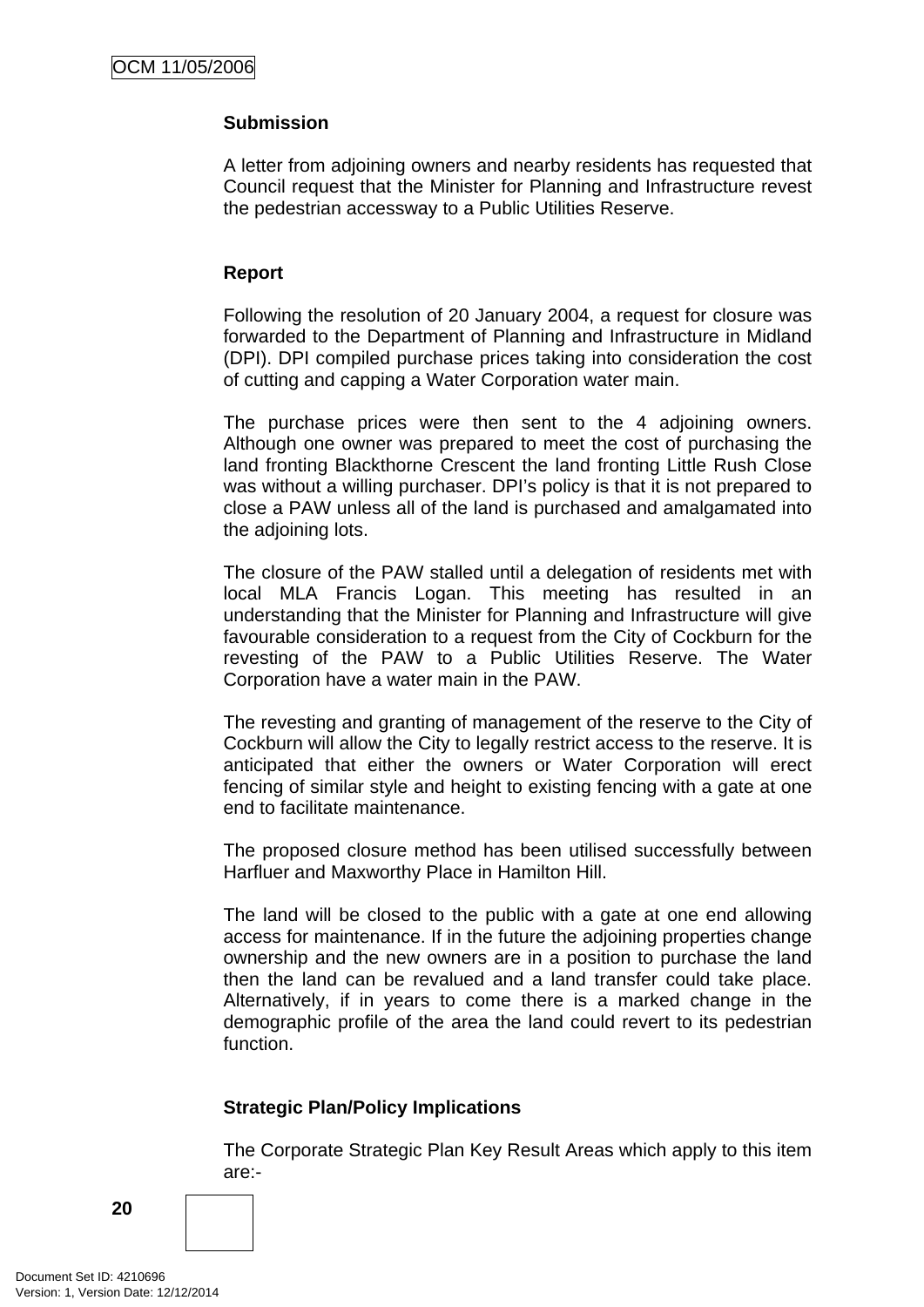- 2. Planning Your City
	- *"To ensure that the planning of the City is based on an approach which has the potential to achieve high levels of convenience for its citizens."*
	- *"To ensure that the development will enhance the levels of amenity currently enjoyed by the community."*

The Council Policies which apply to this item are:-

APD21 PEDESTRIAN ACCESS WAY CLOSURES

### **Budget/Financial Implications**

Nil.

### **Legal Implications**

The revesting is undertaken by DPI LAMS pursuant to the Land Administration Act.

### **Community Consultation**

Community consultation was undertaken in the form of a letter drop and signs on site.

### **Attachment(s)**

(1) Location Plan

### **Advice to Proponent(s)/Submissioners**

N/A

### **Implications of Section 3.18(3) Local Government Act, 1995**

Nil.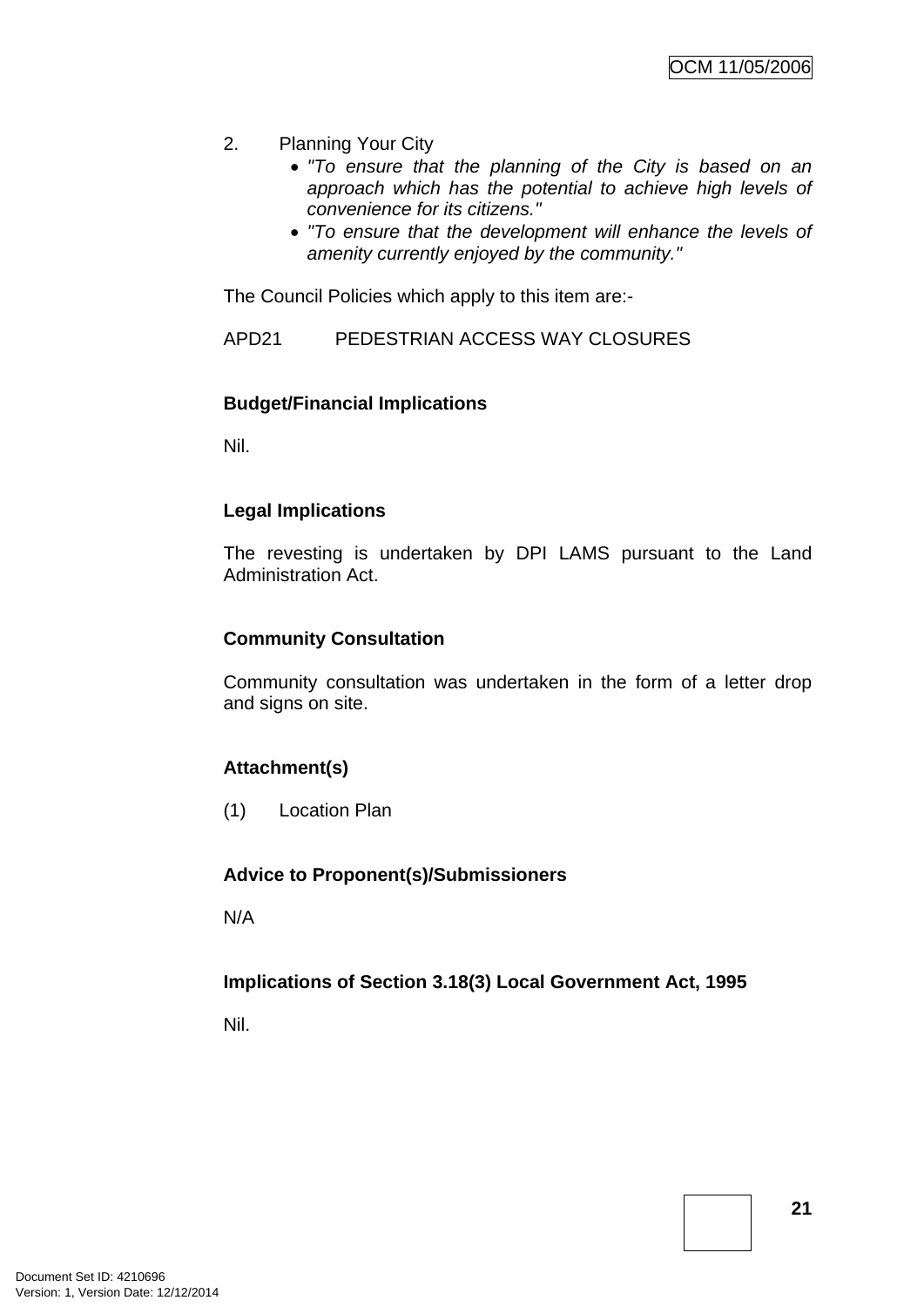<span id="page-25-0"></span>**14.6 (MINUTE NO 3153) (OCM 11/05/2006) - PROPOSED AMENDMENT NO. 48 TO TOWN PLANNING SCHEME NO. 3 FOR CONSISTENCY WITH AN AMENDMENT TO THE METROPOLITAN REGION SCHEME - LOTS 4995-4997, 500-502, 400, 303 & 4620 COCKBURN ROAD, LOTS 4291, 21, 2-5 & 101 RUSSELL ROAD, LOTS 4896 & 4898 JESSIE LEE STREET, LOTS 106 & 105 RUSSELL ROAD - OWNERS: VARIOUS - APPLICANT: DPS (93048) (JW) (ATTACH)** 

**RECOMMENDATION**  That Council:

(1) adopt the following amendment:

TOWN PLANNING AND DEVELOPMENT ACT 1928 (AS AMENDED) RESOLUTION DECIDING TO AMEND CITY OF COCKBURN TOWN PLANNING SCHEME NO.3 (TPS3)

AMENDMENT NO. 48

Resolved that Council, in pursuance of Section 7 of the Town Planning and Development Act 1928 amend the above Town Planning Scheme by:

- 1. Amending the Scheme Map by extending 'Special Use Zone No.2' and 'Development Area No.15' to include lots 4995 – 4997 Cockburn Road and portions of Quill Way & Stuart Drive.
- 2. Amending the Scheme Map by zoning Lots 500 502, 400, 303 & portion of Lot 4620 Cockburn Road, portions of Lots 4291, 21, 2 – 5 & 101 Russell Road, portion of 4895 Success Way, portion of Lot 4896 & 4898 Jessie Lee Street, and portions of the Success Way, Jessie Lee Street & Crane Street road reserves 'Industry'; and
- 3. Amending the Scheme Map by zoning Lot 106 and portion of Lot 105 Russell Road 'Light and Service Industry'
- (2) sign the amending documents, and advise the WAPC of Council's decision;
- (3) forward a copy of the signed document to the Environmental Protection Authority in accordance with Section 7 (A) (1) of the Town Planning and Development Act;
- (4) following the receipt of formal advice from the Environmental Protection Authority that the Scheme Amendment should not be assessed under Section 48A of the Environmental Protection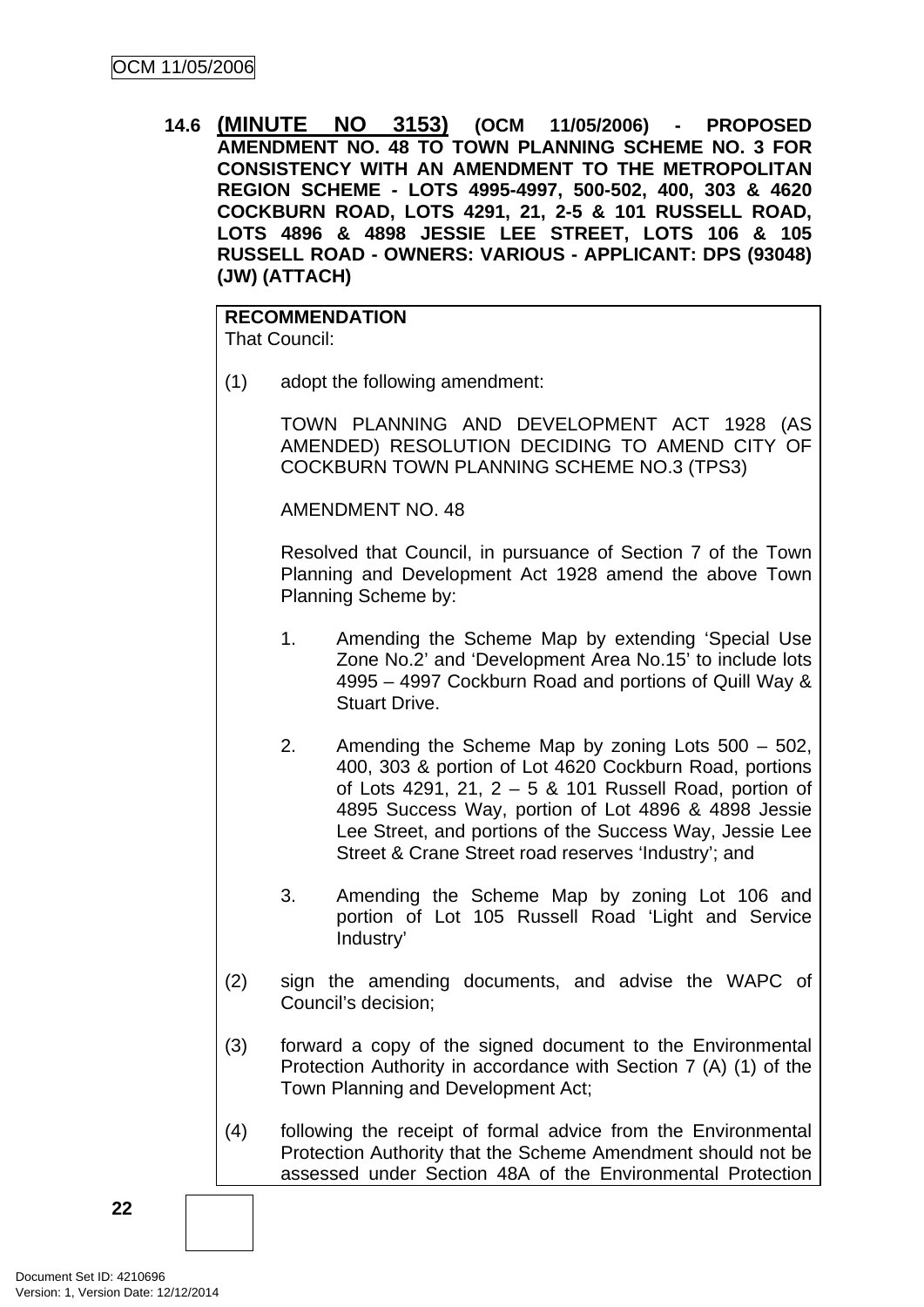Act, advertise the Amendment under Town Planning Regulation 25 without reference to the Western Australian Planning Commission;

- (5) notwithstanding (4) above, the Director of Planning and Development may refer a Scheme or Scheme Amendment to the Council for its consideration following formal advice from the Environmental Protection Authority that the Scheme Amendment should be assessed under Section 48A of the Environmental Protection Act, as to whether the Council should proceed or not proceed with the Amendment;
- (6) should formal advice be received from the Environmental Protection Authority that the Scheme Amendment should be assessed or is incapable of being environmentally acceptable under Section 48(A) of the Environmental Protection Act, the Amendment be referred to the Council for its determination as to whether to proceed or not proceed with the Amendment; and
- (7) advise the applicant of Council's Decision and request the applicant to prepare five (5) copies of the amendment documents.

### **COUNCIL DECISION**

MOVED Clr J Baker SECONDED Clr I Whitfield that Council adopt the recommendation subject to amending item (1) and inserting new items (8) and (9) as follows:-

- (1) delete reference to "Town Planning and Development Act 1928" and replace with "Planning and Development Act 2006" and replace reference to "Section 7" with "Section 75" and reword item (1) accordingly;
- (2) to (7) as recommended;
- (8) upon advertising the Scheme Amendment in accordance with the Planning Regulations, consultation is also to occur with the Western Australian Shipbuilders Association Inc.; and
- (9) during the public consultation process representatives from LandCorp, Main Roads WA, and the Department of Planning and Infrastructure are to be invited to a meeting to discuss the scheme amendment in more detail with Mayor Lee, Cr Baker and the Director Planning and Development, and/or additional staff as deemed necessary by the Chief Executive Officer.

### **CARRIED 8/0**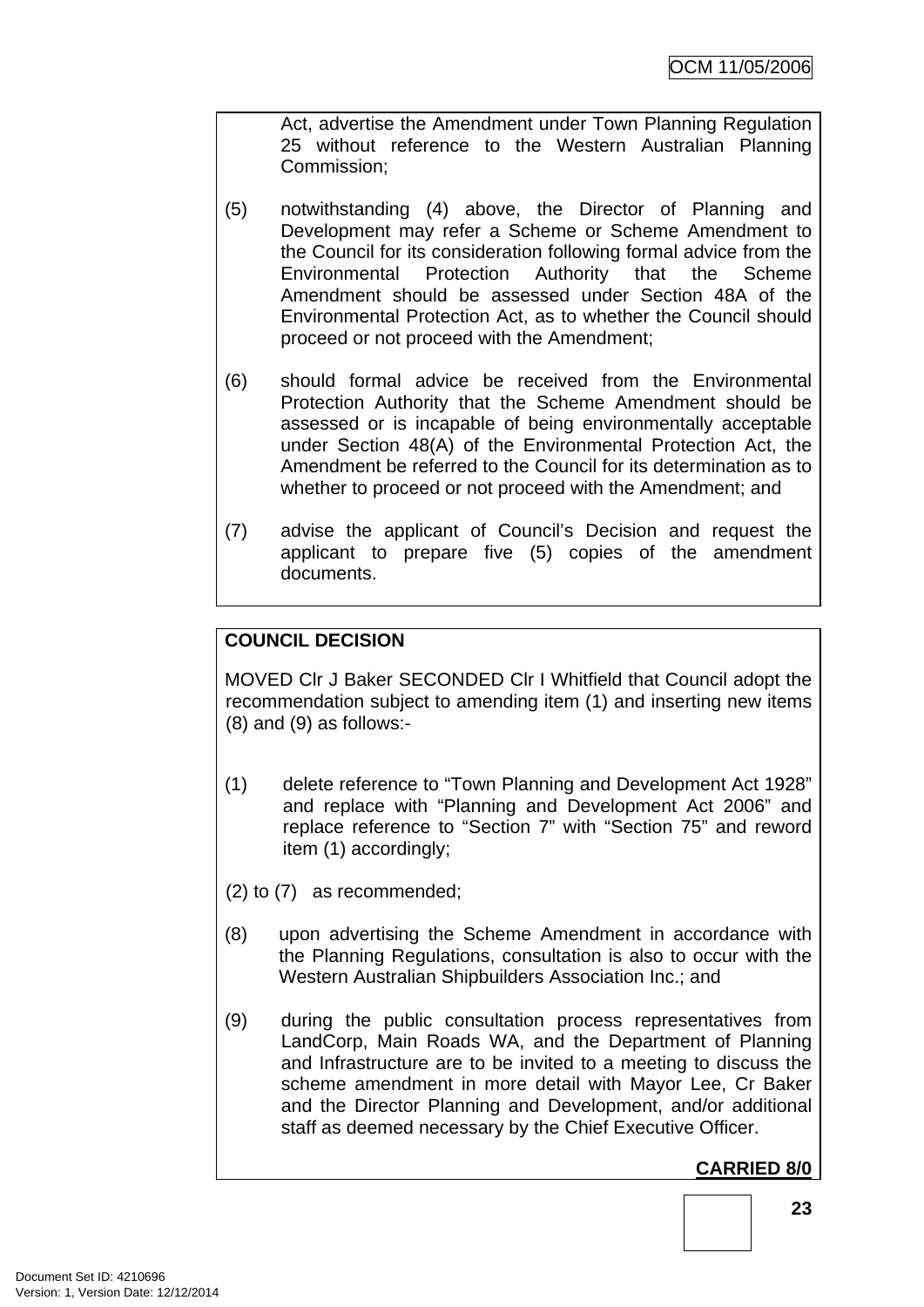#### **Reason for Decision**

There is a concern that the industrial development of the narrow lots adjacent to Cockburn Road near the intersection of Russell Road will create difficulties with the movement of wide loads comprising of boats, catamarans and the like that are moved along Cockburn Road. This matter can be investigated during the advertising phase of the scheme amendment with LandCorp, Main Roads WA and the Department of Planning and Infrastructure. There should also be consultation with the WA Shipbuilders Association Inc.

A correction is also required in the recommendation to refer to the current "Planning and Development Act 2006" and relevant referencing, which came into operation on 9 April 2006.

### **Background**

The subject scheme amendment was considered by Council at its meeting held on 13 April 2006.

Council resolved that the matter be deferred to the next Council Meeting, pending information regarding the future effects and safety of the community and industrial needs of the area.

#### **Submission**

The scheme amendment under consideration for the land in the Henderson Industrial area that will be affected by the gazettal of MRS Amendment 1071/33. The MRS Amendment proposes the rezoning of the land from 'Primary Regional Roads" and "Other Regional Roads' to 'Industrial', and is in its final stages of approval in Parliament.

#### **Report**

The land subject to this proposal measures 10.5 hectares in area and stretches along 3 kilometres of Russell Road and Cockburn Road within the Henderson Industrial Area (see agenda attachment 1).

The land is in a variety of ownerships, including both private and public, with various portions of the former MRS reservations having been acquired by the State Government in order to facilitate construction of the Fremantle Eastern Bypass.

Subdivision approvals have been granted over lots 4995 & 4997 Cockburn Road whereby the land is to be amalgamated and developed in conjunction with adjoining lots, which form portion of the Henderson Industrial Area (Australian Marine Complex).

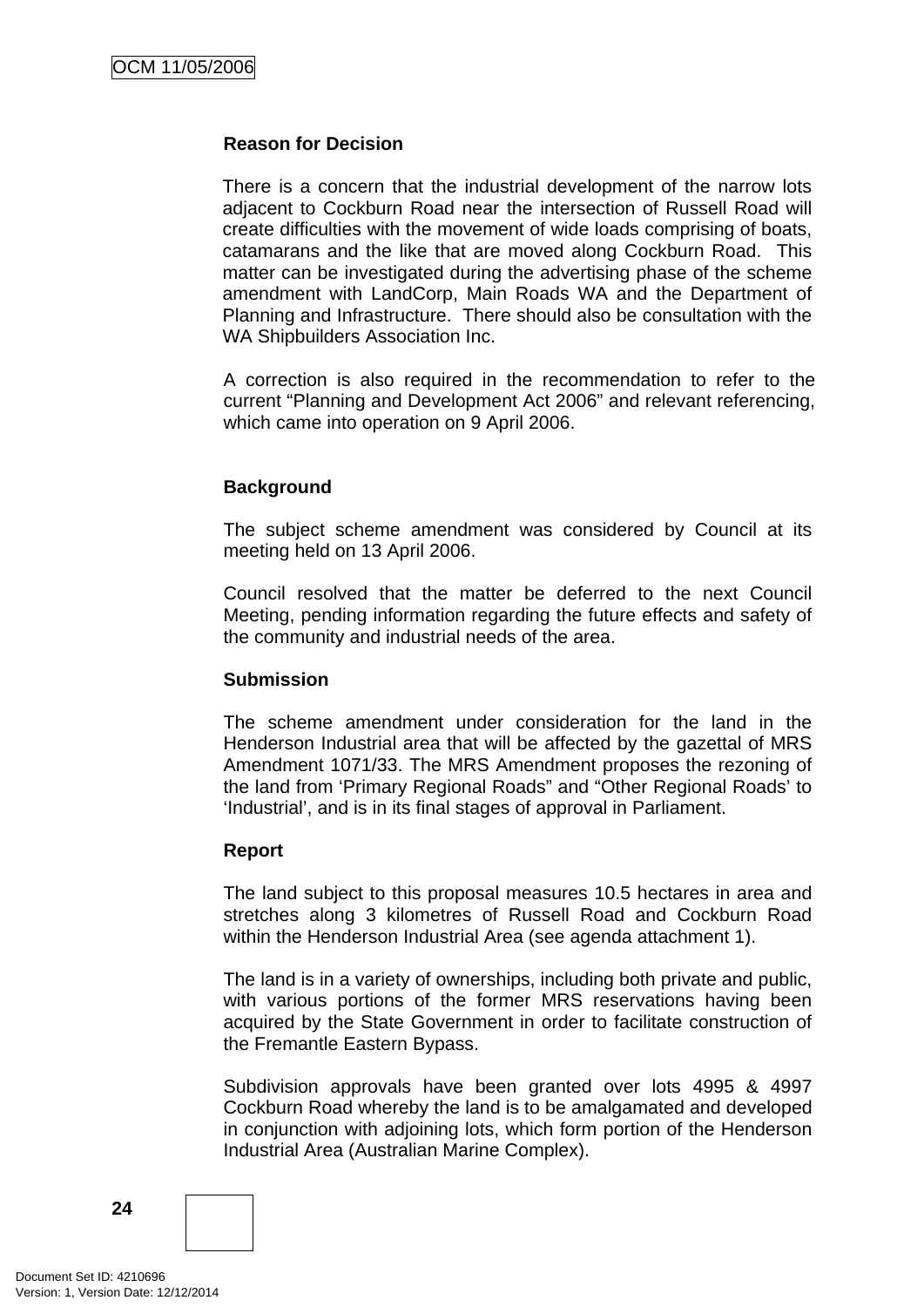The subject land is currently reserved under the Metropolitan Region Scheme (MRS) as either 'Primary Regional Road' and 'Other Regional Road'. The City of Cockburn Town Planning Scheme No.3 (TPS3) currently reflects the existing regional road reservations over the subject land (see agenda attachment 2 & 3).

Upon gazettal of MRS Amendment 1071/33, the land will be rezoned to 'Industrial' under the MRS (see agenda attachment 4).

However, the subject land will become 'unzoned land' under the TPS3 as a result of its removal from the Fremantle – Rockingham Highway Primary and Other Regional Road Reserve upon the gazettal of MRS Amendment 1071/33. The Scheme Amendment seeks to extend the current TPS3 zones of the adjoining industrial estates to encompass the 'unzoned' land. The Scheme Amendment proposes the rezoning of the land from 'Primary Regional Roads" and "Other Regional Roads' to 'Special Use' (SU2) and 'Development Area' (DA15) as well as 'Industry' and 'Light & Service Industry' Zone (see agenda attachment 5).

The Scheme Amendment will provide the Council with development control commensurate with that, which guides the adjoining industrial estates.

It is recommended that Council initiate the proposed TPS3 Amendment and refer the document the Environmental Protection Authority (EPA) for assessment. Following the receipt of formal advice from the EPA that the Scheme Amendment should not be assessed under Section 48A of the Environmental Protection Act, Council advertise the Amendment under Town Planning Regulation 25.

With regards to Council resolution at its meeting held on 13 April 2006, it is informed that the future effects and safety of the community are matters that have already been considered as part of the Western Australian Planning Commission (WAPC) MRS Scheme Amendment 1071/33. The WAPC has determined that the land is not required to be ceded for road widening purposes and the potential road intersections and road widenings to ensure adequate traffic safety have already been considered and determined as part of the Scheme Amendment. Therefore the proposal should be supported to reflect the proposed MRS Scheme Amendment. With regards to the industrial needs of the area it is considered that the subject land is subject to subdivision applications to the Western Australian Planning Commission which have already been approved. Furthermore the City of Cockburn has also recommended approval for the subdivisions and for the area to be used to be included as part of the industrial area. Therefore the need for industrial land is evident.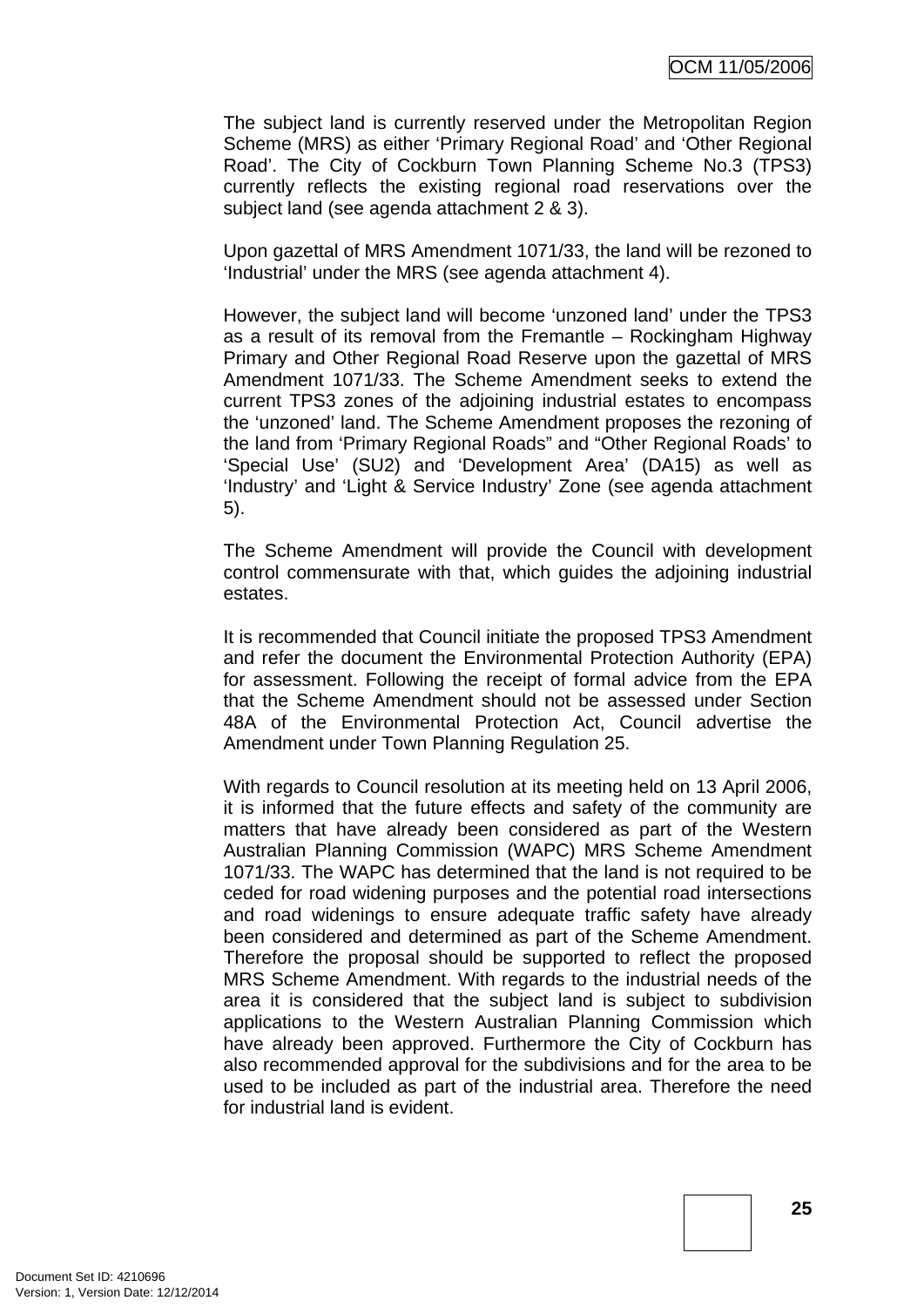### **Strategic Plan/Policy Implications**

The Corporate Strategic Plan Key Result Areas which apply to this item are:-

- 2. Planning Your City
	- "To ensure that the planning of the City is based on an approach which has the potential to achieve high levels of convenience for its citizens."
	- "To ensure that the development will enhance the levels of amenity currently enjoyed by the community."
- 3. Conserving and Improving Your Environment
	- "To conserve the quality, extent and uniqueness of the natural environment that exists within the district."
	- "To ensure that the development of the district is undertaken in such a way that the balance between the natural and human environment is maintained."
- 4. Facilitating the needs of Your Community
	- "To facilitate and provide an optimum range of community services."

### **Budget/Financial Implications**

N/A

### **Legal Implications**

Town Planning Scheme No. 3 Metropolitan Region Scheme Town Planning and Development Act Town Planning Regulations

### **Community Consultation**

To be undertaken as part of the Amendment process.

### **Attachment(s)**

- (1) Location Plan
- (2) MRS Zoning Plan
- (3) TPS3 Zoning Plan
- (4) MRS Amendment 1071/33 Plan
- (5) The Scheme Amendment Submission

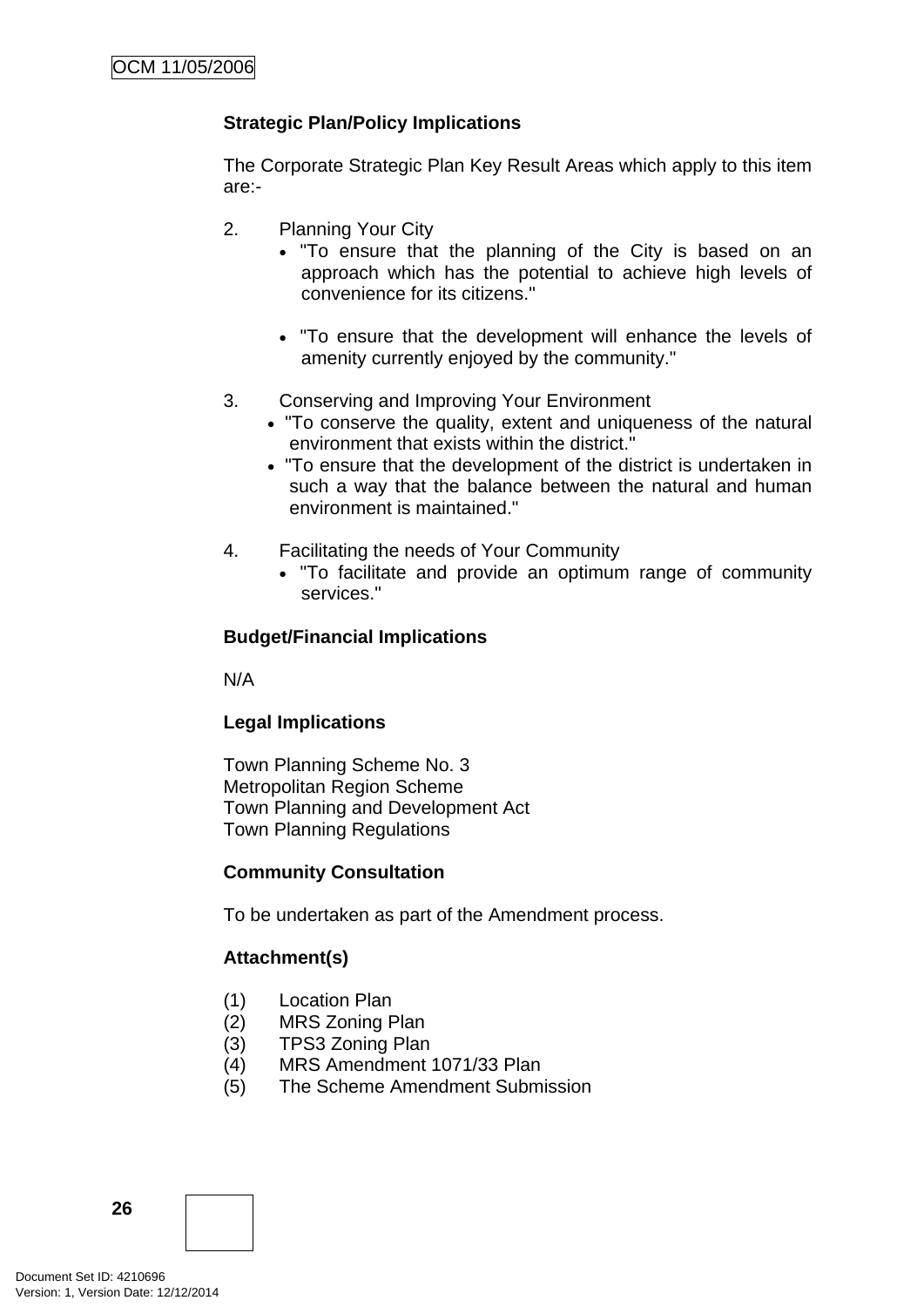### <span id="page-30-0"></span>**Advice to Proponent(s)/Submissioners**

The Proponent has been advised that this matter is to be considered at the 11 May 2006 Council Meeting.

### **Implications of Section 3.18(3) Local Government Act, 1995**

Nil.

### **14.7 (MINUTE NO 3154) (OCM 11/05/2006) - SALE OF COUNCIL OWNED LAND (4809) (KJS) (ATTACH)**

### **RECOMMENDATION**

That Council:

- (1) accept offers to purchase Lot 380 Congdon Avenue, Beeliar, Lot 814 Phoenix Road, Spearwood and Lot 709 Southwell Crescent, Hamilton Hill, subject to:
	- 1. The sale price being at least market value as determined by a Licensed Valuer; and
	- 2. The provisions of Section 3.58 of the Local Government Act 1995, being complied with.
- (2) amend the 2005/06 Budget to provide for the income received and expenses expended in the course of the sale of the lots;
- (3) transfer funds received to the Land Development Reserve Fund.

**TO BE CARRIED BY AN ABSOLUTE MAJORITY OF COUNCIL**

### **COUNCIL DECISION**

MOVED Clr K Allen SECONDED Clr L Goncalves that Council:

- (1) defer this item to a later meeting of Council following an independent reappraisal of the land value based on market evidence by three local estate agents and a licensed valuer; and
- (2) review the procedures and requirements dealing with Council's land disposal practices in the form of a possible new Policy to be referred to the Strategic Finance & Investment Committee.

### **CARRIED BY ABSOLUTE MAJORITY OF COUNCIL 8/0**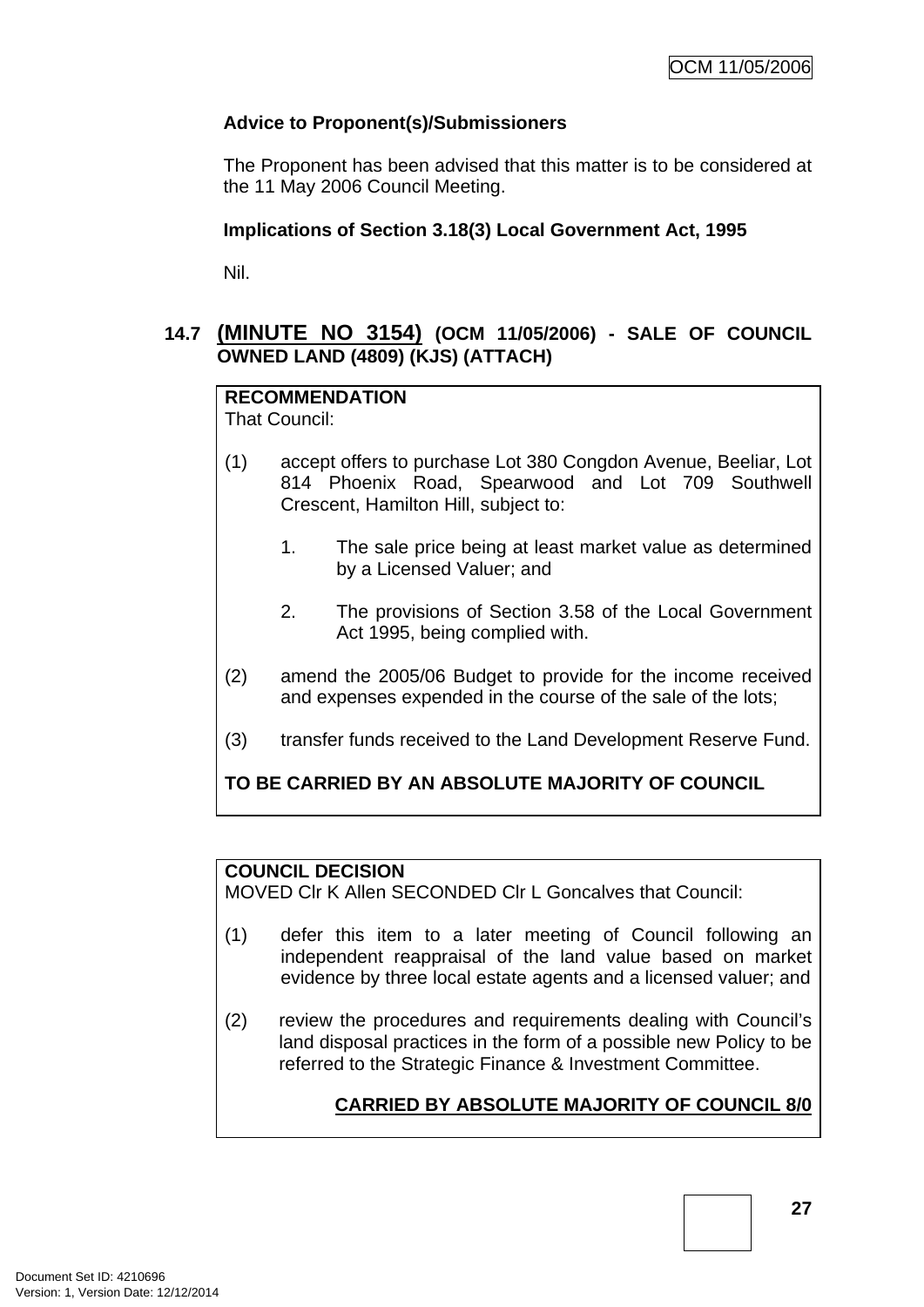### **Reason for Decision**

Council has a duty to ensure that they are receiving true market value. Local agents should be canvassed for appraisal. It is incumbent on Council to discover and disclose the true market value of these lots.

### **Background**

Council, at its meeting held on 18 January 2005, in relation to the disposal of its land resolved to:-

- *"(1) receive the report;*
- *(2) adopt the Land Management Strategy 2005 2010;*
- *(3) proceed with the development and sale of Council owned land, in accordance with the Land Management Strategy 2005 – 2010, consistent with the Principal Activities Plan revised from time to time; and*
- *(4) allocate all proceeds from the sale of land into the Land Development Reserve Fund."*

#### **Submission**

N/A

### **Report**

The Land Management Strategy 2005 – 2010 adopted by Council on 18 January 2005 identified a number of vacant lots owned by Council that could be sold. These lots do not require any additional development and are appropriately zoned.

The three (3) lots to be sold are:

- Lot 380 Congdon Avenue, Beeliar,
- Lot 814 Phoenix Road, Spearwood; and
- Lot 709 Southwell Crescent, Hamilton Hill.

The lots have been valued by a Licensed Valuer, Jonathon Tyson from McGees. Three local real estate agents have supplied costings to market and sell the lots.

There has been a degree of public interest in some of these lots due in part to the current intense property market.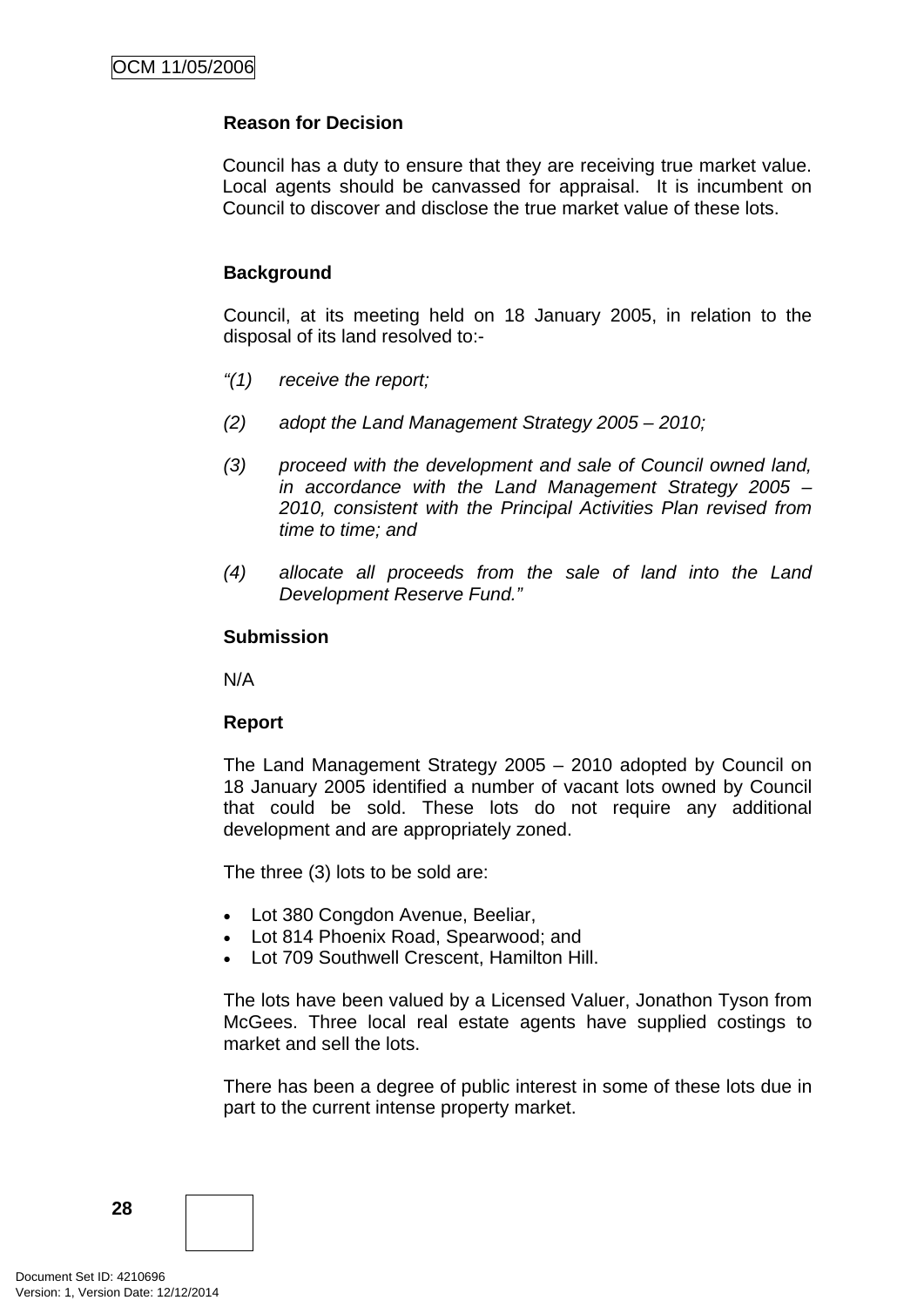An offer has been presented for the purchase of Lot 380 Congdon Avenue which is in excess of the market value and a similar offer is anticipated in the near future for Lot 814 Phoenix Road, Spearwood.

If required one of the local real estate agents will be engaged through usual administrative procedures to market any of the lots not sold through past public inquiry. It is considered that the current real estate market provides the environment to sell these lots quickly at attractive purchase prices.

Section 3.58 of the Local Government Act requires that details of land proposed to be sold by private treaty be advertised in a newspaper having state-wide distribution. The advertisement lists details of the proposed disposition and market valuation and allows for submissions to be made by a date not less than 2 weeks after the notice is given.

Should there be any submissions of a substantive nature then the matter would be referred back to Council for its consideration.

### **Strategic Plan/Policy Implications**

The Corporate Strategic Plan Key Result Areas which apply to this item are:-

- 1. Managing Your City
	- *"To deliver services and to manage resources in a way that is cost effective without compromising quality."*

### **Budget/Financial Implications**

Income will be transferred to the Land Development Reserve Fund.

### **Legal Implications**

Section 3.58 of the Local Government Act 1995.

### **Community Consultation**

Any individual land sale will be advertised in a newspaper that gives state-wide distribution.

### **Attachment(s)**

(1) Location Plans of subject lots.

### **Advice to Proponent(s)/Submissioners**

N/A.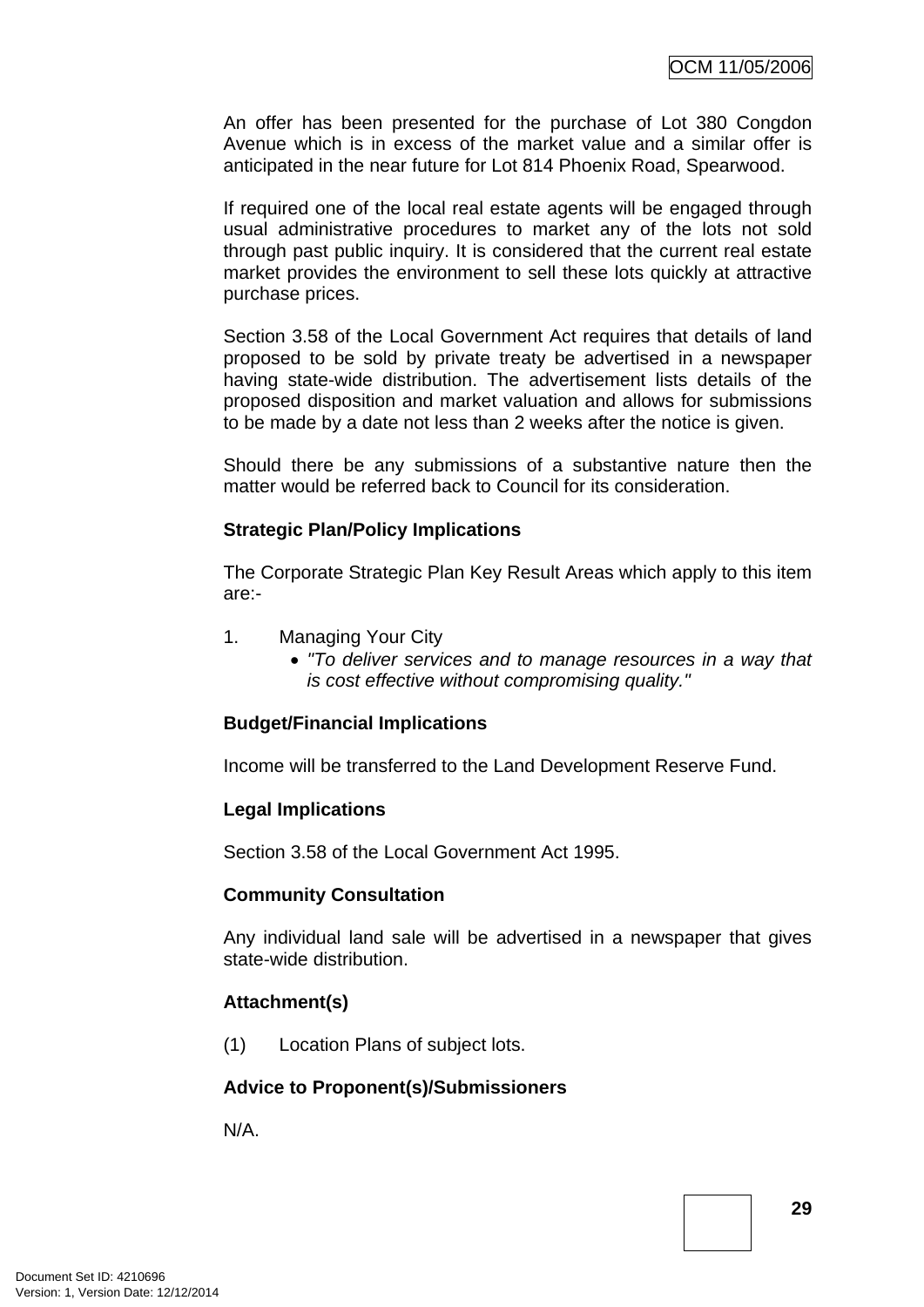### **Implications of Section 3.18(3) Local Government Act, 1995**

Nil.

### <span id="page-33-0"></span>**15. FINANCE AND CORPORATE SERVICES DIVISION ISSUES**

### **15.1 (MINUTE NO 3155) (OCM 11/05/2006) - LIST OF CREDITORS PAID - MARCH 2006 (5605) (KL) (ATTACH)**

### **RECOMMENDATION**

That Council receive the List of Creditors Paid for March 2006, as attached to the Agenda.

### **COUNCIL DECISION**

MOVED Clr L Goncalves SECONDED Clr K Allen that the recommendation be adopted.

**CARRIED 8/0**

### **Background**

It is a requirement of the Local Government (Financial Management) Regulations 1996, that a List of Creditors be compiled each month and provided to Council.

### **Submission**

N/A

**Report**

N/A

### **Strategic Plan/Policy Implications**

Key Result Area *Managing Your City* refers.

### **Budget/Financial Implications**

N/A

### **Legal Implications**

Section 13 of the Local Government (Financial Management) Regulations 1996.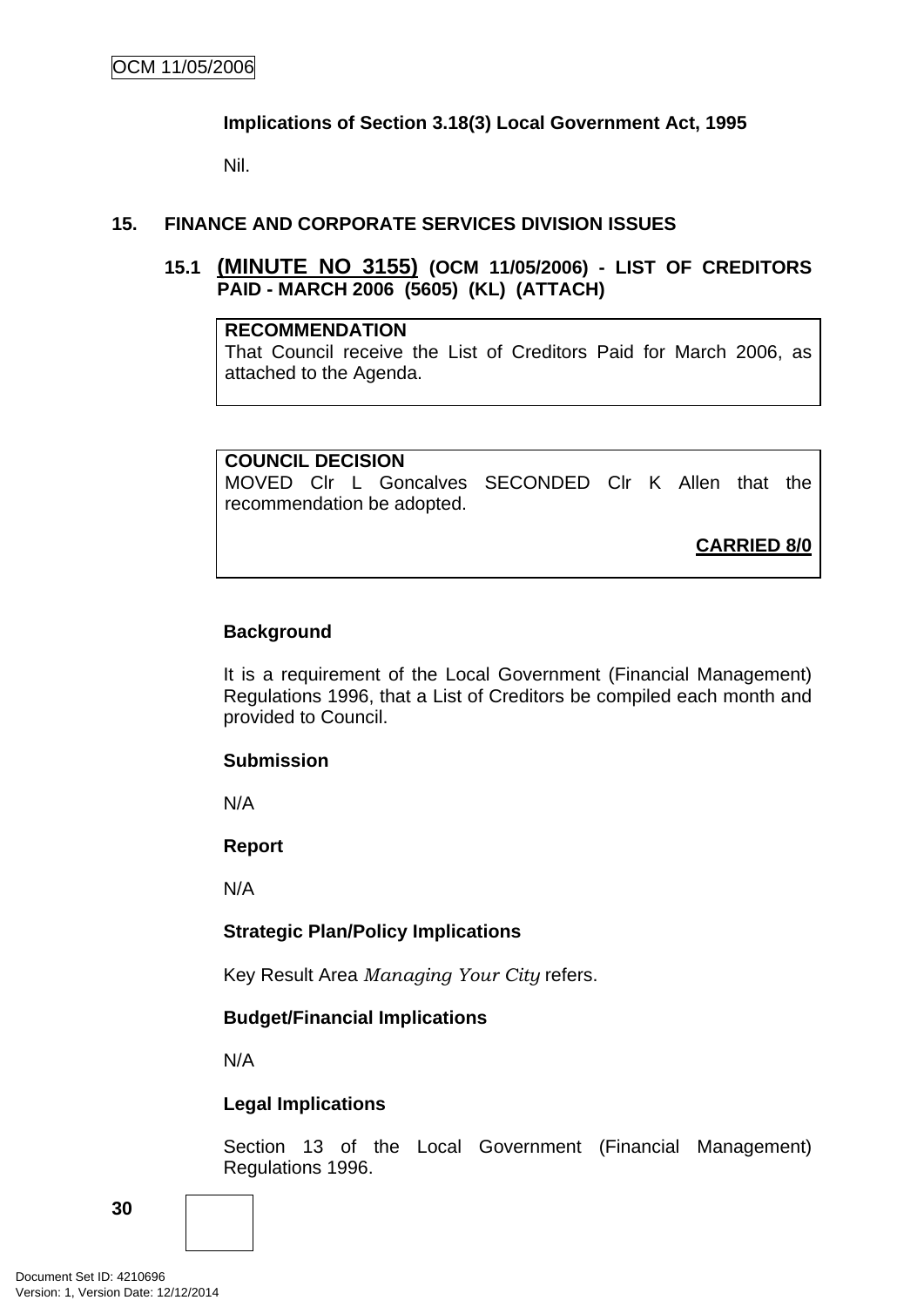### <span id="page-34-0"></span>**Community Consultation**

N/A

### **Attachment(s)**

List of Creditors Paid – March 2006.

### **Advice to Proponent(s)/Submissioners**

N/A

**Implications of Section 3.18(3) Local Government Act, 1995**

Nil.

### **15.2 (MINUTE NO 3156) (OCM 11/05/2006) - STATEMENT OF FINANCIAL ACTIVITY - MARCH 2006 (5505) (NM) (ATTACH)**

### **RECOMMENDATION**

That Council receive the Statement of Financial Activity and associated documents for the period ended 31 March 2006, as attached to the Agenda.

### **COUNCIL DECISION**

MOVED Clr L Goncalves SECONDED Clr K Allen that the recommendation be adopted.

**CARRIED 8/0**

### **Background**

Regulation 34(1) of the Local Government (Financial Management) Regulations 1996 prescribes that a local government is to prepare each month a Statement of Financial Activity.

Regulation 34(2) requires the Statement of Financial Activity to be accompanied by documents containing:–

- (a) details of the composition of the closing net current assets (less restricted and committed assets),
- (b) explanations for each material variance identified between YTD budgets and actuals; and

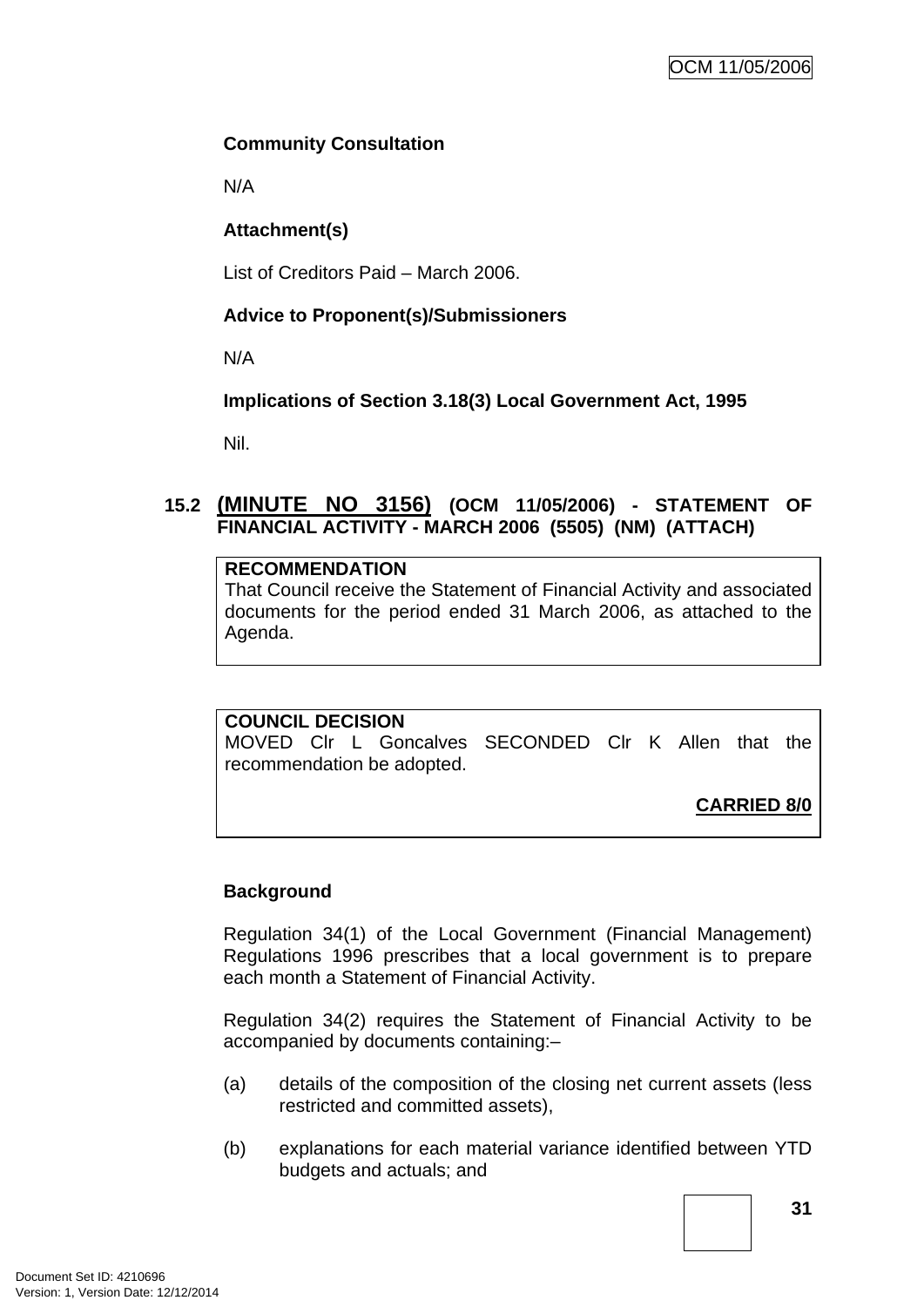(c) any other supporting information considered relevant by the local government.

Regulation 34(4)(a) prescribes that the Statement of Financial Activity and accompanying documents are to be presented to the Council.

#### **Submission**

N/A

### **Report**

Attached to the Agenda is the Statement of Financial Activity for January 2006.

Note 1 shows how much capital grants and contributions are contained within the reported operating revenue.

Note 2 provides a reconciliation of Council's net current assets (adjusted for restricted assets and cash backed leave provisions). This provides a financial measure of Council's working capital and an indication of its liquid financial health.

Also provided are Reserve Fund and Restricted Funds Analysis Statements. These assist to substantiate the calculation of Council's net current assets position.

The Reserve Fund Statement reports the budget and actual balances for Council's cash backed reserves, whilst the Restricted Funds Analysis summarises bonds, deposits and infrastructure contributions held by Council. The funds reported in these statements are deemed restricted in accordance with Australian Accounting Standard AAS27.

### Material Variance Threshold

For the purpose of identifying material variances in Statements of Financial Activity, Regulation 34(5) requires Council to adopt each financial year, a percentage or value calculated in accordance with Australian Accounting Standard AAS5 - Materiality.

For the 2005/06 financial year, Council has adopted a materiality threshold of 10% or \$10,000, whichever is the greater.

### **Strategic Plan/Policy Implications**

Key Result Area *Managing Your City* refers.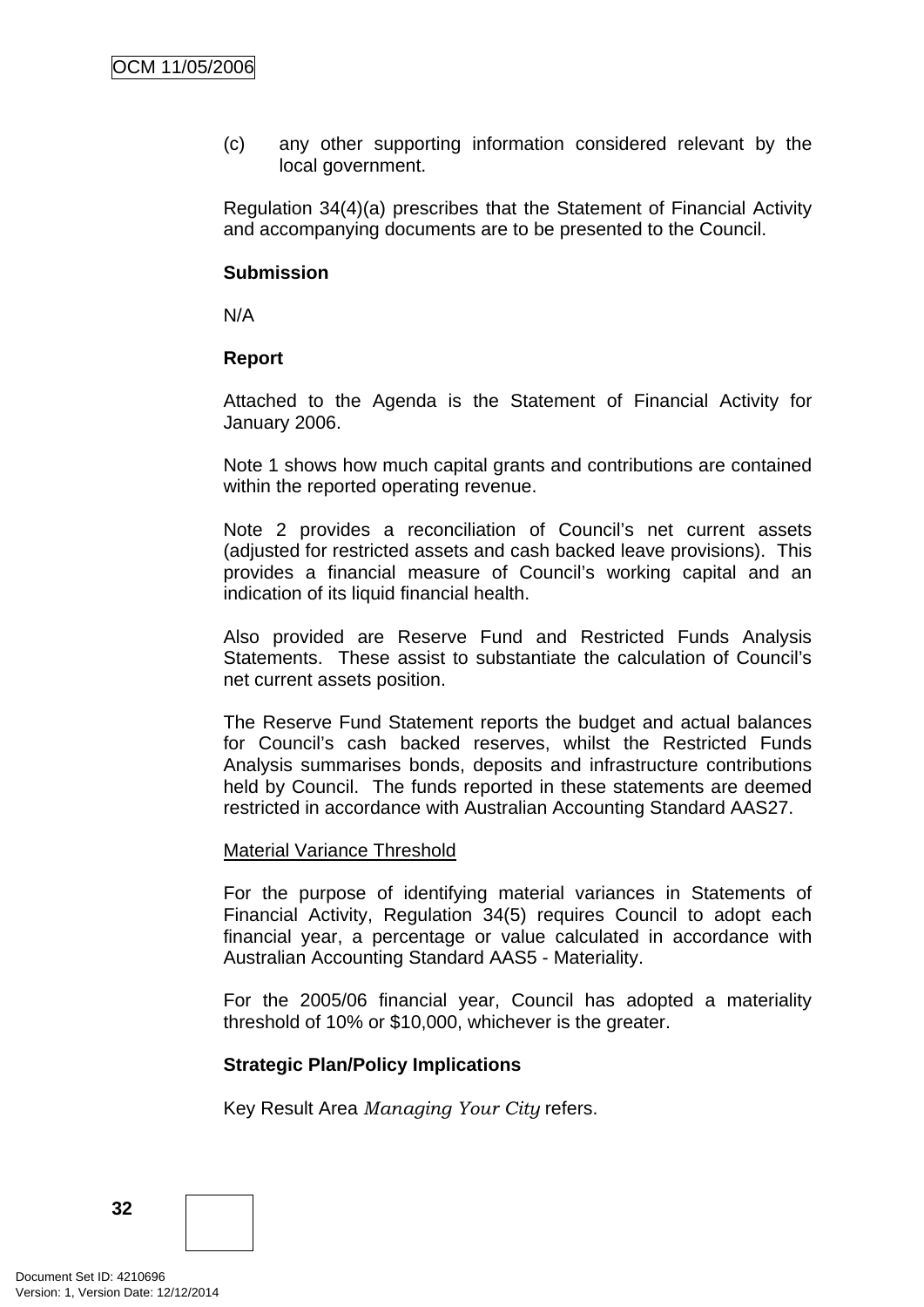### <span id="page-36-0"></span>**Budget/Financial Implications**

As the mid-year budget review has already been conducted and was based on financial information as at 31 December 2005, any further material variances of a permanent nature will now impact upon Council's end of year surplus/deficit position.

### **Legal Implications**

Section 6.4 of the Local Government Act, 1995 and Regulation 34 of the Local Government (Financial Management) Regulations 1996, refer.

### **Community Consultation**

N/A

### **Attachment(s)**

Statement of Financial Activity and associated reports for March 2006.

### **Advice to Proponent(s)/Submissioners**

N/A

**Implications of Section 3.18(3) Local Government Act, 1995**

Nil.

### **16. ENGINEERING AND WORKS DIVISION ISSUES**

Nil

### **17. COMMUNITY SERVICES DIVISION ISSUES**

### **17.1 (MINUTE NO 3157) (OCM 11/05/2006) - MINUTES OF THE COCKBURN CENTRAL YOUTH CENTRE ADVISORY COMMITTEE MEETING - 01/02/2006 AND 04/04/2006 (8648) (MA) (ATTACH)**

#### **RECOMMENDATION** That Council:

(1) receive the Minutes of the Cockburn Central Youth Centre Advisory Committee meetings held on 1 February 2006 and 4 April 2006 and adopts the recommendations contained therein; and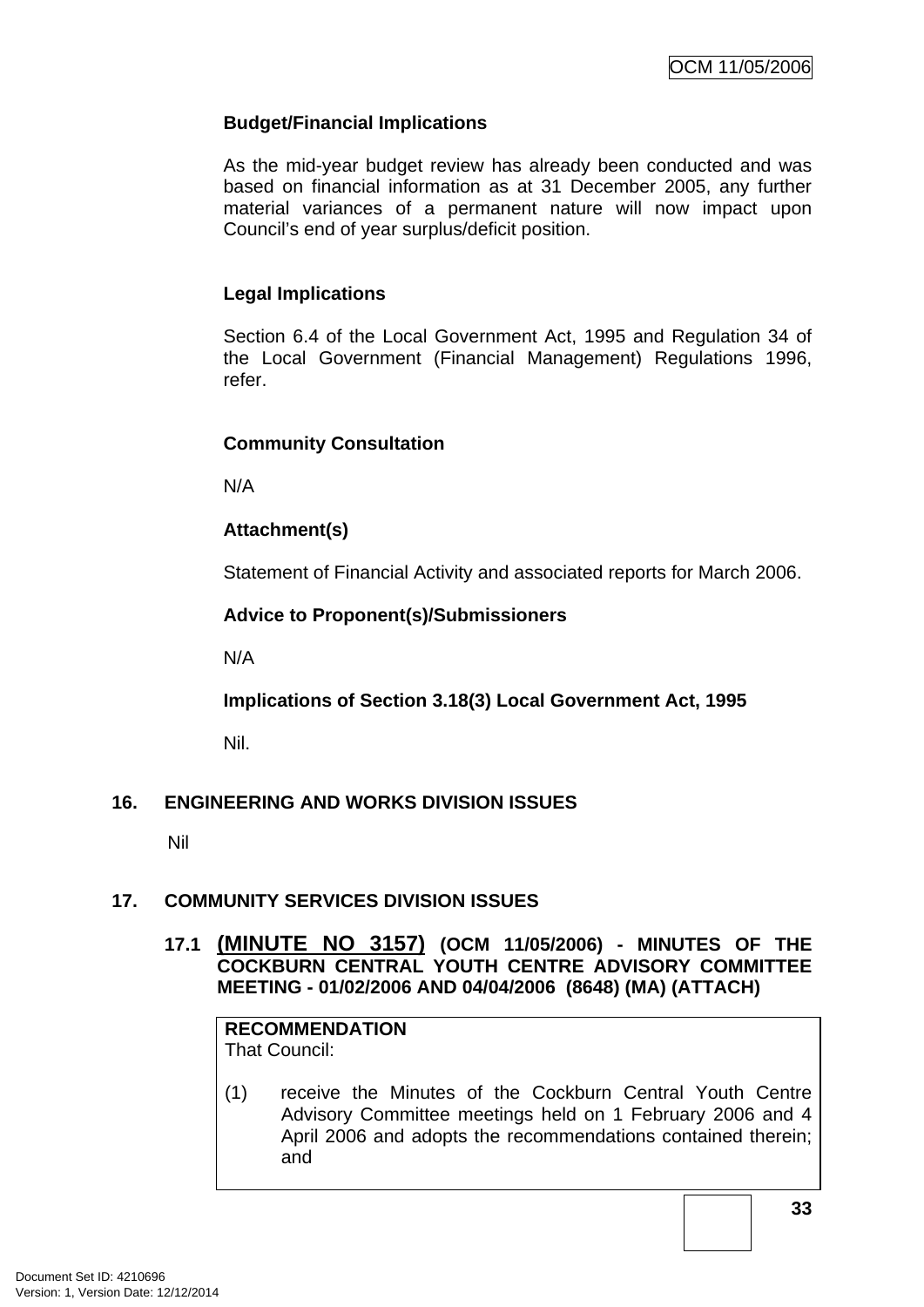(2) note that the recommendation is seeking to increase the cost of this project from an approved amount of \$2.0M to a sum of at least \$3.3M, but the final figure will depend on the tender process and the revised amount of \$3.3M has been factored into the City's Ten Year Capital Works Program.

### **COUNCIL DECISION**

MOVED Clr L Goncalves SECONDED Clr T Romano that Council:

- (1) as recommended;
- (2) as recommended;
- (3) endorse the actions of the Administration in submitting grant applications to Lotterywest and the Department of Community Development for the construction of a Youth Centre in Success; and
- (4) that the full cost of the renovation and re-construction of Memorial Hall be placed for consideration on the 2006/2007 Budget.

**CARRIED 8/0**

### **Reason for Decision**

Council identified the need for the renovation and re-construction of Memorial Hall in 2002, or prior to this date. From this time the estimated costs have risen due to the current labour and construction market. To delay this project any further would cause costs to increase. Therefore Council needs to take control of the funding itself, and not allow a grant application withdrawal to delay works further.

### **Background**

The Cockburn Central Youth Centre Advisory Committee conducted meetings on 1 February 2006 and 4 April 2006. The Minutes of the Meetings are required to be presented to Council and its recommendations considered by Council.

### **Submission**

The Minutes of the Cockburn Central Youth Centre Advisory Committee Meetings are attached to the Agenda. Items dealt with at the Committee Meetings form the Minutes of that Meeting.

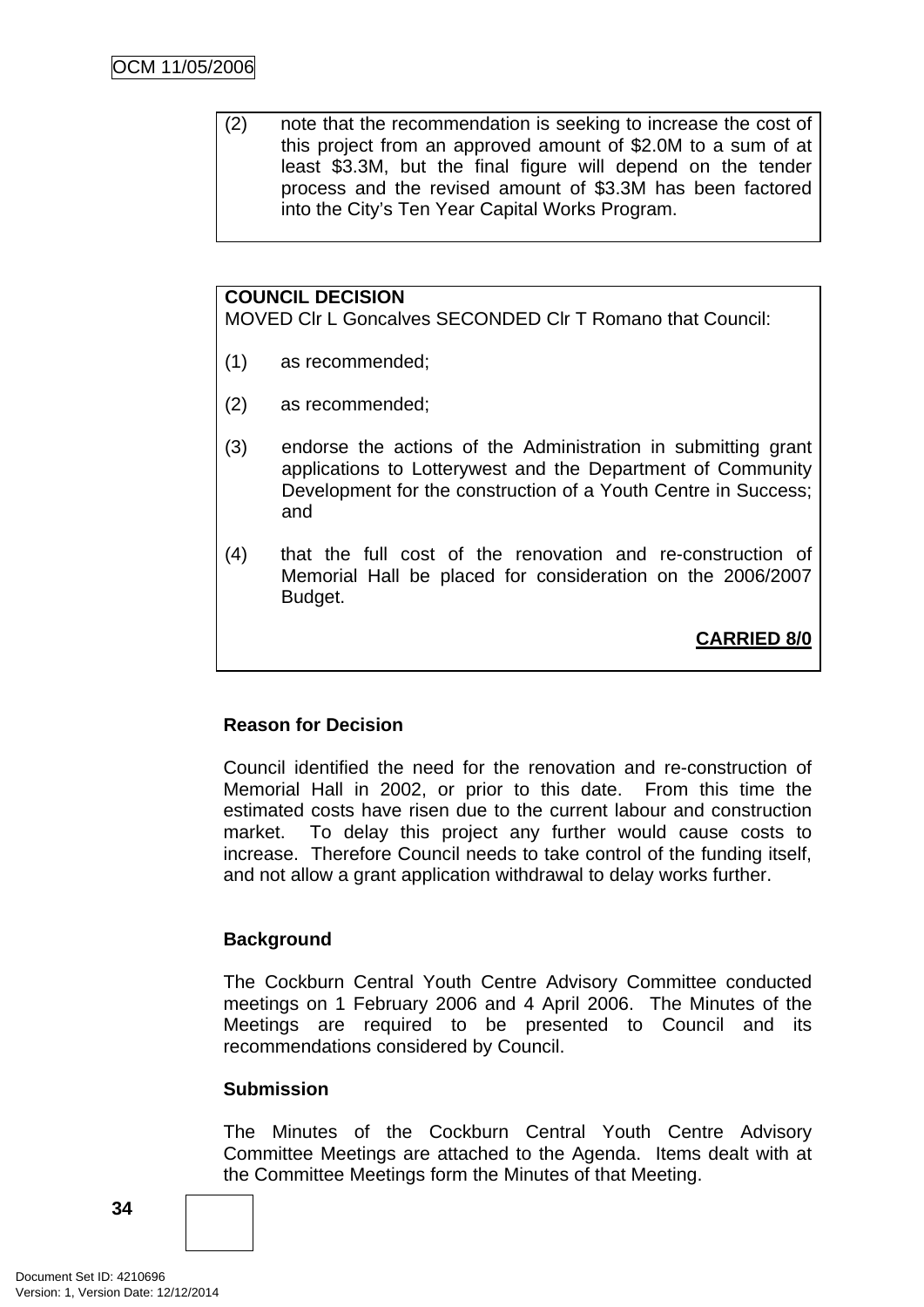### <span id="page-38-0"></span>**Report**

The Committee recommendations are now presented for consideration by Council and if accepted, are endorsed as the decisions of Council.

An Elected Member may withdraw any item from the Committee Meeting for discussion and propose an alternative recommendation for Council's consideration.

### **Strategic Plan/Policy Implications**

Key Result Area "Managing Your City" refers.

#### **Budget/Financial Implications**

Committee Minutes refer.

### **Legal Implications**

Committee Minutes refer.

#### **Community Consultation**

Committee Minutes refer.

#### **Attachment(s)**

Cockburn Central Youth Centre Advisory Committee Minutes 1 February and 4 April 2006, Indicative Schedule, Cost allocations and two plans.

### **Advice to Proponent(s)/Submissioners**

The Proponent(s) and those who lodged a submission on the proposal have been advised that this matter is to be considered at the May 2006 Council Meeting.

#### **Implications of Section 3.18(3) Local Government Act, 1995**

Committee Minutes refer.

### **18. EXECUTIVE DIVISION ISSUES**

Nil

### **19. MOTIONS OF WHICH PREVIOUS NOTICE HAS BEEN GIVEN**

Nil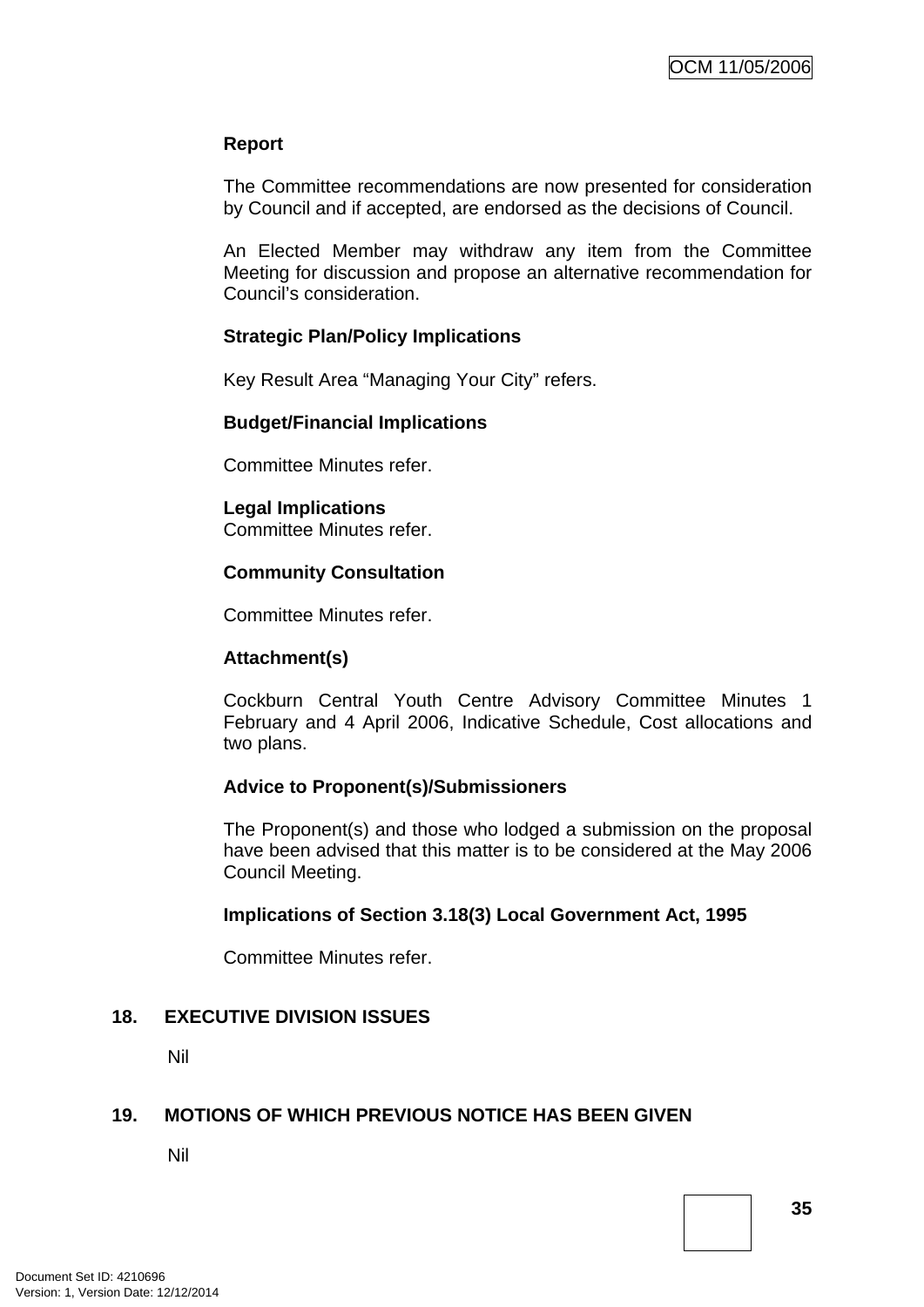### <span id="page-39-0"></span>**20. NOTICES OF MOTION GIVEN AT THE MEETING FOR CONSIDERATION AT NEXT MEETING**

Nil

- **21. NEW BUSINESS OF AN URGENT NATURE INTRODUCED BY COUNCILLORS OR OFFICERS** 
	- **21.1 (MINUTE NO 3158) (OCM 11/05/2006) PROPOSED AMENDMENTS TO ROAD NETWORK CELL 9 AND INTERSECTION OF SPEARWOOD AVENUE AND YANGEBUP ROAD, YANGEBUP (450007, 450008) (ML) (ATTACH)**

**RECOMMENDATION** That Council:

- (1) note the comments received through the public advertising of the closure;
- (2) proceed with the detailed design and construction of Option 1 a 'Seagull' island treatment for the intersection of Spearwood Avenue and Yangebup Road as shown in Plan No. 2606B06;
- (3) endorse the closure of Yangebup Road at the railway crossing west of Spearwood Avenue in accordance with the notice advertised;
- (4) prior to closure of Yangebup Road at the railway crossing, complete an upgrade of the intersection of Beeliar Drive and Birchley Road to facilitate the right turn movement out of Birchley Road;
- (5) provide for the safe and appropriate pedestrian movement in the detailed design of the Yangebup Road/Spearwood Avenue intersection; and
- (6) notify the community, Yangebup Progress Association, Public Transport Authority and emergency services of Council's decision.

**COUNCIL DECISION**

MOVED Clr I Whitfield SECONDED Clr K Allen that the recommendation be adopted.

**CARRIED 6/2**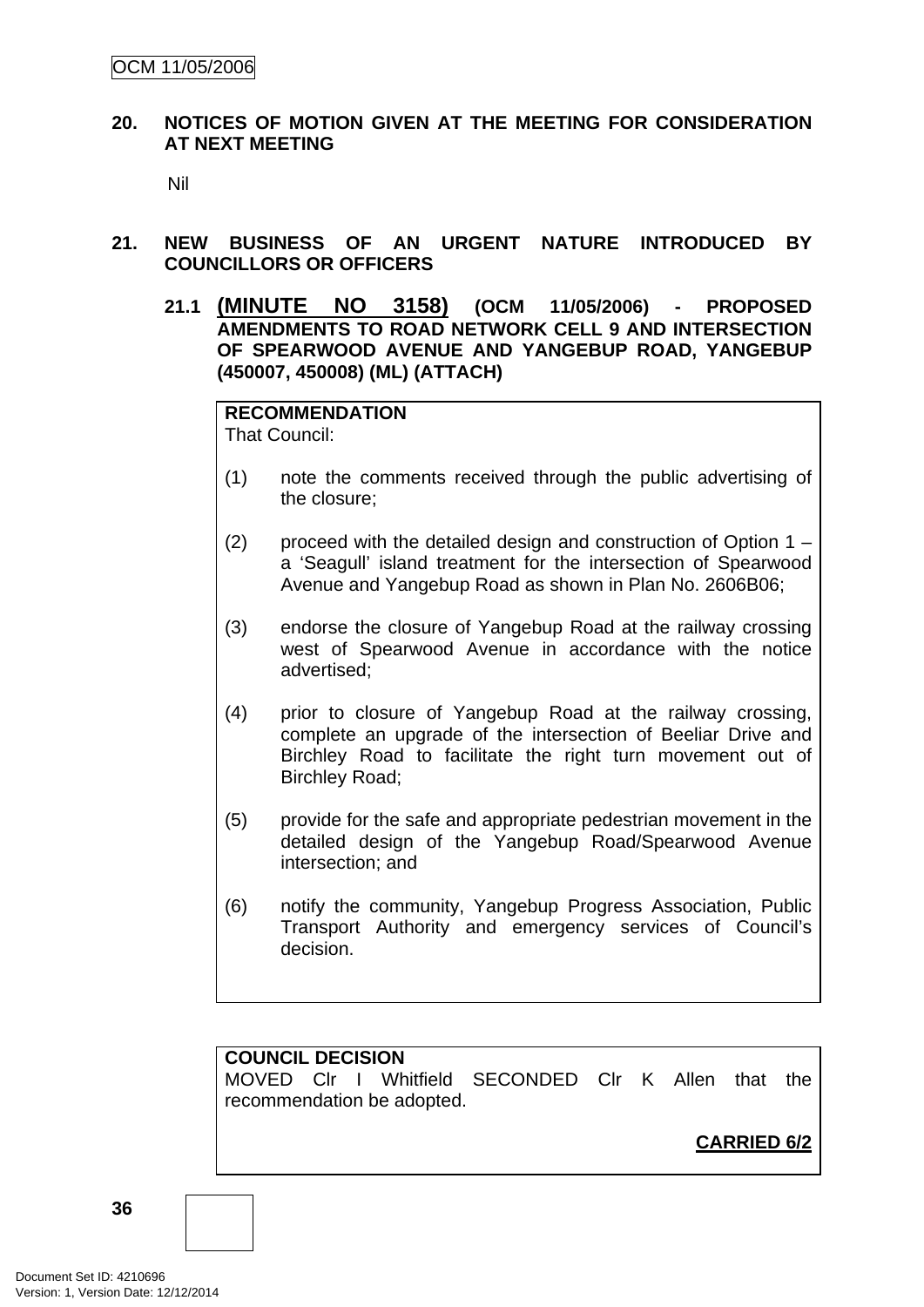### **Background**

This matter was presented to the previous Council Meeting held on 13 April 2006, which resolved as follows:

- *"(1) notes the contents of the report;*
- *(2) adopts Option 1 a 'Seagull' island treatment for the intersection of Spearwood Avenue and Yangebup Road as shown in Plan No. 2606B06 and proceeds with the detailed design and construction;*
- *(3) advertise the closure of Yangebup Road (West) at the railway crossing in accordance with Section 3.50 of the Local Government Act 1995 and, subject to no objections being received, institute the closure;*
- *(4) prior to closure of Yangebup Road (West) at the railway crossing, complete an upgrade of the intersection of Beeliar Drive and Birchley Road to facilitate the right turn movement out of Birchley Road;*
- *(5) incorporate for the safe and appropriate pedestrian access in the design of the Yangebup Road/Spearwood Avenue intersection;*
- *(6) notify the community, Yangebup Progress Association, Public Transport Authority and emergency services of Council's decision;*
- *(7) ensure that the western leg of the Spearwood Avenue intersection remains closed;*
- *(8) extend the consultation period to 21 days and that every effort be made to have the advertisement placed in The West Australian next Wednesday, 19 April 2006, in the Local Government Section;*
- *(9) undertake a letter-box drop to those residents in the vicinity of Yangebup Road and Spearwood Avenue; and*
- *(10) require the Director, Engineering and Works to liaise with the President of the Yangebup Progress Association with regard to the letter sent to the residents in the vicinity."*

Advertisements were lodged in the West Australian Newspaper on 19<sup>th</sup> April 2006 and also in the Herald on 21<sup>st</sup> April and Cockburn Gazette on 25<sup>th</sup> April 2006.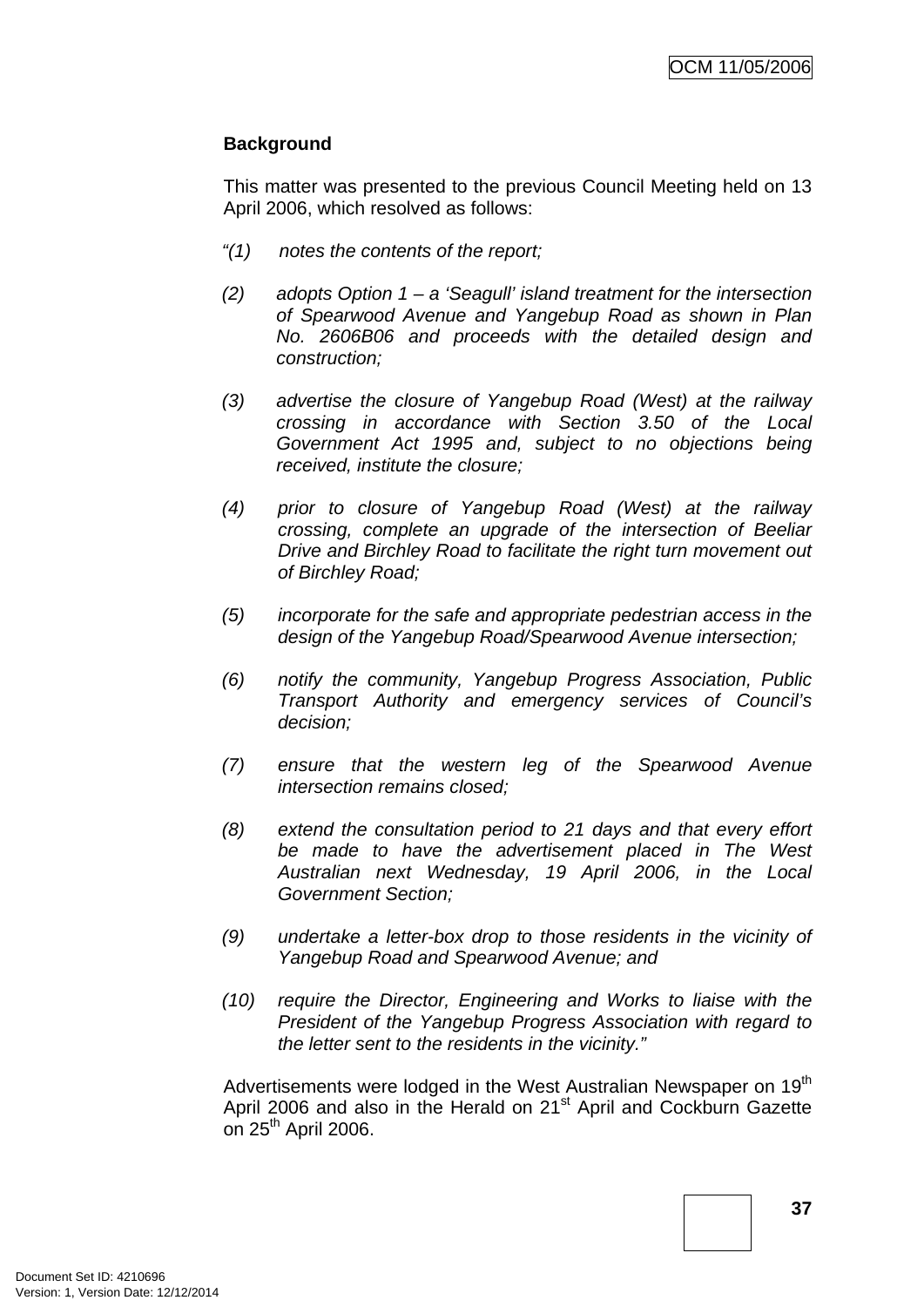At the advertised time of closure, 12 submissions were received on the road closures proposed and these need to be considered to comply with section 3.50 of the Local Government Act 1995. A late item has thus been prepared on this matter.

### **Submission**

N/A

### **Report**

2355 notices were delivered to residents in the Yangebup area advising of a public meeting (reports have been received which suggest a small number of flyers were delivered after the public meeting was held). The public meeting was held on 27 April 2006 with approximately 40–50 residents present. The Director of Engineering had also delivered a presentation to approximately 20 residents of the Yangebup Progress Association and 15-20 residents of Cell 9 prior to the last Council meeting.

A schedule of submissions is attached with comments from residents. A total of 12 submissions were received with 6 submissions being in favour of Option 1 and 20 objecting and promoting some alternative solution (15 of those objections were by way of a petition). When considering the extensive advertising and consultation process undertaken to make residents aware of the proposed amendments the degree of feedback received would either suggest wide acceptance of Council's proposal or general apathy.

The rationale for recommending the seagull treatment has been clearly identified in previous reports and recent presentations on this matter. To summarise, the following facts support the establishment of a Seagull treatment for the short to medium term:

- The vertical alignment is not conducive to the installation of signals or a roundabout.
- A roundabout cannot be supported geometrically within the current road reserve widths and should land be acquired, significant retaining walls would be required to facilitate construction.
- Closure of Yangebup Road at the railway crossing is consistent with the approved structure planning over the area and with the state governments push to minimise the number of level crossings at grade.
- Retaining a 4 way intersection profile at Yangebup Road and Spearwood Avenue and signalising the intersection would be difficult to justify in light of the impending closure of Yangebup Road at the rail crossing.
- The impact of noise on the surrounding residential area will be an issue if signals are established.

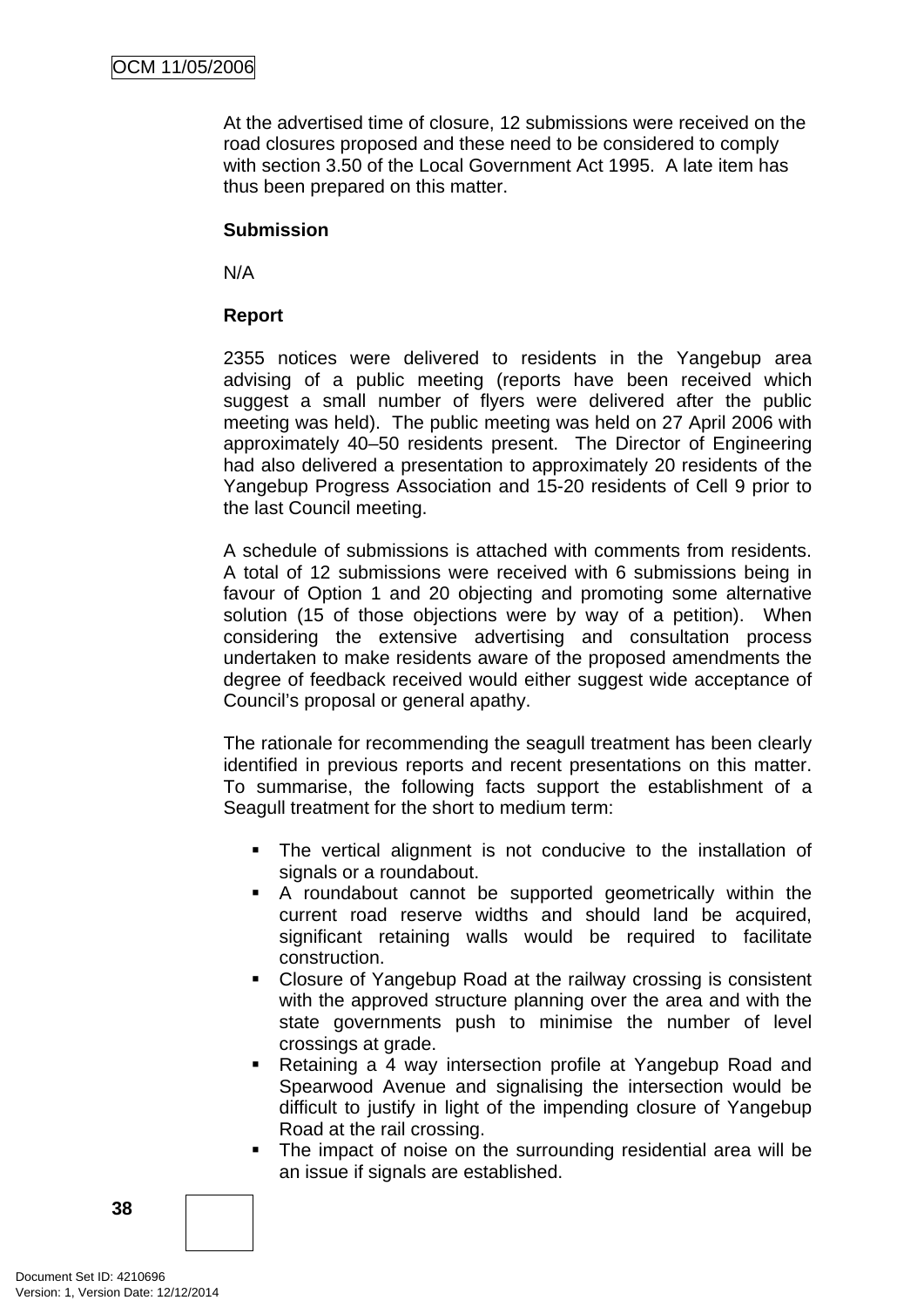- **Traffic growth in the area, particularly that being generated from** the adjoining industrial and commercial precincts, will necessitate the upgrade of Spearwood Avenue and the improvement of the intersection with Barrington Road.
- **If signals were to be established in Spearwood Avenue between** Stock Road and Beeliar Drive, the intersection of Barrington Road provides a more logical location, is not incumbered to the same degree by the geometry and is further removed from the residential development.
- Our transport planning needs to provide for the efficient movement of traffic through our district.
- Beeliar Drive and Spearwood Avenue are the regional District Distributor roads which service the area and the City's transport network should channel traffic into these roads.
- Yangebup Road currently competes with Beeliar Drive for the east west movement of traffic.
- **•** Driver behaviour whilst the temporary treatment has been in place has jeopardised general safety which has necessitated a more defined solution to the traffic issues.
- A 'Seagull island' treatment is a recognised intersection configuration utilised in many similar situations. Its establishment will provide for the safe movement of traffic and pedestrians until growth in the area necessitates a change.

It is important to acknowledge that this may not be the final configuration for this intersection. Staff will continue to monitor traffic movement in the area throughout this period of growth and recommend amendments where necessary. Traffic demand is continuing to evolve through recent changes to the network such as the extension of Spearwood Avenue to Barrington Road, the change in priority of Yangebup Road and the closure of Miguel Road. The extension of Spearwood Avenue to Stock Road over the next 3 years and its possible duplication will force further changes to travel patterns and behaviour. We are not in a position to predict the demand at this time.

A number of issues have been raised in the submissions received and they have been collated and appended for your information and consideration. Staff have provided a brief response to issues raised. General discussion at the various presentations and the submissions received to date has highlighted the importance of the issue to those residents but also the conflicting views on the best solution. There is however consensus that some action is necessary.

No information received to date has contradicted the considerable physical data collected which formed the basis of the recommendation to Council. It is therefore recommended that Council proceed to establish the Seagull island treatment at the intersection of Yangebup Road and Spearwood Avenue and institute the closures as advertised.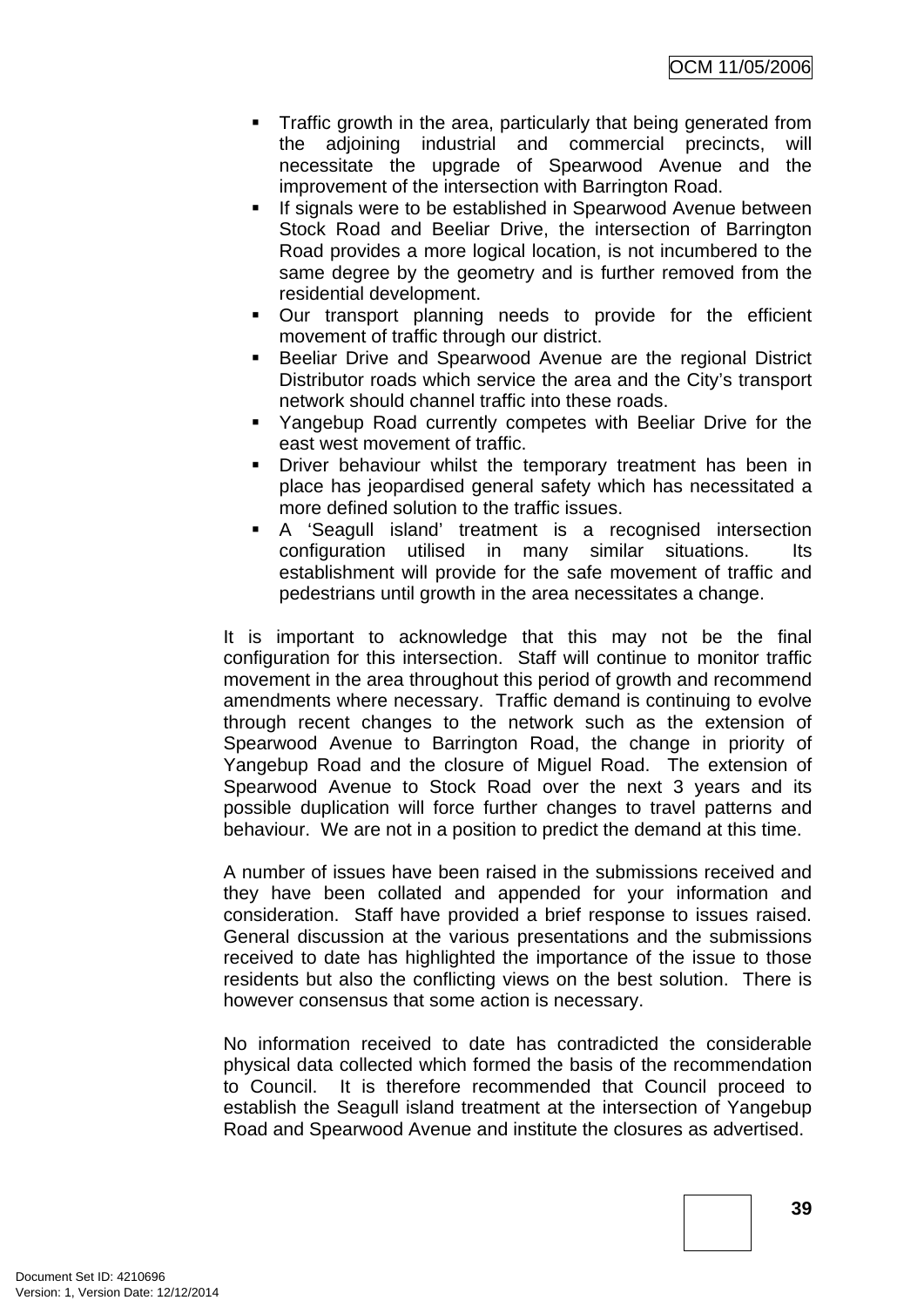### **Strategic Plan/Policy Implications**

The Corporate Strategic Plan Key Result Areas which apply to this item are:-

- 5. Maintaining Your Community Facilities
	- *"To construct and maintain roads, which are the responsibility of the Council, in accordance with recognised standards, and convenient and safe for use by vehicles, cyclists and pedestrians."*

### **Budget/Financial Implications**

There is \$250,000 in the current Budget to undertake intersection modifications. Whilst a detailed design of Option 1 has not yet been completed, the funding available will be sufficient.

\$120,000 has been allocated in the current budget to complete the modifications to Beeliar Drive and Birchley Street.

Costs to close Yangebup Road at the railway crossing have been estimated at \$120,000. A Developer Contribution Account for Yangebup Road east DCA5 has been established with a total reserve of \$757,000 available.

### **Legal Implications**

All traffic matters have potential legal implications.

### **Community Consultation**

- $\sim$  On the 7<sup>th</sup> April the Director of Engineering met with approximately 15-20 residents of Spinnaker Heights to discuss the proposal.
- $\sim$  On the 10<sup>th</sup> April a presentation was given to the Yangebup Progress Association (approximately 20 members).
- Resolution adopted by Council on  $13<sup>th</sup>$  April seeking formal closures of Yangebup Road.
- $\checkmark$  Closures advertised in the West Australian on the 19<sup>th</sup> April and in the local papers on the  $21^{st}$  and  $25^{th}$  April 2006.
- $\overline{6}$  2355 flyers were hand delivered to residents advising of the proposal to close Yangebup Road and of a public forum on  $27<sup>th</sup>$ April.
- $\sim$  A further presentation was given on 27<sup>th</sup> April 2006 to approximately 40-50 residents.

### **Attachment(s)**

N/A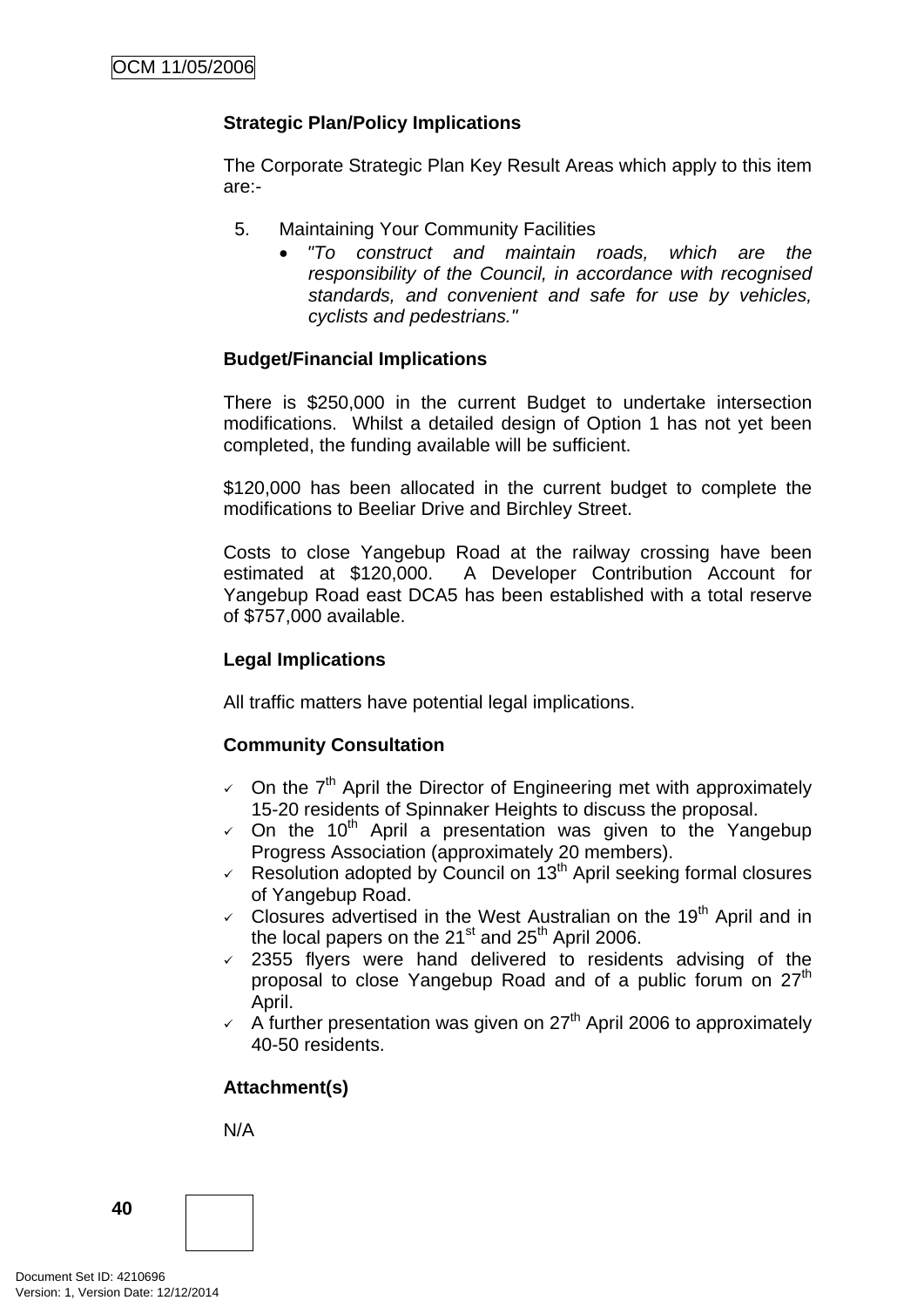### <span id="page-44-0"></span>**Advice to Proponent(s)/Applicant**

N/A

**Implications of Section 3.18(3) Local Government Act, 1995**

Nil.

### **22 (OCM 11/05/2006) - MATTERS TO BE NOTED FOR INVESTIGATION, WITHOUT DEBATE**

- 22.1 Clr Whitfield has requested that a report be prepared and presented to Council concerning the cost, size and position of suitable signage at the City's proposed Stadium site.
- 22.2 Clr Limbert has requested that Council Officers investigate and prepare a report to Council on the removal or reduction of the crest on Spearwood Avenue (between Yangebup Road and Barrington Street, Yangebup). The Crest restricts sight distance from vehicles negotiating a right turn into Spearwood Avenue from Yangebup Road.
- 22.3 Clr Allen has requested that Council review the findings of the last Watsons Foods odour buffer study and look at the possibility for staff to engage the consultants used by Watsons Foods for the purpose of finalising the report entitled "Odour Assessment for Watsons Food (WA), Spearwood" for inclusion by the City in the future structure planning for the area, and report those findings back to a future meeting of Council.

### **23. CONFIDENTIAL BUSINESS**

Nil

### **24. (MINUTE NO 3159) (OCM 11/05/2006) - RESOLUTION OF COMPLIANCE (SECTION 3.18(3), LOCAL GOVERNMENT ACT 1995)**

| <b>RECOMMENDATION</b><br>That Council is satisfied that resolutions carried at this Meeting and<br>applicable to items concerning Council provided services and facilities, are:- |                                                                                                                                                                                                   |  |  |  |  |  |
|-----------------------------------------------------------------------------------------------------------------------------------------------------------------------------------|---------------------------------------------------------------------------------------------------------------------------------------------------------------------------------------------------|--|--|--|--|--|
| (1)                                                                                                                                                                               | integrated and co-ordinated, so far as practicable, with any provided<br>by the Commonwealth, the State or any public body;                                                                       |  |  |  |  |  |
| (2)                                                                                                                                                                               | not duplicated, to an extent Council considers inappropriate, services<br>or facilities as provided by the Commonwealth, the State or any other<br>body or person, whether public or private; and |  |  |  |  |  |
| (3)                                                                                                                                                                               | managed efficiently and effectively.                                                                                                                                                              |  |  |  |  |  |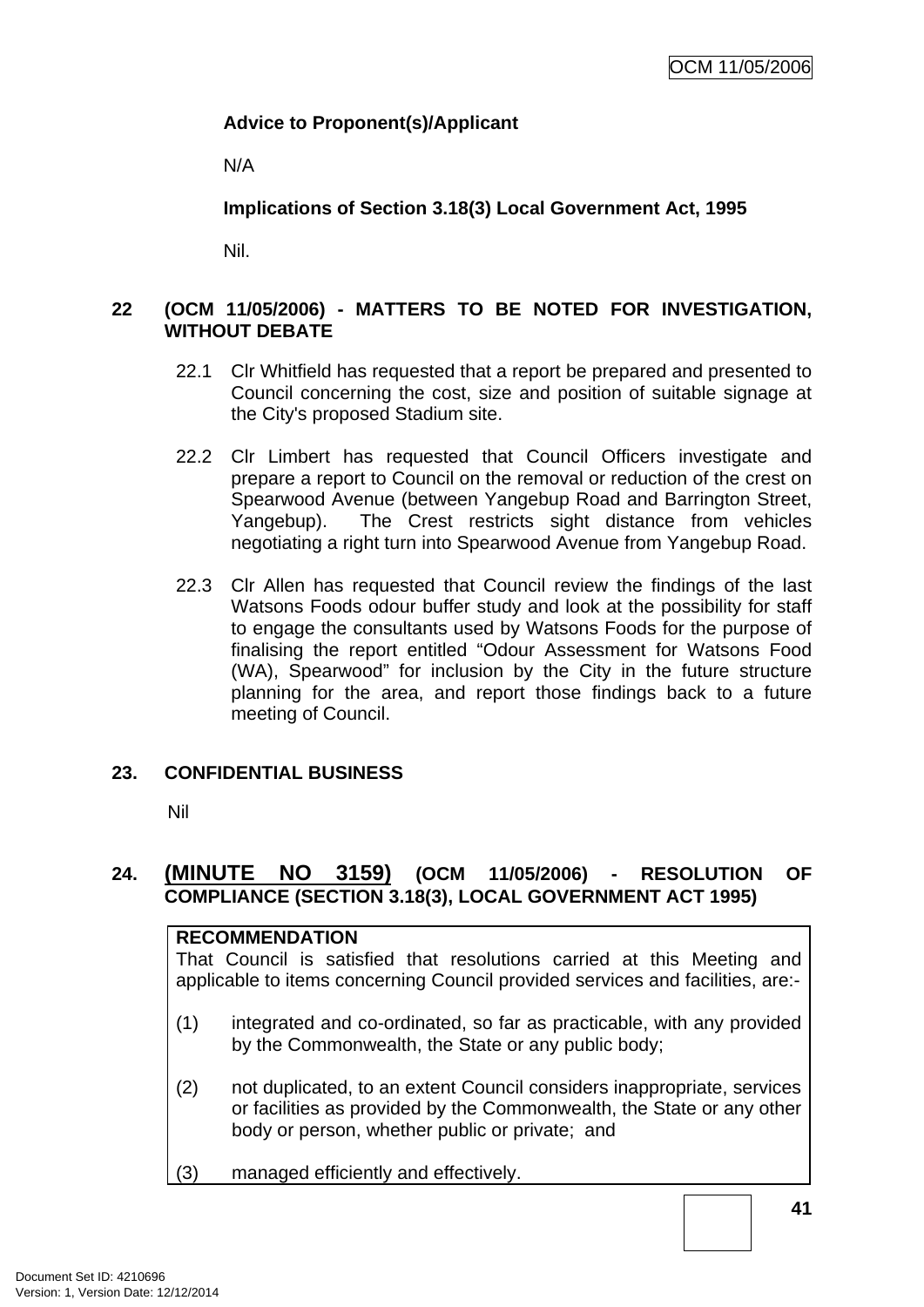#### <span id="page-45-0"></span>**COUNCIL DECISION**

MOVED Clr S Limbert SECONDED Clr L Goncalves that the recommendation be adopted.

**CARRIED 8/0**

### **25 (OCM 11/05/2006) - CLOSURE OF MEETING**

MEETING CLOSED 7.49PM

### **CONFIRMATION OF MINUTES**

I, ………………………………………….. (Presiding Member) declare that these minutes have been confirmed as a true and accurate record of the meeting.

Signed: ………………………………………. Date: ……../……../……..

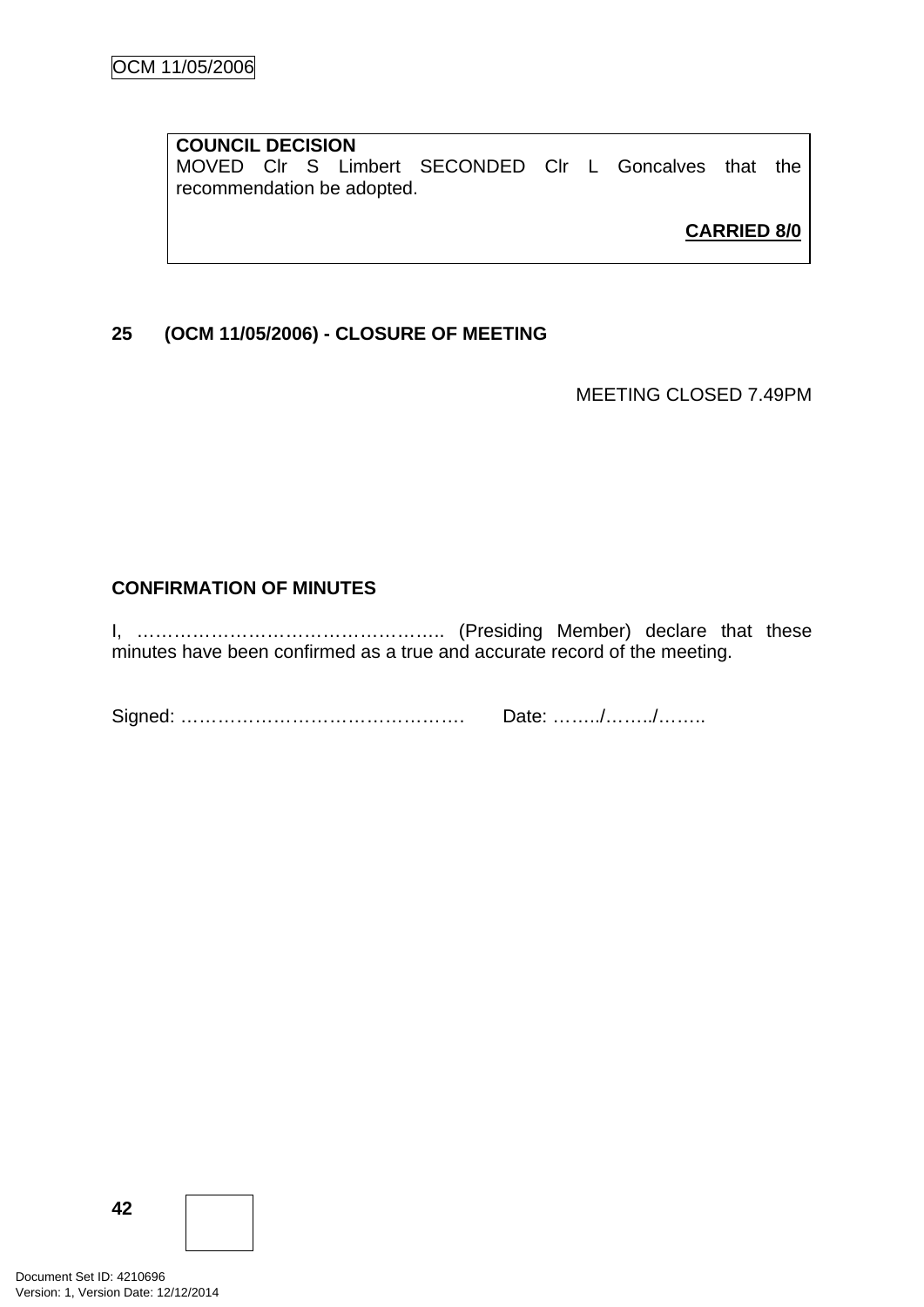#### **SCHEDULE OF SUBMISSIONS INTERSECTION SPEARWOOD AVENUE / YANGEBUP ROAD**

| No. | <b>Name/Address</b>     | <b>Support</b>  | <b>Not</b>     | <b>Comments</b>                                    | <b>Response</b>                               |
|-----|-------------------------|-----------------|----------------|----------------------------------------------------|-----------------------------------------------|
|     |                         | <b>Option 1</b> | <b>Support</b> |                                                    |                                               |
| 1.  | <b>Richard Billing</b>  |                 |                | Proposed solution will offer greater safety to     | Agreed.                                       |
|     | 170 Yangebup Road       |                 |                | both pedestrians and traffic at the Spearwood      |                                               |
|     | YANGEBUP WA 6164        |                 |                | Ave intersection.                                  |                                               |
| 2.  | Paul & Georgina Rayment | 1               |                | Support whole heartedly. Over last 13 years        |                                               |
|     | 159 Yangebup Road       |                 |                | have been concerned at how dangerous this          |                                               |
|     | YANGEBUP WA 6164        |                 |                | road is becoming, particularly at the new          |                                               |
|     |                         |                 |                | Spearwood Ave intersection.                        |                                               |
| 3.  | Anita Dropulic          |                 | $\mathbf 1$    | Suggest you put a roundabout at the                | A roundabout is not a technically sound       |
|     | (Address not given)     |                 |                | intersection of Yangebup Road and Spearwood        | option. It is limited by geometry and space   |
|     |                         |                 |                | Avenue.                                            | within the reserve.                           |
| 4.  | John Tedesco            |                 | $\mathbf{1}$   | Please do not close this road as it will just      | Option will reduce traffic flow to local area |
|     | <b>Tindal Avenue</b>    |                 |                | create more traffic movements around the area      | traffic only.                                 |
|     | YANGEBUP WA 6164        |                 |                | and affect other residences.                       |                                               |
| 5.  | <b>Fauzi Family</b>     |                 |                | We agree we should try the seagull island          |                                               |
|     | 153 Yangebup Road       |                 |                | system at this junction. If there are still many   |                                               |
|     | YANGEBUP WA 6164        |                 |                | accidents we would like to see a roundabout or     |                                               |
|     |                         |                 |                | traffic lights.                                    |                                               |
|     |                         |                 |                | Strongly support closure of Yangebup Rd at         |                                               |
|     |                         |                 |                | Spinnaker Heights or at the railway crossing.      |                                               |
|     |                         |                 |                | Far too much heavy traffic was using this          |                                               |
|     |                         |                 |                | mainly residential street and there was an         |                                               |
|     |                         |                 |                | enormous problem with hoons speeding down          |                                               |
|     |                         |                 |                | the hill and doing wheelies or other brake         |                                               |
|     |                         |                 |                | screeching manoeuvres at the roundabout near       |                                               |
|     |                         |                 |                | where we live. Have witnessed 4 accidents at       |                                               |
|     |                         |                 |                | this roundabout in 18 months. Last few months      |                                               |
|     |                         |                 |                | with the road closed have been bliss. Driving a    |                                               |
|     |                         |                 |                | longer distance to get onto other major roads is   |                                               |
|     |                         |                 |                | a welcome pay off for this peace.                  |                                               |
| 6.  | JA & NJG Cockerton      | 1               |                | Reference intention to wholly close Yangebup       |                                               |
|     | 20 Mainsail Terrace     |                 |                | Road at intersection with Spearwood Ave and        |                                               |
|     | YANGEBUP WA 6164        |                 |                | immediately east of the railway line, I do agree   |                                               |
|     |                         |                 |                | with your proposal and consider that this will go  |                                               |
|     |                         |                 |                | a long way to providing a safer road               |                                               |
|     |                         |                 |                | environment, stop the through traffic and limit to |                                               |
|     |                         |                 |                | local residents as it is planned for.              |                                               |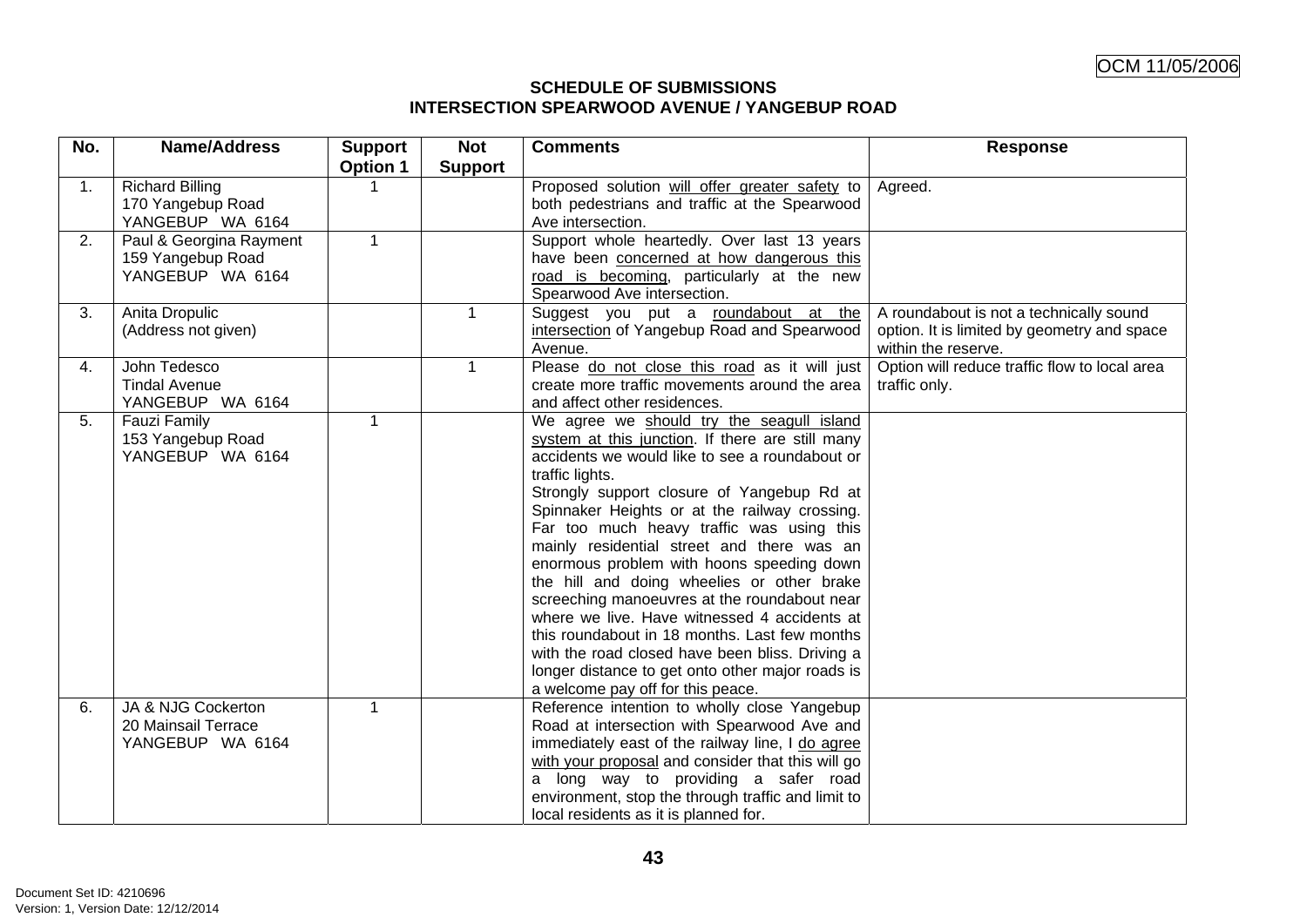| 7. | <b>Betty Stenhouse</b><br>176 Yangebup Road<br>YANGEBUP WA 6164 | 1 |   | wholeheartedly support the closure of<br>Yangebup Road between Spearwood Avenue<br>and the east side of the railway crossing.<br>Before the temporary closure at Spearwood<br>Avenue the number of accidents were<br>unacceptable. Being fairly close to that<br>crossing, we became very much aware of the<br>number of crashes happening.                                                                                                                                                                                                                                                                                                                                                                                                                                                                                                                                                                                                                                                                                                                                                                                                                                                                                                                                                                                                          |                                                                                                                                                                                                                                                                      |
|----|-----------------------------------------------------------------|---|---|------------------------------------------------------------------------------------------------------------------------------------------------------------------------------------------------------------------------------------------------------------------------------------------------------------------------------------------------------------------------------------------------------------------------------------------------------------------------------------------------------------------------------------------------------------------------------------------------------------------------------------------------------------------------------------------------------------------------------------------------------------------------------------------------------------------------------------------------------------------------------------------------------------------------------------------------------------------------------------------------------------------------------------------------------------------------------------------------------------------------------------------------------------------------------------------------------------------------------------------------------------------------------------------------------------------------------------------------------|----------------------------------------------------------------------------------------------------------------------------------------------------------------------------------------------------------------------------------------------------------------------|
| 8. | D J Worthington<br>18 Begonia Crescent<br>YANGEBUP WA 6164      |   | 1 | I strongly disagree that that Yangebup Road<br>West be turned into a cul-de-sac. In the<br>interests of safety, direct East/West Yangebup<br>Rd traffic flow across Spearwood Ave should<br>be restricted, but access left onto Spearwood<br>Ave from Yangebup Road West should be<br>allowed as well as egress left from Spearwood<br>Ave onto Yangebup Road West should be<br>maintained as is the present case. These<br>variations must be taken into consideration with<br>the redesign of the intersection as this would<br>have a considerable impact in appeasing the<br>frustration and inconvenience experienced by<br>all of the local residents affected by the<br>problems associated with this intersection and<br>the redirected traffic.<br>I am fully aware that this intersection when<br>designed apparently met all required guidelines<br>and Australian Standards and that traffic flow<br>studies and video surveillance have been<br>carried out to prove that driver error is the main<br>contributing factor to the accidents and<br>problems associated with the intersection, but<br>am sure you are aware that the design of this<br>intersection could have been vastly better while<br>remaining compliant with the standards and<br>therefore not requiring the considerable waste<br>of money to "possibly" fix it. | Initially the left in and left out movement<br>was maintained. Illegal movements were<br>prevalent which endangered other<br>motorists and prompted the closure of the<br>left out facility.<br>Proposed diversion is not considered a<br>significant inconvenience. |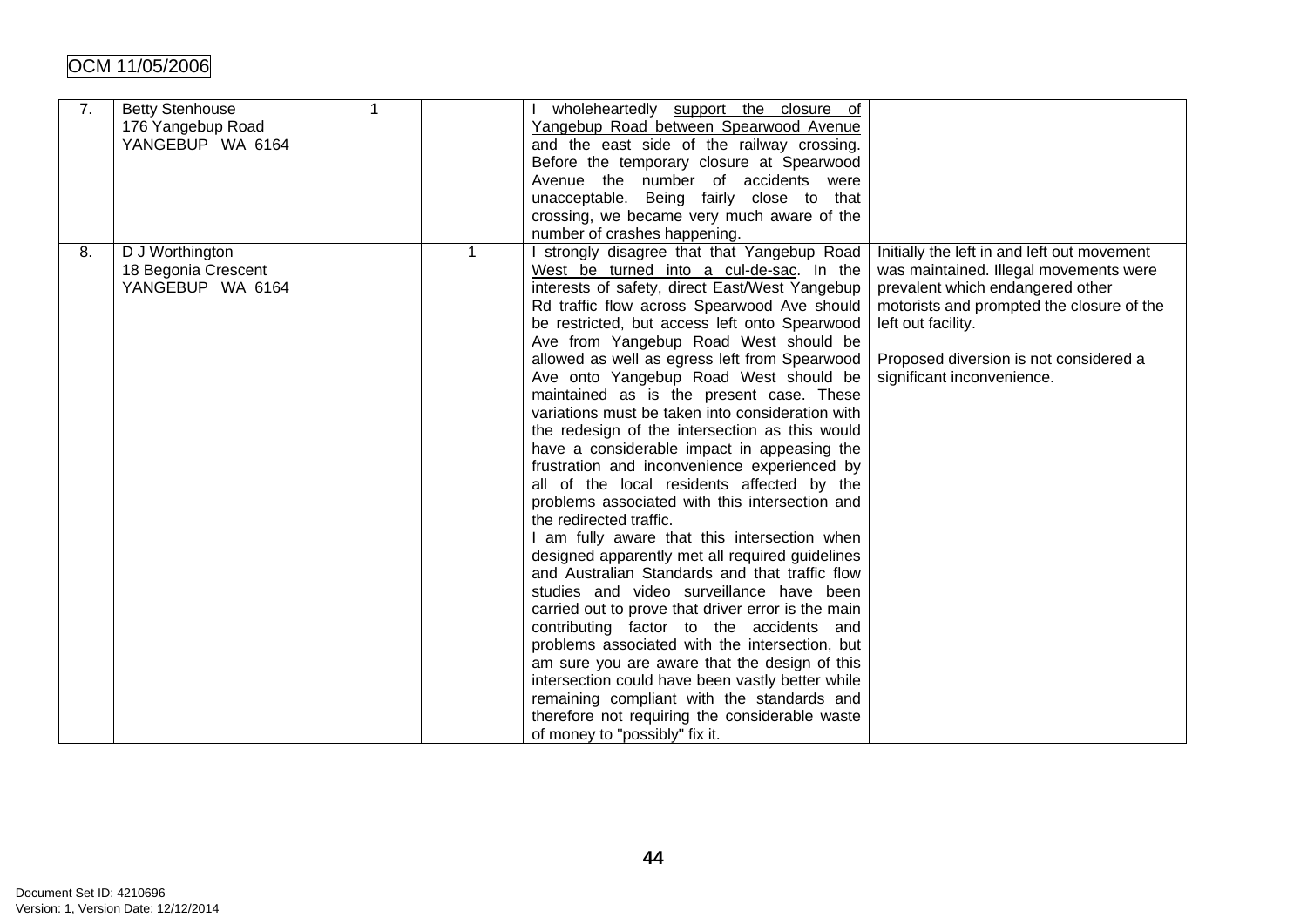| 9. | Ernest & Naomi Dykes | $\mathbf 1$ | In favour of closure of Yangebup Rd at the         | A roundabout is not a technically sound     |
|----|----------------------|-------------|----------------------------------------------------|---------------------------------------------|
|    | 14 Mainsail Terrace  |             | double railway line, however, not as it is at      | option. It is limited by geometry and space |
|    | YANGEBUP WA 6164     |             | present by the temporary barricades at the         | within the reserve.                         |
|    |                      |             | intersection of Spearwood Ave and Yangebup         | The intention of the proposal is to divert  |
|    |                      |             | Rd. There have been a number of accidents at       | heavy vehicle movement onto the District    |
|    |                      |             |                                                    |                                             |
|    |                      |             | this intersection since it opened and have         | Distributor Roads.                          |
|    |                      |             | wondered why a roundabout was not erected in       |                                             |
|    |                      |             | the first instance, as they are more user friendly |                                             |
|    |                      |             | than stop signs. Since the temporary closure       |                                             |
|    |                      |             | barriers have been in place, we have               |                                             |
|    |                      |             | experienced extra heavy traffic down our street,   |                                             |
|    |                      |             | which did not happen before the barricades         |                                             |
|    |                      |             | were in place. When we bought our home we          |                                             |
|    |                      |             | did not expect the street would become a main      |                                             |
|    |                      |             | thoroughfare. We loath being woken at 4.30am       |                                             |
|    |                      |             | by large trucks.                                   |                                             |
|    |                      |             | Have witnessed occasions where vehicles            |                                             |
|    |                      |             | travelling south on Spearwood Ave have             |                                             |
|    |                      |             | ignored the 'No Right Turn at Yangebup Rd'         | Dangerous movement and has been             |
|    |                      |             | sign by turning further down where the island is   | addressed in design.                        |
|    |                      |             | for turning left from Spearwood Ave. Some          |                                             |
|    |                      |             | vehicles have come from Yangebup Rd                |                                             |
|    |                      |             | travelling east, and have used the same traffic    |                                             |
|    |                      |             | island to come down against the flow of traffic    |                                             |
|    |                      |             | to get onto Spearwood Ave.                         |                                             |
|    |                      |             | If needing to access Stock Rd all traffic could    |                                             |
|    |                      |             | have been directed to use either Barrington St     |                                             |
|    |                      |             | or Beeliar Drive. 'Local Traffic Only' and 'No     |                                             |
|    |                      |             | Access to Stock Road' signs could have been        |                                             |
|    |                      |             | erected at the stop sign at the intersection of    |                                             |
|    |                      |             | Yangebup Rd and Spearwood Ave.                     |                                             |
|    |                      |             |                                                    |                                             |
|    |                      |             | The closure of Miguel Rd at the railway line has   |                                             |
|    |                      |             | also created further congestion at this            |                                             |
|    |                      |             | intersection. Reopening this road to local traffic | Opening of Miguel Road is not an option as  |
|    |                      |             | only could help alleviate the bottleneck,          | it now terminates at the rail corridor.     |
|    |                      |             | enabling residents of Yangebup to avoid the        |                                             |
|    |                      |             | intersection at Yangebup Rd and Spearwood          |                                             |
|    |                      |             | Ave altogether.                                    |                                             |
|    |                      |             |                                                    |                                             |
|    |                      |             |                                                    |                                             |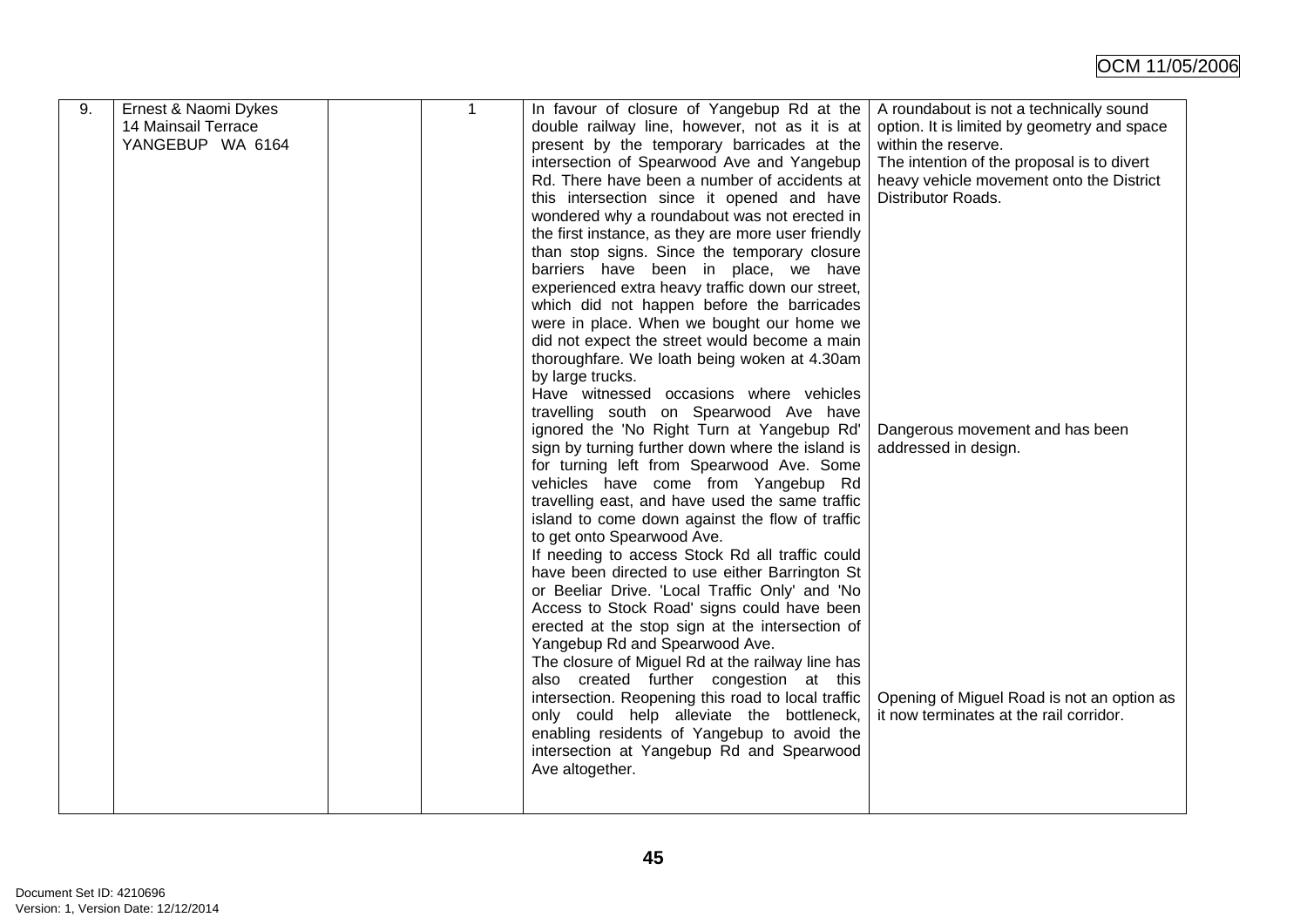| 10. | W Johnson                | $\mathbf 1$ | have viewed the proposals for the above             |                               |
|-----|--------------------------|-------------|-----------------------------------------------------|-------------------------------|
|     | johnsonsc@westnet.com.au |             | intersection and would like to note the             |                               |
|     |                          |             | following.                                          |                               |
|     |                          |             | This is an extremely dangerous intersection (as     |                               |
|     |                          |             | evidenced by the large number of accidents          |                               |
|     |                          |             | since its recent opening and the difficulties       |                               |
|     |                          |             | experienced personally) due to a number of          |                               |
|     |                          |             | factors, including:                                 |                               |
|     |                          |             | The geography at the site. (i.e. the                |                               |
|     |                          |             | slope of the land etc)                              |                               |
|     |                          |             | The proximity of housing (the road<br>$\bullet$     |                               |
|     |                          |             | reserve appears to be too limited)                  |                               |
|     |                          |             | The angles of the roads in relation to<br>$\bullet$ |                               |
|     |                          |             | each other (not 90 degrees)                         |                               |
|     |                          |             | The amount and type of traffic (the                 |                               |
|     |                          |             | largest trucks permitted in WA)                     |                               |
|     |                          |             | It needs to be recognised that Yangebup Rd,         | Consistent with the proposal. |
|     |                          |             | due to it being a road containing shops,            |                               |
|     |                          |             | schools and housing (therefore driveways), can      |                               |
|     |                          |             | only be considered what I would term a 'local       |                               |
|     |                          |             | suburban' road which traverses only 1 or 2          |                               |
|     |                          |             | suburbs and is used by localised traffic to         |                               |
|     |                          |             | access and exit through Yangebup to & from          |                               |
|     |                          |             | intersecting streets and houses.                    |                               |
|     |                          |             | From the 3 options:                                 |                               |
|     |                          |             | Traffic lights are a poor method of                 |                               |
|     |                          |             | ensuring safe traffic flow and are not              |                               |
|     |                          |             | suitable for a suburban rd. Traffic lights          |                               |
|     |                          |             | should not be installed at that intersection at     |                               |
|     |                          |             | any time either now or in the future.               |                               |
|     |                          |             | There does not appear to be sufficient              |                               |
|     |                          |             | room for an adequate sized roundabout,              |                               |
|     |                          |             | therefore such a road treatment would be            |                               |
|     |                          |             | too small, inadequate for the type of traffic       |                               |
|     |                          |             | (trucks & semi trailers) and dangerous on a         |                               |
|     |                          |             | busy road like Spearwood Ave.                       |                               |
|     |                          |             | "Seagull" treatment                                 |                               |
|     |                          |             | It would appear that the "Seagull" treatment (I     |                               |
|     |                          |             | believe it was opt 1) would offer the best          |                               |
|     |                          |             | However, it also has some<br>improvement.           |                               |
|     |                          |             | limitations that may continue to contribute to      |                               |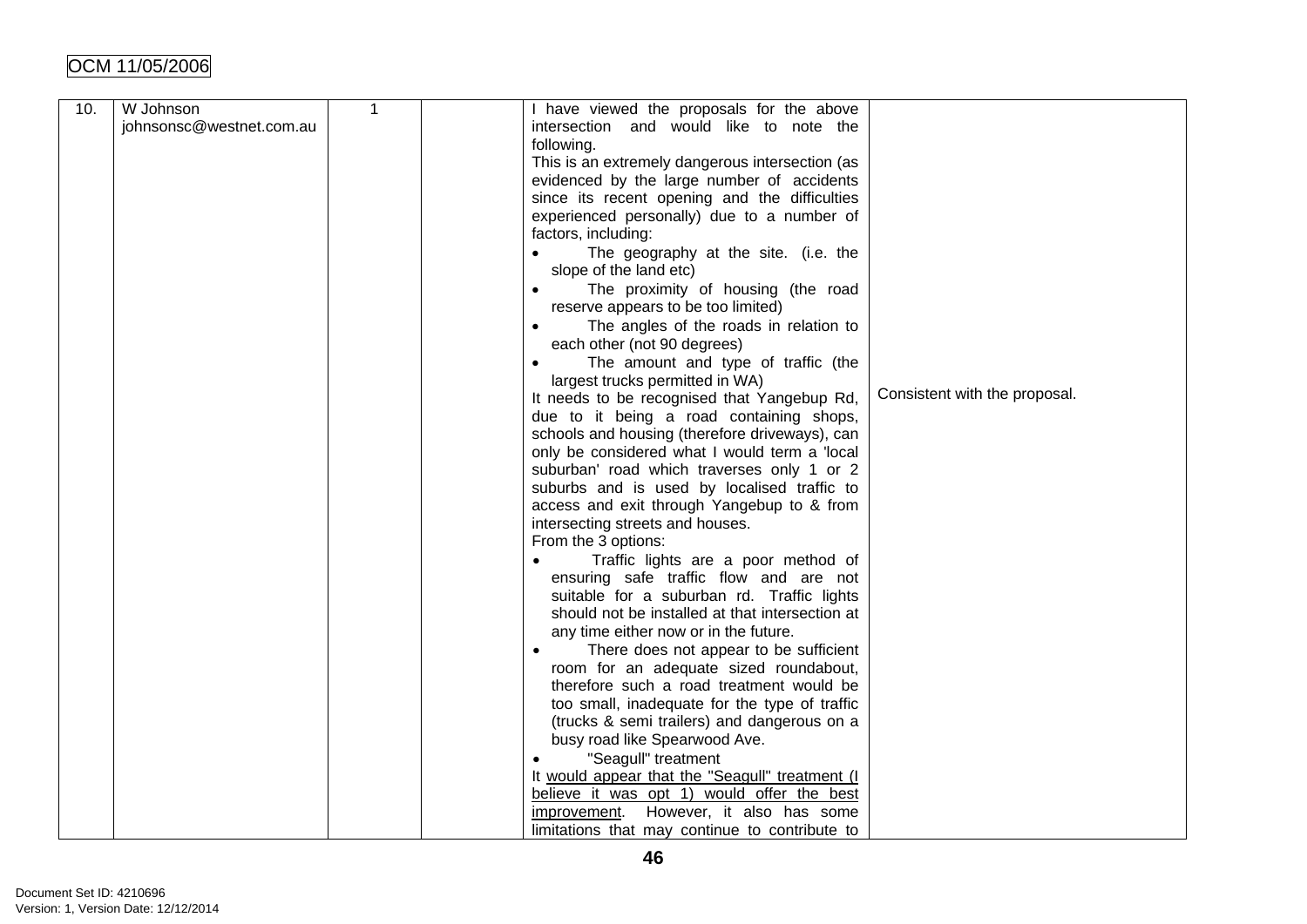|  | the dangerous nature of the intersection.          |                                               |
|--|----------------------------------------------------|-----------------------------------------------|
|  | My main concerns are:                              |                                               |
|  | 1) Part of the plan is to close the left turn lane |                                               |
|  | off Spearwood Ave.                                 |                                               |
|  | 2) The plan is to permanently close Yangebup       |                                               |
|  | Rd west (cul-de-sac).                              |                                               |
|  | 3) This can only be considered a short term        |                                               |
|  | solution.                                          |                                               |
|  | In more detail these concerns are:                 |                                               |
|  | 1) The left turn lane off Spearwood Ave should     |                                               |
|  | be preserved. The effect of people slowing         | The left turn lane will only be preserved if  |
|  | and turning left into Yangebup Rd off              | we can improve visibility at the intersection |
|  | Spearwood Ave in the one and only south            | and create gaps in traffic.                   |
|  | bound lane, with trucks and other traffic          |                                               |
|  | immediately behind them will create                |                                               |
|  | dangerous situations. It could end up to           |                                               |
|  | merely transfer the safety issues to another       |                                               |
|  | part of the intersection.                          |                                               |
|  | A possible solution would be to separate the       |                                               |
|  | left turn lane, from the Spearwood Ave             |                                               |
|  | southbound through lane, by about 1 metre          |                                               |
|  | and it could even be lowered. These                |                                               |
|  | changes would allow better vision to the           |                                               |
|  | right (northwards) from Yangebup Rd.               |                                               |
|  | 2) Yangebup Rd is an urban road containing         |                                               |
|  | houses and people who require to travel in         | Alternative access is available at Mainsail   |
|  | various directions. Access into & out of           | Ave, Spinnaker Heights and Birchley Rd.       |
|  | Yangebup Rd west (i.e. left turn in & out)         |                                               |
|  | must be preserved with appropriate turning         |                                               |
|  | & accelerating lanes.                              |                                               |
|  | 3) The amount of traffic that is already using     |                                               |
|  | Spearwood Ave is considerable and it is            |                                               |
|  | heavy (truck) traffic, as would be expected        |                                               |
|  | to & from the Bibra Lake industrial area. It       |                                               |
|  | can only be expected to grow, and most             |                                               |
|  | likely very quickly.                               | The growth of Spearwood Ave will              |
|  | In the future Spearwood Ave is to become a         | necessitate a continued review of traffic     |
|  | four lane road, as it should be to handle the      | movement.                                     |
|  | volume and type of traffic. It will also be        |                                               |
|  | continued through to Spearwood Ave (i.e.           |                                               |
|  | Barrington St to near Sudlow rd). Beeliar          |                                               |
|  | rd will be extended through to Stock Rd.           |                                               |
|  | All these situations need to be considered in      |                                               |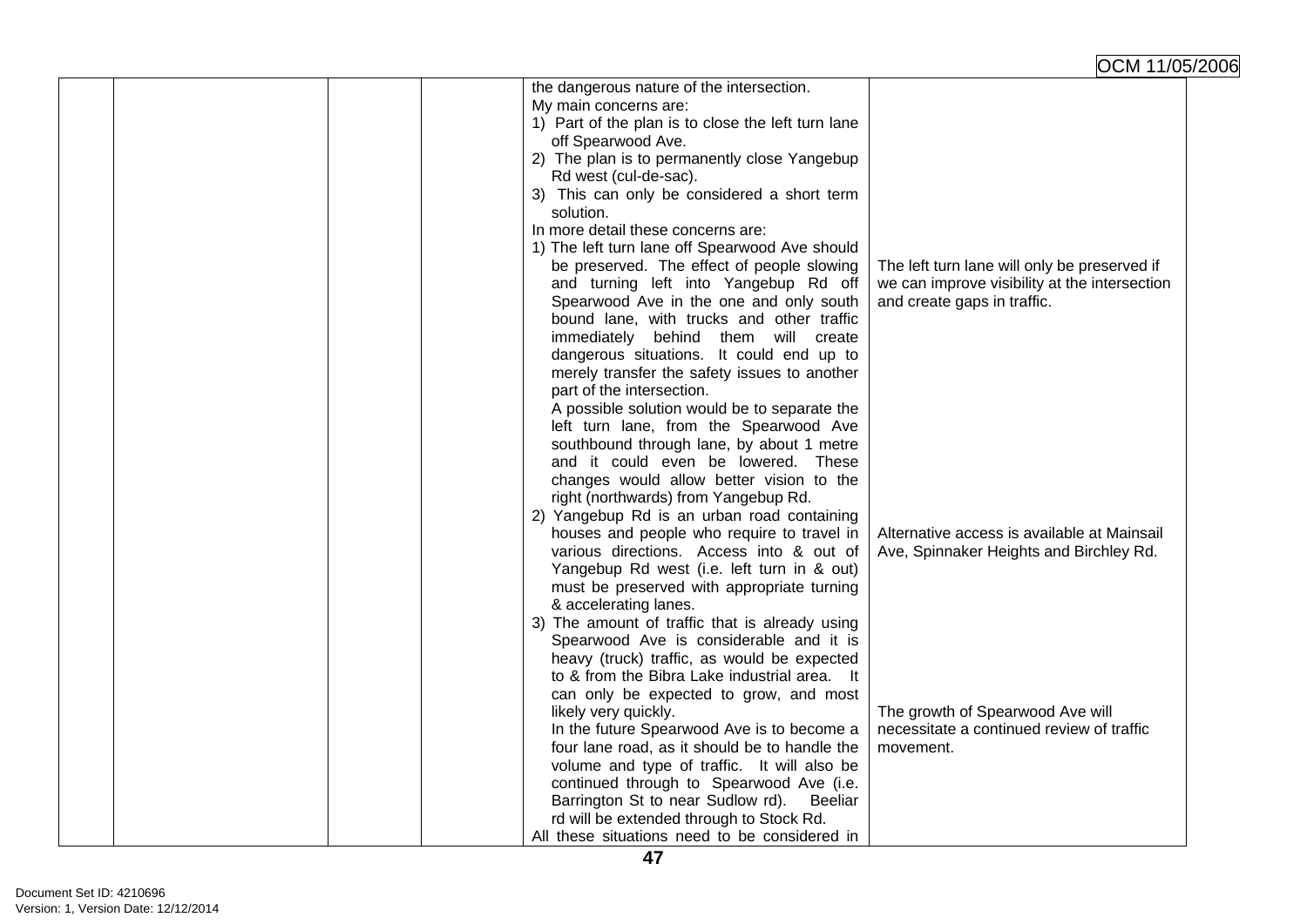|     |                                                       |             | planning this intersection. As such the plan<br>should be an integrated approach which<br>involves:<br>$\bullet$<br>Completing Spearwood Ave and<br>providing intersections along it suitable for<br>heavy vehicle traffic (i.e. Barrington St,<br>Howson Way?, Cocos Drv etc).<br>Completing Beeliar rd to Stock Rd.<br>$\bullet$<br>Building a safe free flowing junction.<br>$\bullet$<br>The only long term solution would be an<br>overpass on Yangebup Rd with Spearwood<br>Ave passing underneath, and connected by<br>on and off ramps up to Yangebup Rd and<br>controlled by Give Way signs.<br>The<br>geography of the intersection is very<br>suitable for this with Spearwood Ave rising<br>up to Yangebup Rd from both directions<br>(North & South), and it would serve to cast<br>Yangebup Rd as a road that just serves the<br>local area - both East and West of<br>Spearwood Ave.<br>This obviously is more expensive than a<br>roundabout or seagull treatment, but it is a<br>far more long term solution and should be<br>just about all that is needed for the next 10,<br>15 or whatever years.<br>I believe the Miguel Drv level crossing, as<br>terrible as it was, was closed prematurely.<br>That is, before an adequate alternative that<br>could cope safely with the traffic requirements<br>was implemented. We must be mindful of<br>making such situations again. |                                             |
|-----|-------------------------------------------------------|-------------|----------------------------------------------------------------------------------------------------------------------------------------------------------------------------------------------------------------------------------------------------------------------------------------------------------------------------------------------------------------------------------------------------------------------------------------------------------------------------------------------------------------------------------------------------------------------------------------------------------------------------------------------------------------------------------------------------------------------------------------------------------------------------------------------------------------------------------------------------------------------------------------------------------------------------------------------------------------------------------------------------------------------------------------------------------------------------------------------------------------------------------------------------------------------------------------------------------------------------------------------------------------------------------------------------------------------------------------------------------------------------------------------------|---------------------------------------------|
| 11. | Hourann Bosci<br>7 Marigold Place<br>YANGEBUP WA 6164 | $\mathbf 1$ | 1 write to comment on the proposed installation<br>of a 'seagull' intersection at the Yangebup Road<br>/ Spearwood Avenue intersection, and the<br>proposed closure of Yangebup Road at the<br>railway crossing.<br>1 am strongly opposed to this change because<br>it will be severely detrimental for users of bus<br>route 136, which is the main bus service in this<br>area.                                                                                                                                                                                                                                                                                                                                                                                                                                                                                                                                                                                                                                                                                                                                                                                                                                                                                                                                                                                                                  | The bus service will continue in this area. |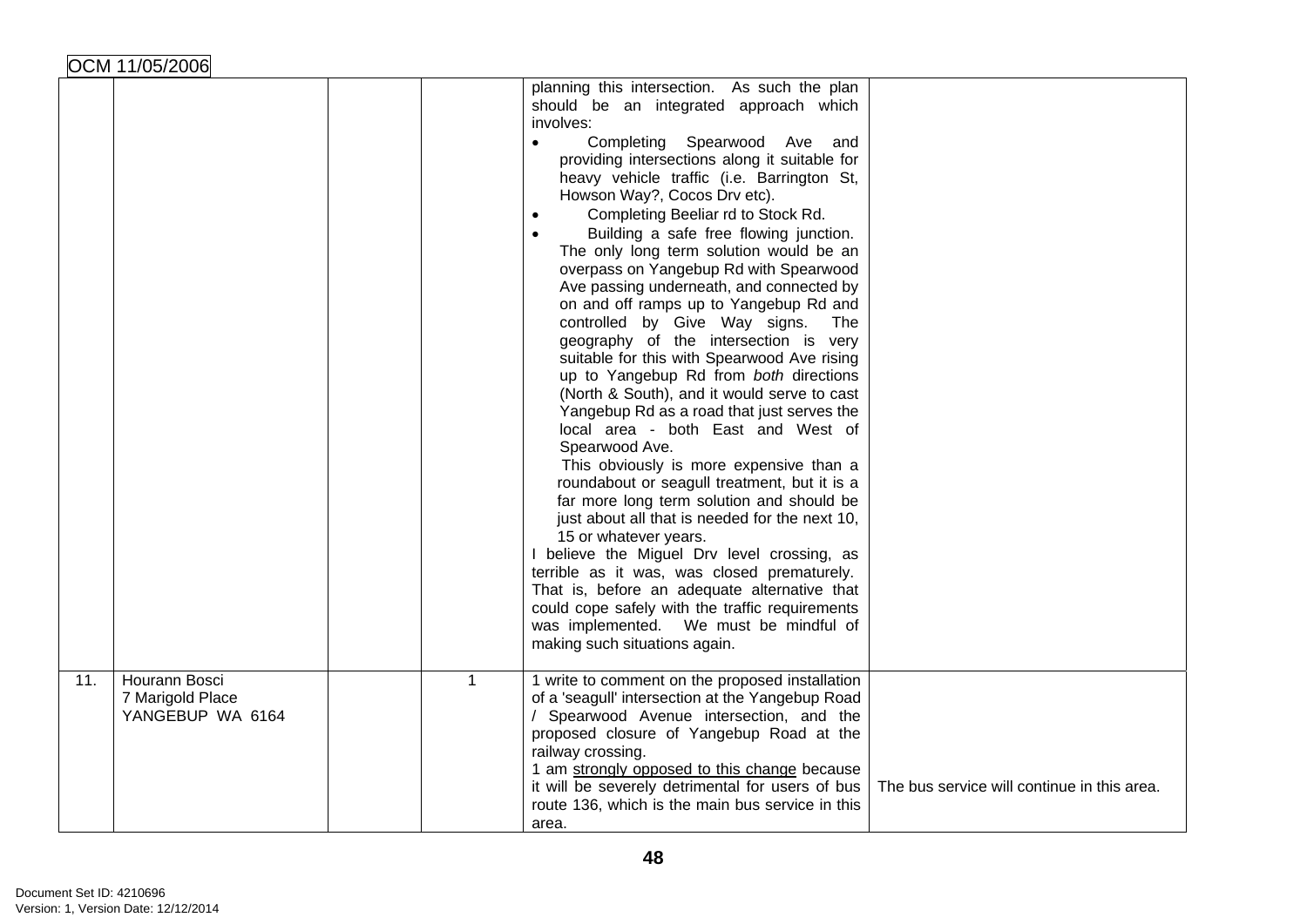|  |  | There is also an obvious argument against this     |                                            |
|--|--|----------------------------------------------------|--------------------------------------------|
|  |  | proposal in simple road safety terms. The          |                                            |
|  |  | proposed 'seagull' island arrangement is only a    |                                            |
|  |  | slight modification of the current state of that   |                                            |
|  |  | intersection, which continues to be highly         |                                            |
|  |  | dangerous. The only appropriate solution to this   |                                            |
|  |  | black-spot is to install traffic lights or a       | The shortfalls of traffic lights and       |
|  |  | roundabout.                                        | roundabout options have been detailed in   |
|  |  | Relying only on road monitoring using              | this and previous reports.                 |
|  |  | car-counting devices will not have indicated       |                                            |
|  |  | what residents in the nearby houses frequently     |                                            |
|  |  | hear - the sound of smashed glass, as cars         |                                            |
|  |  | turning from Yangebup Road collide with cars       |                                            |
|  |  | travelling at high speed along Spearwood Ave,      |                                            |
|  |  | oblivious to the oncoming vehicles due to the      |                                            |
|  |  | blind spot created by the hill. Matters are even   |                                            |
|  |  | worse for pedestrians, who are rarely visible to   |                                            |
|  |  | vehicles travelling north at 70 km/h. If the       |                                            |
|  |  |                                                    |                                            |
|  |  | intersection is left as it is (and a 'seagull'     |                                            |
|  |  | treatment would do exactly that) then it is only a |                                            |
|  |  | matter of time before someone is killed.           |                                            |
|  |  | In addition to these concerns, I fail to see any   | Seagull will provide better protection for |
|  |  | valid reason for the permanent closure of          | turning traffic which is clearly required  |
|  |  | Yangebup Road. This will not achieve any           | when viewing the crash data.               |
|  |  | improvements to safety, as it will increase the    |                                            |
|  |  | concentration of turning vehicles at the           |                                            |
|  |  | dangerous intersections either side of the         |                                            |
|  |  | closed section of road. The road is also not       |                                            |
|  |  | busy enough to warrant measures to forcibly        |                                            |
|  |  | divert traffic onto Beeliar Drive. However, and    |                                            |
|  |  | most importantly, it is used by a popular and      |                                            |
|  |  | busy bus service.                                  |                                            |
|  |  | The proposed closures will severely impede         |                                            |
|  |  | bus route 136, which is the most popular bus       |                                            |
|  |  | service in this area of Cockburn. Thus far,        |                                            |
|  |  | regular users of this service have tolerated the   |                                            |
|  |  | detour along Spinnaker Ave on the assumption       |                                            |
|  |  | that it would be a temporary situation (as         | Spinnaker Ave is a designated bus route    |
|  |  | occurred a few years ago, when Spearwood           | on Council's Structure Plan for the area.  |
|  |  | Ave was extended). To turn Yangebup Road           |                                            |
|  |  | into a cul-de-sac at both Spearwood Ave and        |                                            |
|  |  | the railway crossing will require route 136 to     |                                            |
|  |  | detour via Beeliar Drive, which is much less       |                                            |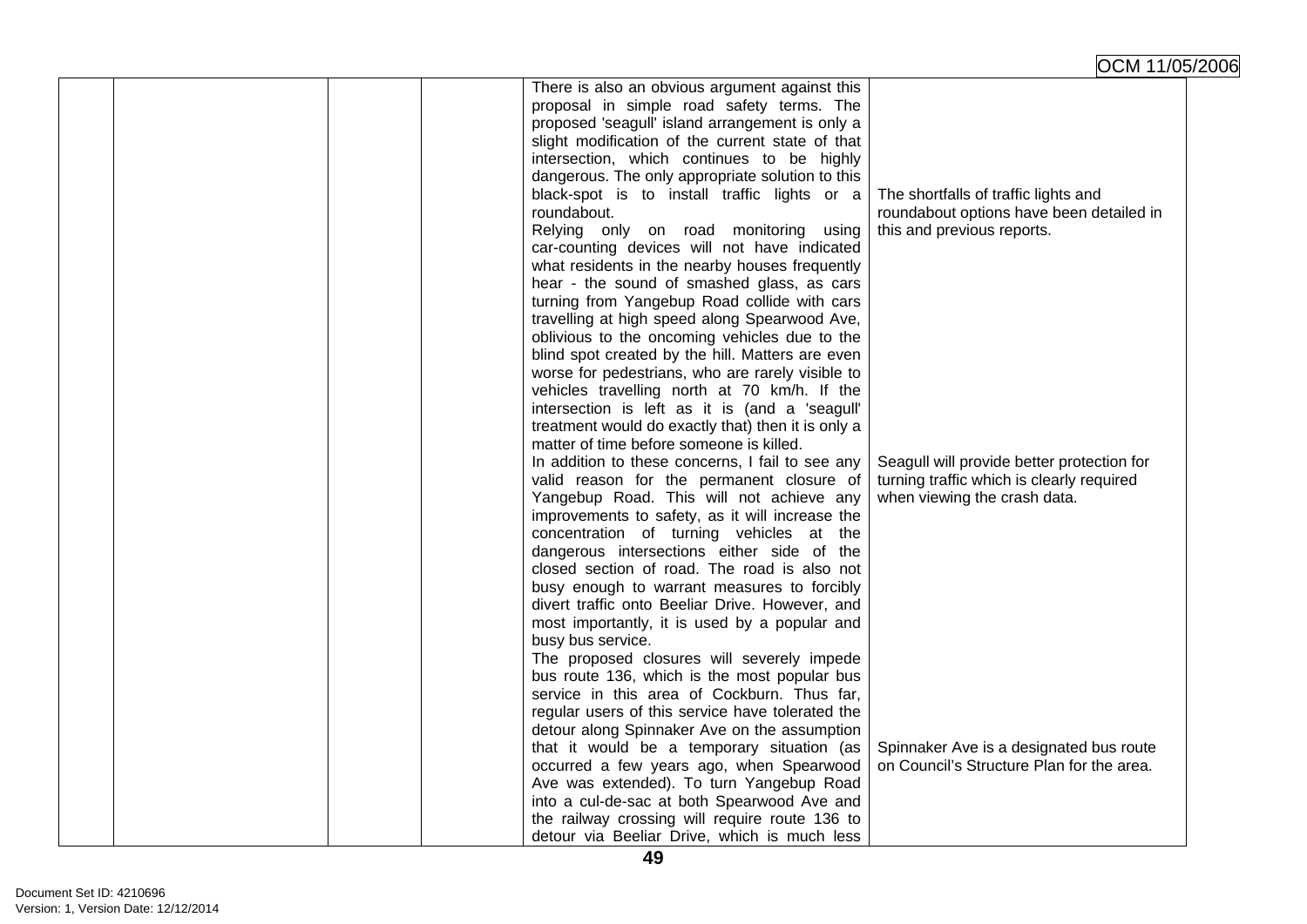|     |                                       |    | suited to having buses stop frequently on it.<br>Worse still, any bus stops on Beeliar Drive<br>would be a long distance from most of the<br>houses that the 136 currently services in that<br>part of Yangebup - particularly houses in the<br>recently-built 'Bayview Estate'.<br>In other words, closing Yangebup Road at<br>either the railway line or Spearwood Ave (or<br>both) will increase journey time and reduce the<br>catchment area for route 136. Lower public<br>transport usage will correspond to higher car<br>usage, which will increase the cost of living for<br>residents in the area and make the nearby<br>roads even more dangerous. This is a highly<br>undesirable outcome for an area that hopes to<br>be a pleasant, sustainable place to live.<br>Thus, the proposed changes are inappropriate<br>from a safety point of view, and are also<br>detrimental to public transport users in the area.                                                                                                    | Closure of Yangebup Rd may indeed<br>increase travel time, however it will reduce<br>traffic flow to local area traffic only and<br>promote use of the District Distributors.  |
|-----|---------------------------------------|----|-------------------------------------------------------------------------------------------------------------------------------------------------------------------------------------------------------------------------------------------------------------------------------------------------------------------------------------------------------------------------------------------------------------------------------------------------------------------------------------------------------------------------------------------------------------------------------------------------------------------------------------------------------------------------------------------------------------------------------------------------------------------------------------------------------------------------------------------------------------------------------------------------------------------------------------------------------------------------------------------------------------------------------------|--------------------------------------------------------------------------------------------------------------------------------------------------------------------------------|
| 12. | Petition received<br>(15 signatories) | 15 | They should therefore be rejected outright.<br>As a closing note, 1 would like to point out that<br>while the flyer announcing a public meeting in<br>Yangebup related to these issues is dated 20<br>April 2006, it was not delivered to my house<br>(which is barely 200 metres from the<br>intersection in question) until 28 April, the day<br>after the public meeting had occurred. This<br>does not appear to sit well with the City's<br>supposed commitment to public consultation.<br>1. A seagull closure would necessitate all<br>residents south of cell 9 exiting/ entering<br>the estate via Spinnaker Heights/Mainsail<br>and possibly Birchley Drive; these roads<br>are less suited to heavy traffic flow than<br>Yangebup Road West. Lights at the<br>intersection would allow movement of<br>traffic via that area in a less disruptive<br>manner to all concerned.<br>2. A seagull intersection doesn't allow for safe<br>pedestrian crossing. Lights would provide a<br>pedestrian thoroughfare allowing safe | Spinnaker and Mainsail are considered to<br>be local Distributor Roads and identified as<br>such on the Structure Plan.<br>The limitations of signals have been<br>documented. |
|     |                                       |    | crossing for school children and residents in                                                                                                                                                                                                                                                                                                                                                                                                                                                                                                                                                                                                                                                                                                                                                                                                                                                                                                                                                                                       |                                                                                                                                                                                |